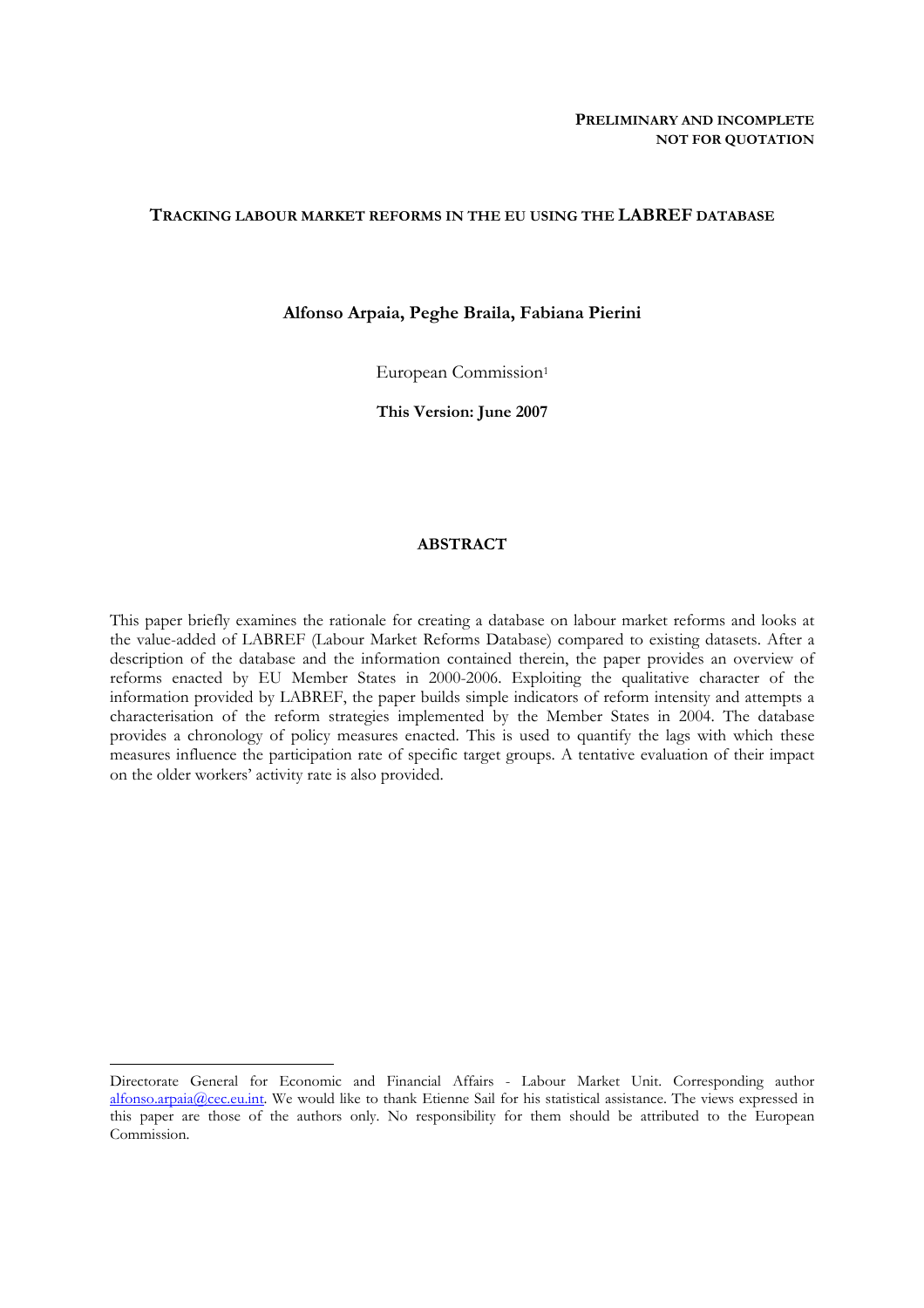# **TABLE OF CONTENTS**

| 1.                                                                                          |  |
|---------------------------------------------------------------------------------------------|--|
| 2.                                                                                          |  |
| 2.1. The theoretical context: the crucial but complex role of labour market institutions in |  |
|                                                                                             |  |
| 2.2. Improving existing tools and developing complementarities with other databases and     |  |
|                                                                                             |  |
| 3.                                                                                          |  |
|                                                                                             |  |
|                                                                                             |  |
|                                                                                             |  |
|                                                                                             |  |
| 4.                                                                                          |  |
|                                                                                             |  |
|                                                                                             |  |
|                                                                                             |  |
|                                                                                             |  |
|                                                                                             |  |
|                                                                                             |  |
|                                                                                             |  |
|                                                                                             |  |
|                                                                                             |  |
| Characterising Labour Market Reforms: an explorative analysis  - 25 -<br>5.                 |  |
| The effect of pension reforms on the participation rate of specific age groups: an<br>6.    |  |
|                                                                                             |  |
| Overview of early retirement and pension reforms undertaken in the EU in 2000-2006-<br>6.1  |  |
| $31 -$                                                                                      |  |
| 6.2.<br>A tentative evaluation of the effect of pension reforms on the current and the      |  |
|                                                                                             |  |
|                                                                                             |  |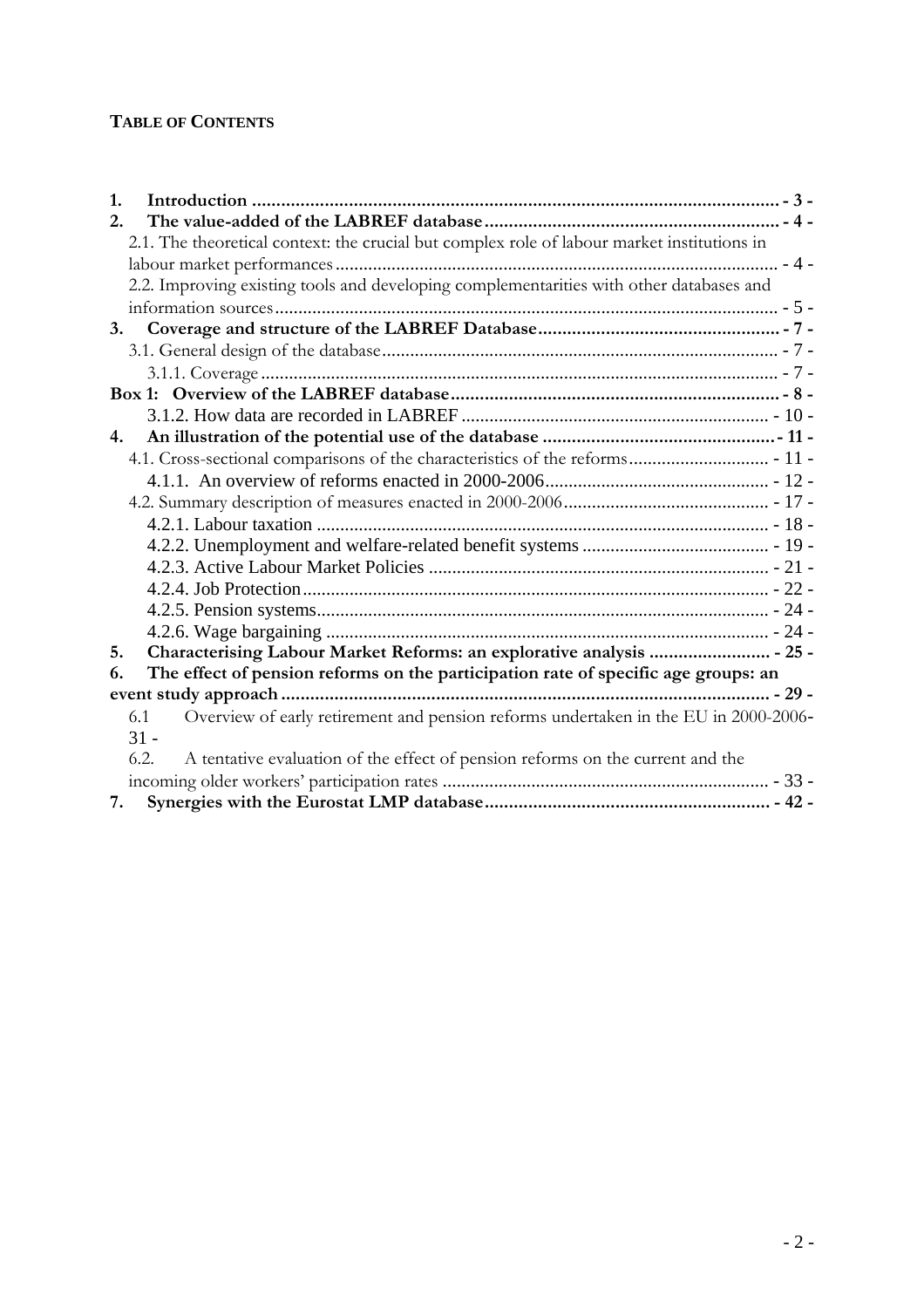#### <span id="page-2-0"></span>**1. INTRODUCTION**

In order to develop an effective framework for the surveillance of the labour markets and for the analysis of the impact of reforms on labour market performance, the European Commission's Directorate General for Economic and Financial Affairs (DG ECFIN) has been working intensively together with the Labour Market Working Group (LMWG) attached to the Economic Policy Committee. Their joint effort aims at supporting the work carried out in the framework of the EU economic policy coordination processes and at improving the understanding of labour markets and labour market institutions in the Member States. The motivation comes from the recognition that "*labour markets will not function well without proper institutions*"2, that is, without an appropriate mix of established arrangements instituted and enforced by governments and relevant collective actors3. While considerable efforts have been made in the direction of creating comparable datasets on labour market institutions, available qualitative indicators on time-varying labour market institutions provide far-from-exhaustive information. Existing databases mainly focus on the aggregate characteristics of the institutional variables and often lack timeliness or comprehensiveness. The need for improved institutional databases has been underlined by many authors who argue that the lack of well developed data has not allowed a full analysis of the multiple and complex linkages between labour institutions and labour market performance4.

In the light of these considerations, DG ECFIN and the LMWG have established a database of those reform measures which are intended to modify relevant labour market institutions in the EU-25. The LABREF database<sup>5</sup> was launched in December 2005. It systematically records, on an annual basis, information on reforms that are likely to have an impact on labour market performance<sup>6</sup>. The LABREF database is conceived as an instrument to provide information on both the design and scope of reforms. As such, it focuses on selected characteristics of reform measures and provides information on their expected implementation phase. Moreover, the database enables tracking reforms by country, by policy area and by one or more key characteristics of the reform design, thus allowing for cross-country analysis on the number and type of reforms enacted in a particular year, as well as for covering a longer time horizon.

The paper is organised as follows. Section 2 examines the rationale for creating a database on labour market reforms exposing some key theoretical issues and presents a comparative description of already existing databases. Section 3 describes the coverage and structure of the database and the information contained therein. In this paper we provide three complementary examples of the potential use of the

<sup>&</sup>lt;sup>2</sup> Blanchard (2002, p.1).<br><sup>3</sup> For a definition of labour market « institutions » and « policies » see Betcherman (2000).

<sup>&</sup>lt;sup>4</sup> See Dreger, C., R. Ramos and J. Surin[ach \(2005\), IMF \(2003\) and Gomez-Salvador R, J. Messina and G. Vallanti \(](http://europa.eu.int/comm/economy_finance/indicators/labref_en.htm)2004).<br><sup>5</sup> The database can be freely accessed at: http://europa.eu.int/comm/economy\_finance/indicators/labr

<sup>6</sup> Obviously, the link between labour market reforms and performance is not direct, as, for instance, legislative acts are the first step and are usually followed by implementation decrees. Hence, the database covers only the first layer of the relationship between policies and performance.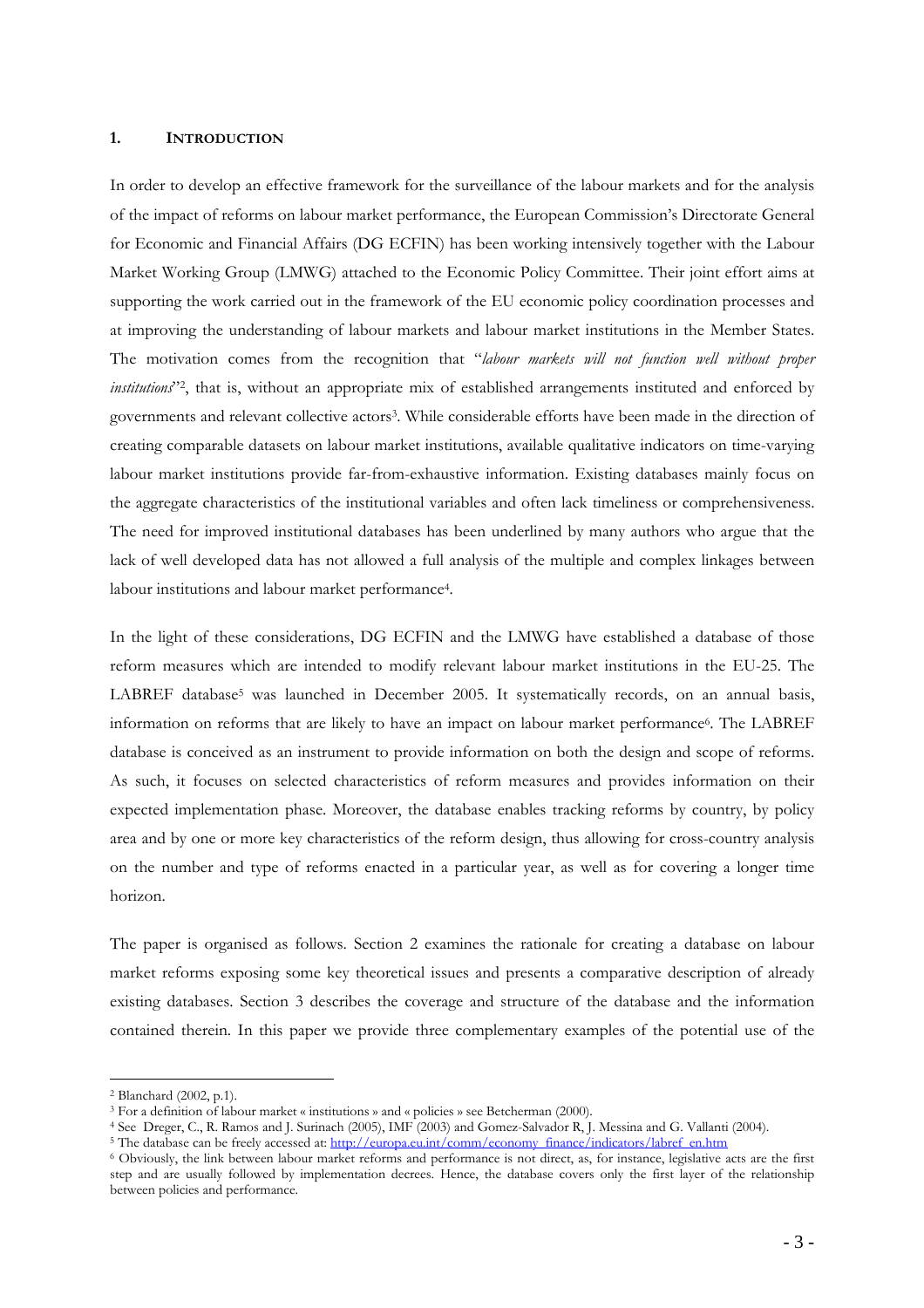LABREF database: a description of the characteristics of the reform process; the identification of the reform measures enacted in 2000-2006 by EU Member States and of their main characteristics (Sections 4 and 5) and of the impact of reforms on the activity rates of one specific group, the older workers (Section 6). Section 7 discusses the synergies with the Eurostat LMP database.

#### <span id="page-3-1"></span><span id="page-3-0"></span>**2. THE VALUE-ADDED OF THE LABREF DATABASE**

# **2.1. The theoretical context: the crucial but complex role of labour market institutions in labour market performances**

Since the second half of the 1990s, there has been a growing interest among economist in the relationship between labour market institutions and labour market performance7. This starts from the recognition that the assumptions behind the theoretical model of a competitive economy (complete markets, perfect information, atomistic and homogeneous agents and perfect competition) are often violated where labour markets are concerned8. The recognition of the multidimensionality of labour market institutions and the existence of complementarities among them leads to the following considerations:

• since labour market institutions do not work in isolation, a comprehensive approach is needed in the appraisal of reforms modifying such institutions, which takes account of both the interaction between labour market institutions and country specific circumstances;

• reforms themselves need to be comprehensive in order to be effective and to generate better outcomes. Reforms which tackle more than one policy field are more likely to create an institutional setting conducive to high employment growth and low unemployment, because coordinated changes in related policy areas can cause mutually reinforcing effects on labour market dynamics, while, on the other hand, absence of complementary reforms in adjacent policy areas can be at the origin of disappointing effects;9

• the quality of the reform design of labour market institutions matters for the performance of the labour market and of the economy in general.<sup>10</sup> Reforms can be improved by appropriate strategies that exploit positive complementarities between institutions<sup>11</sup>;

while useful insights can be drawn by making cross-country comparisons over a short time horizon, looking at reform process over time enables more comprehensive analyses and assessments of reform strategies - at whether reforms in one year are offset by reforms later on, at whether reforms in one

<sup>7</sup> See among others: Nickell (1997), Blanchard and Wolfers (2000); Kahn (2000), Bertola, Blau and Kahn (2001), Blanchard and Portugal (2001), Besley and Burgess (2004), Neumark and Wascher (2004), Bertola (2004) and Blanchard (2004). 8 See Blanchard (2005).

<sup>9</sup> Eichhorst, W. and R. Kolne-Seidl (2005. However, a gradual approach can overcome the resistance to comprehensive reforms which entail some uncertainty on the transition costs either real or perceived by those agents involved (Dewatripont and Roland (1995)).

 $10$  A review of literature can be found in European Commission (2004), Chapter 3, and in Arpaia and Mourre (2005).<br><sup>11</sup> Positive interactions can for instance be developed by: a) exploiting the role of incentives to work

market; b) targeting policies measures to those at risks of inactivity or of social exclusion; and c) improving the functioning of policy implementing institutions.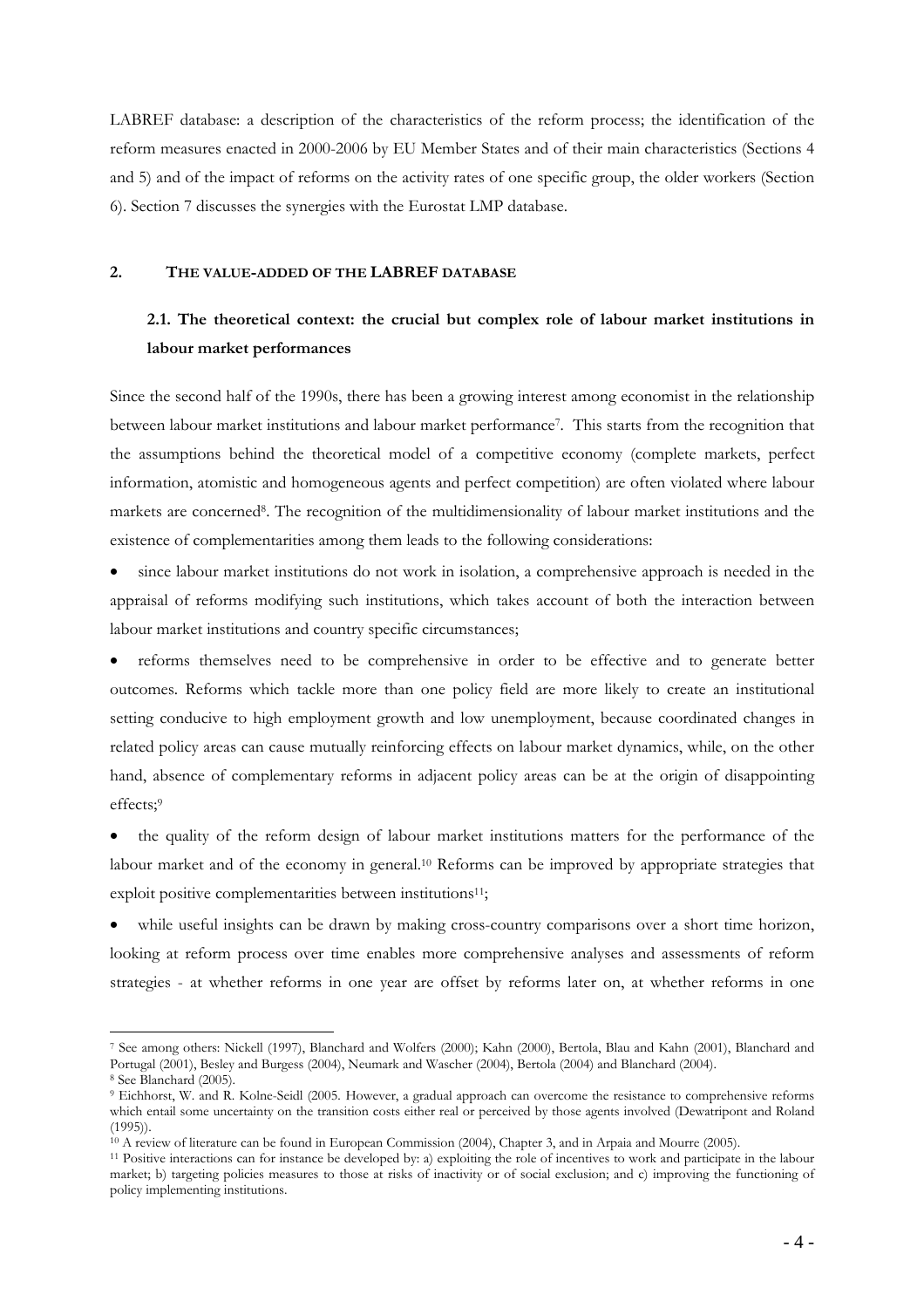<span id="page-4-0"></span>country spur similar reform process in other European countries. A longer time horizon can also be used in order to carry out analysis on the actual impact of reforms on labour market outcomes12.

# **2.2. Improving existing tools and developing complementarities with other databases and information sources**

Existing datasets can be divided into two broad categories. A first type collects information on enacted reforms, often with the aim of developing indices measuring the reform effort/intensity in different policy areas on the basis of predefined criteria (**Descriptive databases***)*. Based on the collected information, a second type of dataset develops indices measuring the overall "stringency" of certain institutions (**Indicator based databases**). This type of indicators is more related to the "stock" of existing interventions rather than to the "flows" of new measures.13

## **Descriptive databases**

A simple collection of reform measures is provided by the database recently developed by the International Labour Organisation (ILO), which covers the fields of minimum wages, maternity protection and working time14. The database includes information on legal definitions and legislative sources of measures adopted in these three policy areas in more than 100 countries around the world. Similarly, the NATLEX database<sup>15</sup>, also developed by the ILO, provides a comprehensive record of abstracts of legislation and relevant information of national labour, social security and related human rights laws for over 170 countries and territories in the world. An inventory of labour market reforms has been developed by the OECD within the framework of the evaluation of the OECD Jobs Strategy. The database contains information on reforms in seven main policy areas<sup>16</sup> grouped in two sub-periods (1995-1999 and 2000-2004)17. The information is summarised in country notes, but it does not provide a detailed description of the characteristics of each reform measure. The "Social Reforms Database" developed by the Italian Fondazione Rodolfo Debenedetti18 provides information on reform measures adopted in some European countries. It complements the OECD indicators as it provides more insights on qualitative

<sup>12</sup> As an example, this type of information could be useful when carrying out cross-sectional analysis on specific configurations of labour market institutions (e.g. examining whether the rise in employment rates of older workers is linked to tighter access to early retirement schemes). 13 With the aim of studying the institutional determinants of the labour market performance, time-varying institutional indicator

gathering information from different sources for the twenty OECD countries from 1960 to 1995 have been developed by Nickell and Nunziata (2001). The institutional variables used in this database include an index of employment protection (with a range between 0 and 2, increasing with the strictness of employment protection); the benefit replacement rates (average first-year unemployment benefits as a percentage of average earnings before tax); a wage bargaining coordination index (ranging from 1 and 3 with 3 being the most coordinated); and the tax wedge (the sum of the employment tax rate, the direct tax rate and the indirect tax rate).

<sup>&</sup>lt;sup>14</sup> The database can be accessed freely on the web at the addresse[s www.ilo.org/travaildatabase/servlet/minimumwages ;](http://www.ilo.org/travaildatabase/servlet/minimumwages) [www.ilo.org/travaildatabase/servlet/maternityprotection a](http://www.ilo.org/travaildatabase/servlet/maternityprotection)n[d www.ilo.org/travaildatabase/servlet/workingtime.](http://www.ilo.org/travaildatabase/servlet/workingtime) Searches can be performed by country, region, subject and text.

<sup>15</sup> [http://www.ilo.org/dyn/natlex/natlex\\_browse.home?p\\_lang=en](http://www.ilo.org/dyn/natlex/natlex_browse.home?p_lang=en)

<sup>&</sup>lt;sup>16</sup> These are labour taxes; employment protection legislation for both regular and temporary contracts; unemployment benefits; active labour market policies; early retirement, invalidity schemes and old-age pensions; industrial relations and wage settings; working time flexibility and part-time work.

<sup>17</sup> [See OECD \(2005\) for](http://www.frdb.org/) the most recent version of this database. [18](http://www.frdb.org/) [http://www.frdb.org](http://www.frdb.org/)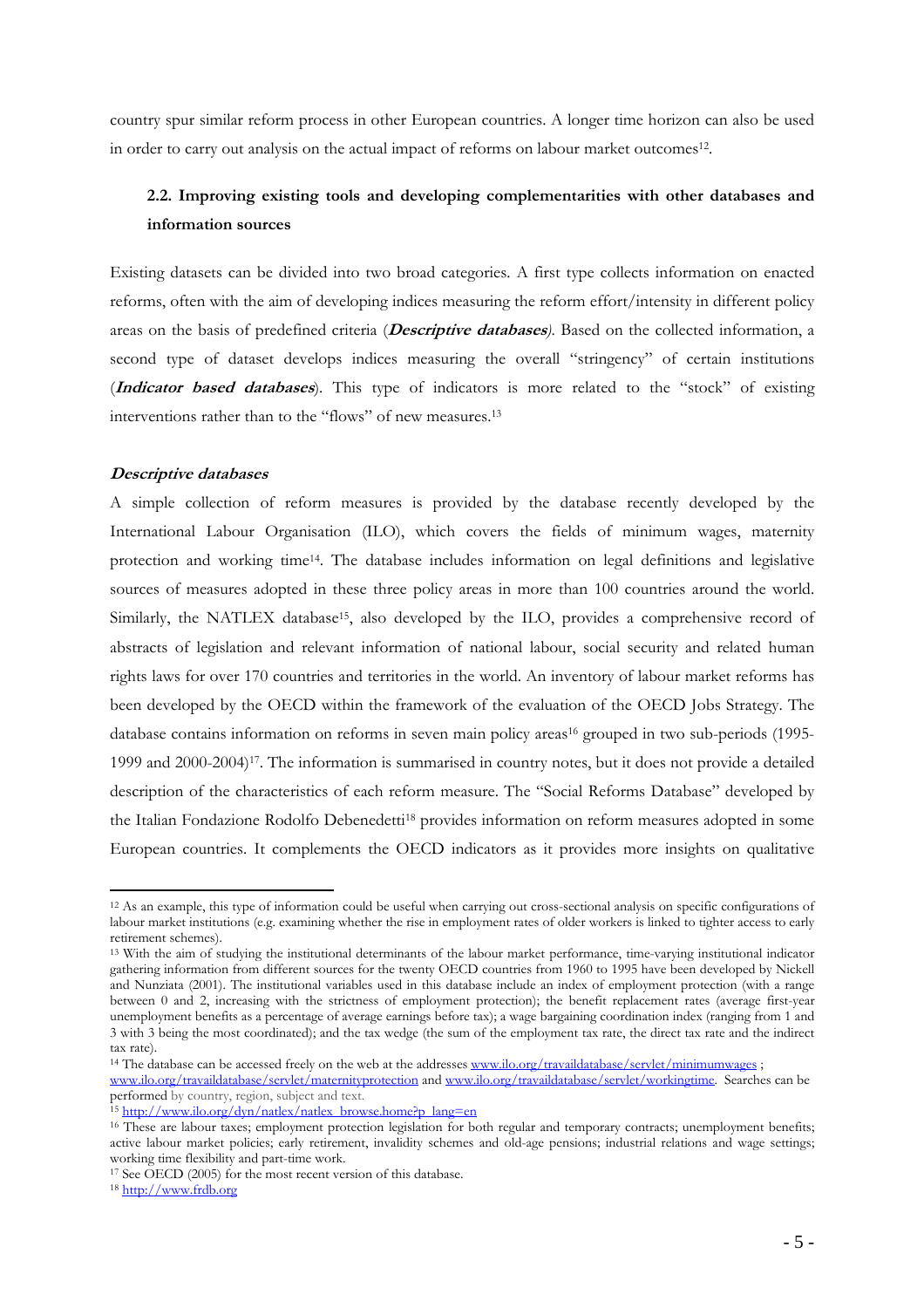features of institutions. The database collects information about reforms adopted in the EU15 in four broad policy areas - employment protection legislation; pension systems; unemployment/ nonemployment benefits, migration policies - over the period 1987-2005. The "Social Reforms Database" contains a description of each reform and provides a broad categorization of reforms into two groups, concerning the scope of the enacted reforms - structural vs. marginal - and their expected effects, going in the direction of either increasing or decreasing labour market flexibility or the generosity of pension systems and unemployment benefits. This categorization places the dataset half way between a pure descriptive dataset and an indicator-based one. 19

#### **Indicator-based databases**

This group of institutional datasets does not provide information on the reform measures affecting the design of labour market institutions, but concentrates on the characteristics of labour market institutions themselves, measured by means of quantitative indicators (scoring index for qualitative variables and "aggregate" measure for quantitative variables). Two types of indicators have been devised. The first one tries to measure the reform effort through the *change* in institutions likely to be related to governmental measures (*indicators measuring reform intensity*). The second type focuses on *measuring the level of stringency of existing labour markets institutions*. These indicators measure an "outcome", which can be due to the past and current effect of governmental measures. The link with labour market reforms can be indirect and blurred by implementation delays and lagged effects.

• **Indicators measuring the reform intensity***:* they measure the reform effort through the *change* in institutions suppose to be related to governmental measures. A set of quantitative indicators on the reform efforts has been recently computed by the **OECD** for the evaluation of the OECD Jobs Strategy. A large effort has been put into coding qualitative information so as to construct quantitative indicators of reform progress in each area and also in aggregate for all seven areas together. This provides an overview of cross-country differences in reform efforts between 1994 and 2004. As such, the OECD database contains a great deal of useful information on the characteristics of labour market institutions at specific points in time. However, this inventory does not provide information on key design characteristics of reforms (e.g. targeting of reform, presence of measures to ensure enforceability, if the reform has been implemented after consultation with the social partners) nor on their implementation.

• **Indicators measuring the level of stringency of existing labour markets institutions***:* these types of indicators were mainly developed by the **OECD** and capture important dimensions of the labour market regulation, such as the protection of regular and temporary work20. While providing a reasonable proxy for the extent of government intervention in the labour market, these indicators raise a number of measurement issues: for instance, they fail to capture the degree of enforcement of specific regulations21.

<sup>19</sup> Among the other databases providing general information on reform measures, it is worth mentioning the International Reform Monitor project of the Bertelsmann Foundation, reporting on social policy, labour market and industrial relations reforms adopted in fifteen OECD countries: [http://www.reformmonitor.org](http://www.frdb.org/)

<sup>&</sup>lt;sup>20</sup> For a description of the OECD indicator of employment protection legislation and its limits see OECD (2004).<br><sup>21</sup> See Bertola, Boeri and Cazes (1999) and IMF (2003).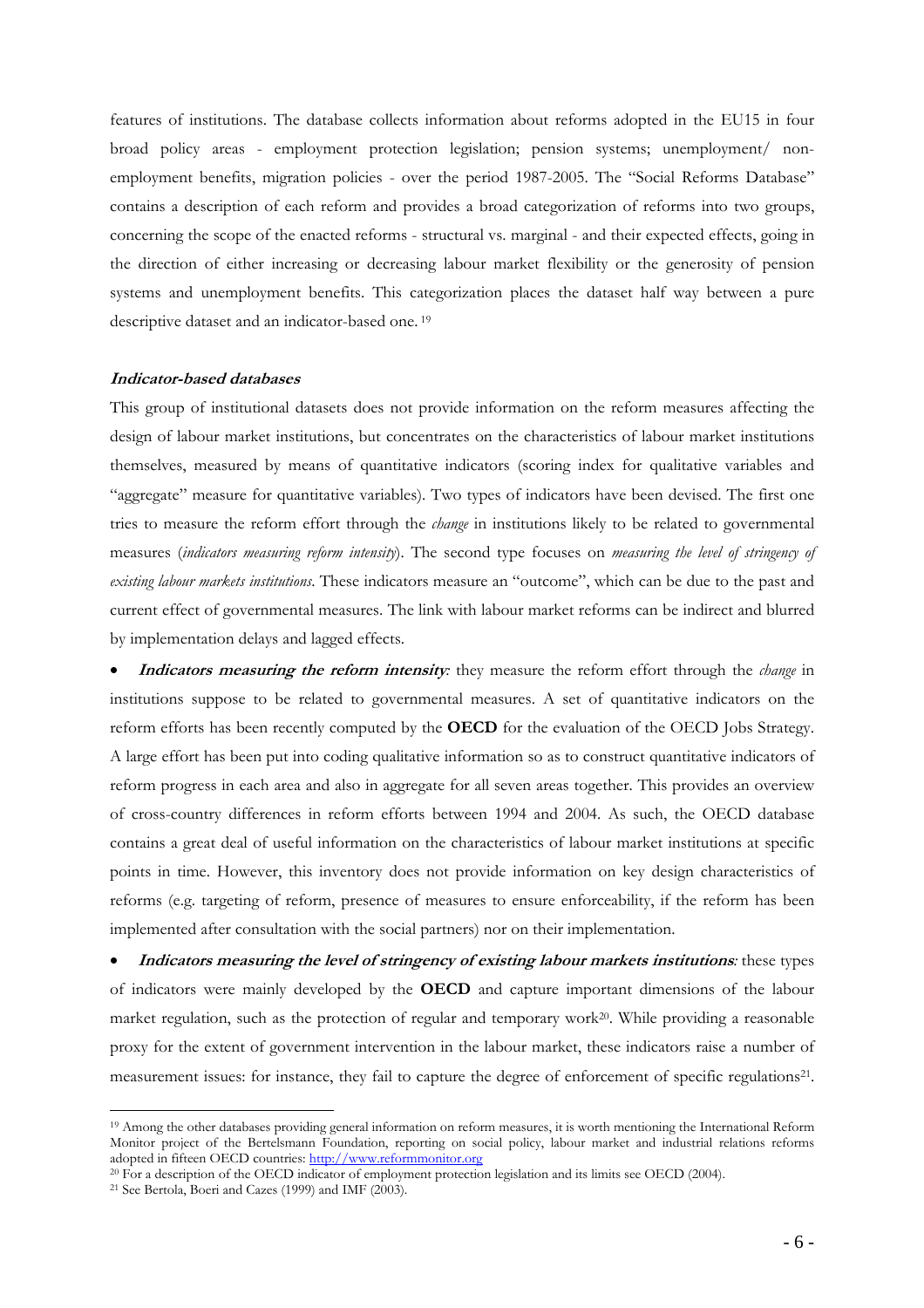**Botero et al.** (2004) develop measures of labour market regulations in 85 countries and correlate them with a number of other potential determinants of labour regulations and some labour market outcomes, to demonstrate the validity of the principal theories of the determinants of labour regulation.<sup>22</sup> These measures are presented as indices of employment laws (five variables)23, collective relation laws (three variables) and social security laws (four variables) where higher values indicate greater extent of labour regulation. The approach adopted in the **Global Labour Survey (GLS) database**24, focussing on implementation rather than on the regulation itself, contrasts with the work by Botero et al. (2004), which embraces a *de jure* approach to labour provisions. The GLS database, which is the result of an internetbased survey conducted in 2004 under the auspices of the Labour and Work-life Programme (LWP) at the Harvard Labour School, seeks to measure *de facto* labour practices around the world covering aspects of labour institutions such as employment regulations, employee benefits (including pension schemes, sickness benefits and unemployment insurance), labour market (including wage-setting, enforcement of minimum wage policies, gender discrimination) and the prevalence of collective bargaining. The survey has resulted in the construction of indices of labour practices in ten broad areas for 33 countries.<sup>25</sup>

## <span id="page-6-1"></span><span id="page-6-0"></span>**3. COVERAGE AND STRUCTURE OF THE LABREF DATABASE**

#### **3.1. General design of the database**

#### *3.1.1. Coverage*

<span id="page-6-2"></span>LABREF is a descriptive database explicitly designed to complement the existing datasets and aims at closing specific information gaps. Without providing an in-depth evaluation of labour market institutions and reforms of each Member State, the database aims at systemically collecting information on measures affecting labour market institutions. LABREF records the main *ex ante* features of the policy measures enacted that help to identify the scope of the reform and its cost-effectiveness<sup>26</sup>. The scope of the reform is defined with respect to the formal broadness of the measure (i.e. if it's part of a long-term policy package), its deepness (i.e. the measure is valid for both incumbents and new entrants) and its political support (proxied by the level of involvement of social partners in the reform process). The cost-

<sup>22</sup> *Legal theories* "hold that the patterns of regulation are shaped by each country's legal tradition", as opposed to the *efficiency theory* according to which "institutions adjust to serve the needs of a society most efficiently" and the *political power theory* which holds that labour market institutions "are shaped by those in power to benefit themselves at the expense of those out of power". Source: Botero et al. (2004).

<sup>&</sup>lt;sup>23</sup> The sub-indices of employment laws used by Botero et al. are: alternative employment contracts, cost of increasing hours worked, cost of firing workers, dismissal procedures and an employment law index measuring protection of labour and employment as an average of previous variables.

<sup>24</sup> Chor D., R. Freeman (2005).

<sup>25</sup> More limited efforts to report a scoring of labour market practices over the world are regularly conducted as part of two surveys on economic freedom and competitiveness, respectively conducted by the Fraser Institute and the World Economic Forum (World Bank "Doing Business" database). Under the section on labour regulation, the Fraser Institute's "Economic Freedom around the World" index (2005) provides an index consisting of five indicators calculated over the period 1980-2003: impact of minimum wage, flexibility in hiring and firing, level of collective bargaining, unemployment insurance; use of military conscripts.

<sup>26</sup>*Ex ante* features are those expected from the enacted legislation or regulation, as opposed to those actually seen when the reform is implemented.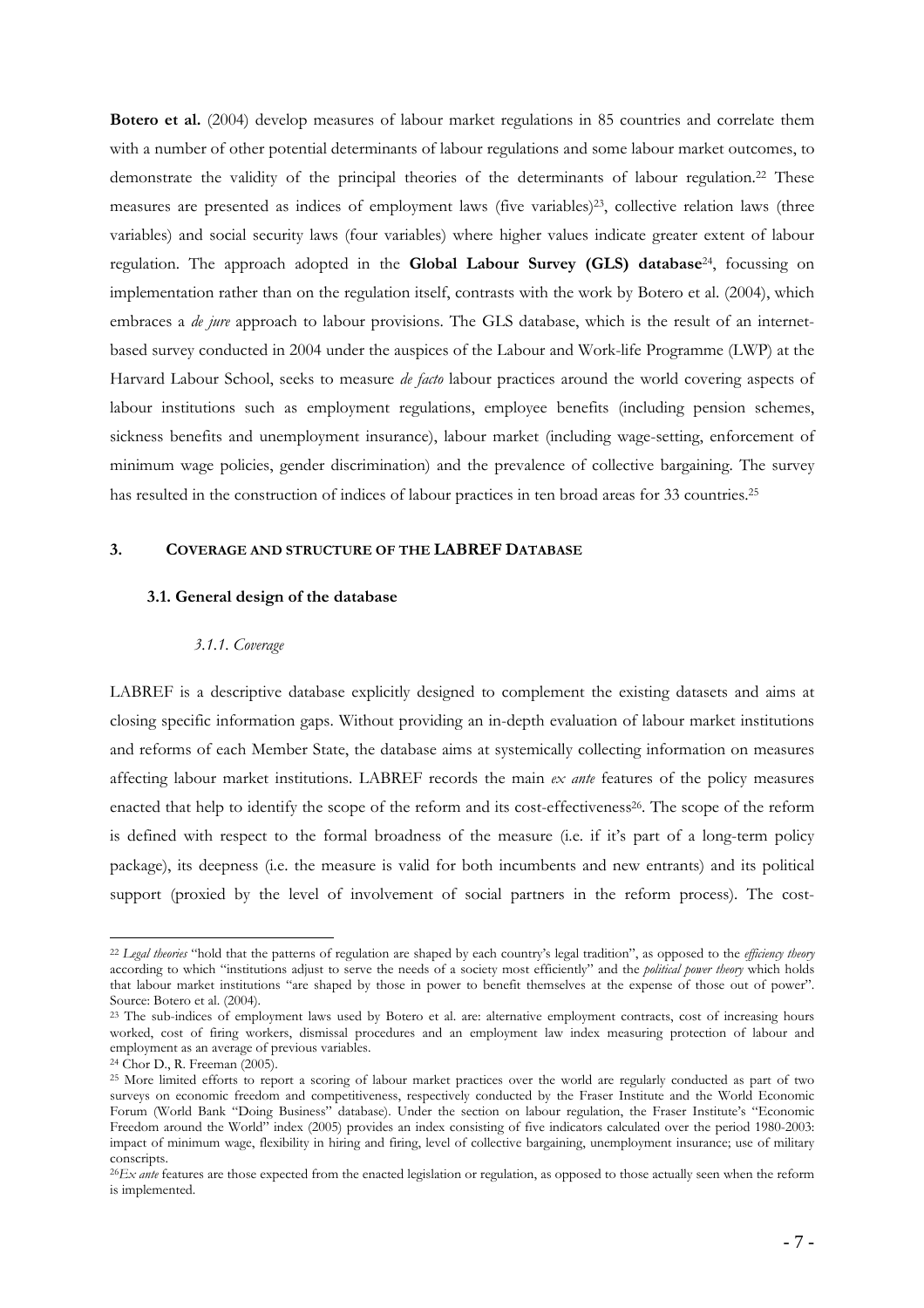effectiveness is identified by the presence of targeting of groups such as those at risks of unemployment or inactivity and/or by some indication of potential costs in the public budget. Inspired by the literature<sup>27</sup>, the LABREF database covers nine main broad policy fields, corresponding to as many labour market institutions and subdivided into more than 30 areas of policy intervention (see box below). The fields covered by the database reflect the standard classification of labour market and welfare institutions28, with the addition of labour mobility and migration policies. They include: 1) labour taxation, 2) unemployment and welfare-related benefits, 3) active labour market programmes (ALMPs), 4) employment protection legislation (EPL) for both permanent and temporary contracts, 5) early retirement and disability schemes, 6) pension systems, 7) wage bargaining framework, 8) working time organisation, 9) migration policies and labour mobility. For each of the above policy areas the database collects information on a number of specific characteristics, which are likely to shed some light on their design, scope, on the effectiveness of their implementation and on their durability (e.g. presence of a broad policy package, existence of policy complementarities or of potentially conflicting policy measures over time, etc.). A set of thirteen key characteristics has been identified to this effect. Box 1 provides an overview of the structure and covered reform areas of the LABREF database.

# **Box 1: Overview of the LABREF database**

<span id="page-7-0"></span>The database covers 9 main types of reforms' areas corresponding to 35 areas of intervention grouped as follows:

- Labour taxation
	- o Employers' social security contributions
	- o Employees' social security contributions
	- o Income tax
- Unemployment and welfare related benefits
	- o Unemployment benefits
		- Net replacement rate
		- Duration of unemployment benefits
		- Coverage (number of people or sectors of the economy covered)
		- Entitlement (eligibility rules, job availability requirements)
	- o Other benefits
		- In-work benefits (employment conditional benefit or tax credit)
		- Means-tested benefits (housing, social assistance)
- Active labour market programmes<br>
o Public Employment Servi
	- Public Employment Services (job assistance, job-counselling etc)
	- o Training
	- o Direct job creation and employment subsidies
	- o Other schemes
- Job protection

- o Permanent contracts
	- Procedural requirements
		- Notice and severance payments
	- Restrictions dismissal
- o Temporary contracts
	- Maximum number of renewals

<sup>27</sup> See for instance De Koning et al., (2001); van Ours (2003); Layard and Nickell (1999).

<sup>&</sup>lt;sup>28</sup> Nickell, S. and Layard, R. (1999) "Labour Market Institutions and Labour Market Performance".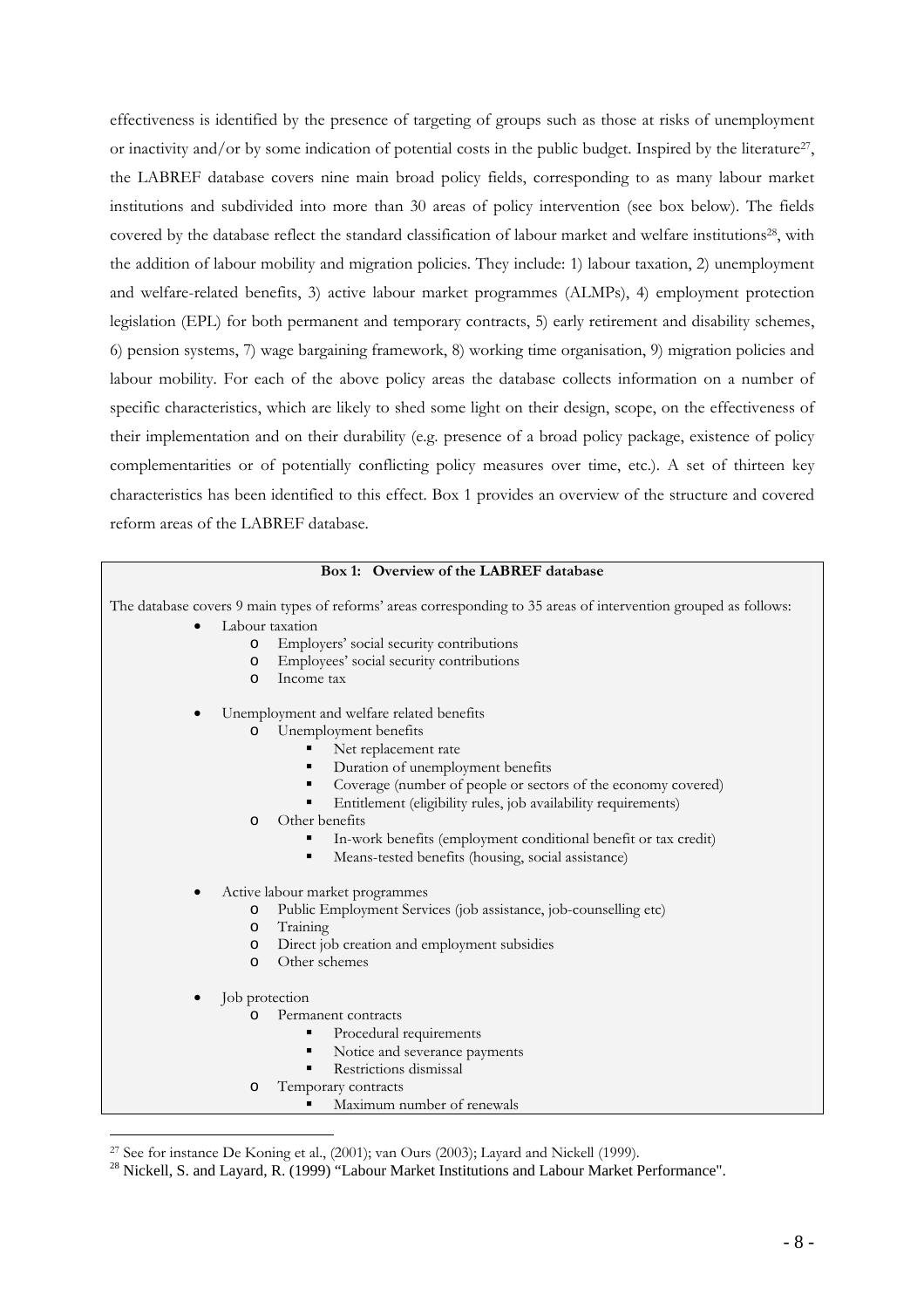- Maximum duration
- Pension Systems
	- o Early retirement
	- o Disability schemes
	- o Pensions
		- Level
			- Eligibility
			- Coverage
			- Tax treatment
			- Contributions
			- Other
- Wage Bargaining
	- o Statutory minima
	- o Contractual Flexible arrangements (e.g. performance related pay)
	- o Government intervention in wage bargaining (e.g. social pacts or extension clauses)
- Working time
	- o Participation friendly schemes
	- o Working time organisation over the life time (e.g. working time accounts; part-time work arrangements for older workers; sabbatical leaves etc).
- Immigration and mobility
	- o Immigration
		- Border controls
		- Selective Immigration policies
		- Measure to facilitate labour market integration of immigrants
	- o Mobility (Housing, social security portability; degree recognition etc)

The **main features** of reforms recorded in LABREF are:

- 1. *General description of the measure:* A reform measure should be described in sufficient detail. Reforms are not limited to legislative changes only, and may also entail changes in the implementation framework. In this case, it is specified that the measure implements a previous decision.
- 2. *Reference (Budget law, decree, law or other).* This corresponds to the text establishing the measure.
- 3. *Information source concretely used to fill the database* can be, for instance, OECD, EIRO website, NAPs or other national sources.
- 4. *Year of adoption:* the date when a reform measure is legally enacted. The database does not provide for the recording of information on planned reforms.
- 5. *Timing of implementation* (i.e. entry in force, phasing-in schedule). This corresponds to the scheduled or expected timing of the implementation and not to the date of the enactment of the measure (which refers to question n°4). While changes in labour codes tend to be unique events (although spread over time), changes in contributions, taxes and benefits occur more frequently. Both measures can be taken gradually or in one stage.

#### **Detailed features of the reform design**

- 6. *Direct budgetary costs for general government*: As a first option here appears only information from national authorities.
- 7. *Socio-economic groups targeted,* i.e. young, older worker, low wage earners, low skilled, female, long term unemployed.
- 8. *Is the measure applied to new entrants only or also to current incumbents?* A key issue is also to know if the measure is "marginal" concerning only the inflows (the new comers or current incumbents only) or "substantial", affecting both the "stock" and the new-comers, i.e. all persons affected by institutions/policy measures.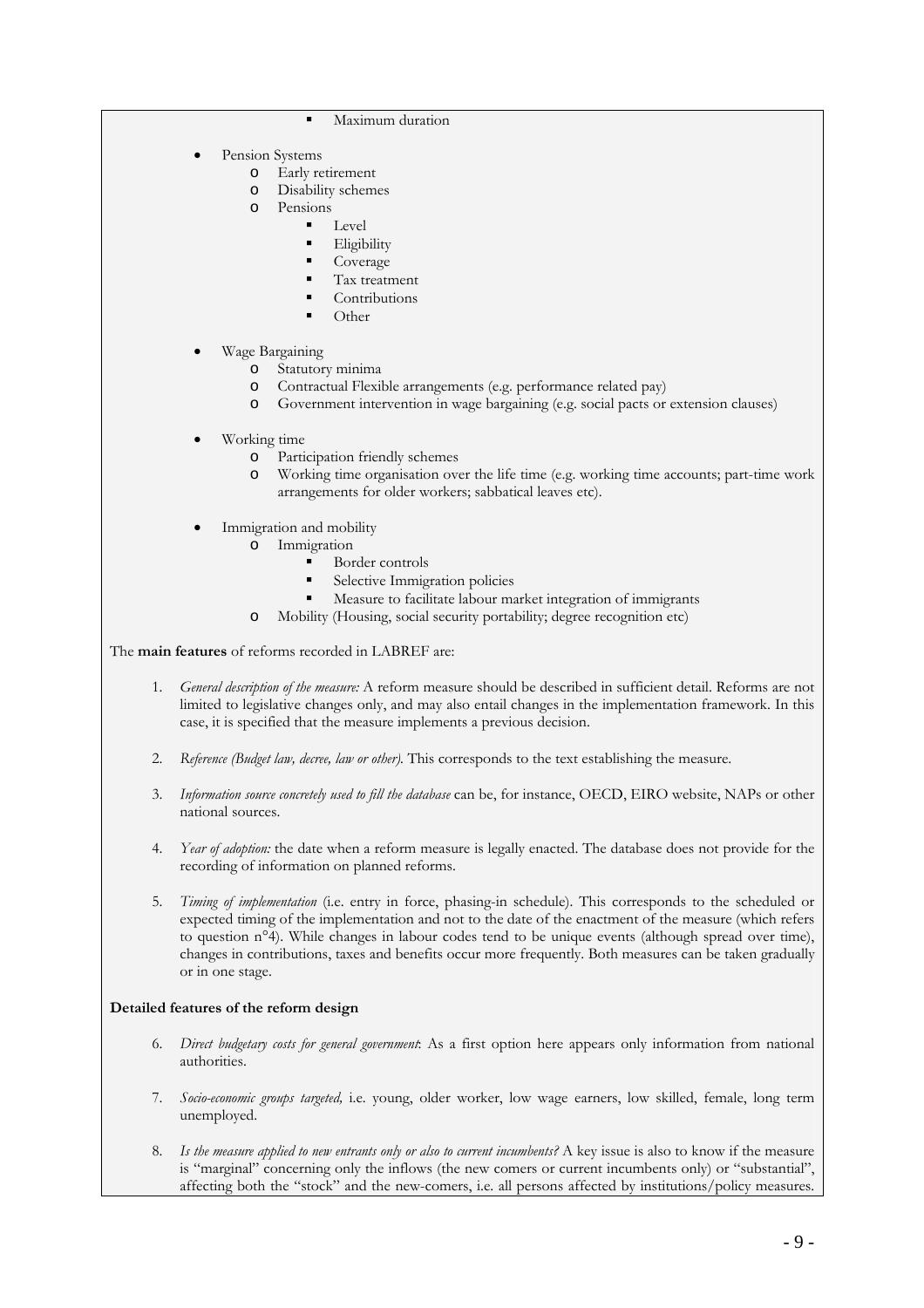This has an impact of the effect of the measure and it may reflect its political feasibility.

- 9. *Are enforcement and monitoring procedures put in place? Is an ex-post evaluation foreseen? If so, is the assessment carried out by the government or by some independent organisation?* This information might be difficult to find in many instances.
- 10. *In order to be implemented does the reform require policy interventions in related areas?* The existence of conflicting measures in related area or insufficient resources allocated because of budget constraints might hamper or delay a satisfactory implementation of the measure. Therefore, these problems should be tackled to allow for an actual implementation of reforms which require a joint policy intervention.
- 11. *Is the measure embedded in a formal long-term policy programme, and is the reform part of a reform package.* These questions are important as a characterisation of whether labour market reforms are comprehensive and designed to exploit the possible complementarities with other measures.
- 12. *Is there an involvement of the social partners? If so, do they have an active role or a passive (consultative) role? Do they agree on the measure?* A reform may be carried out through governmental action solely, governmental action with social partners' consultations, tripartite agreement or social partners' agreement. An active involvement of social partners often makes the measure more acceptable and therefore less subject to a risk of being reversed.
- 13. Main impact: on L<sup>d</sup>, L<sup>s</sup>, w or matching of unemployed with vacancies? This question relates to the channel through which the reform operates. It refers to the **direct** effects and should ideally focus on the short-term impact.

# *3.1.2. How data are recorded in LABREF*

1

<span id="page-9-0"></span>Sources used to compile LABREF include the already mentioned **ILO** database, the information on Member States' developments published by the **EIRO** (*European Industrial Relations Observatory*) of the Dublin Foundation for the Improvement of Working and Living Conditions, the country reports of the **OECD** and **IMF**, the **National Action Plans for Employment** annually set-up in the framework of the Employment Strategy<sup>29</sup>, national legislation and other information publicly available on the websites of the Ministries for Employment and Social Affairs30. The measures reported in the database refer to information on enacted legislation, as well as other public acts of general scope (such as decisions of public authorities or general court decisions) likely to have an impact on labour market performance, including measures entailing changes in the implementation framework of a previously adopted reform. In addition, reported reforms also encompass collective agreements, including cross-industry agreements, tripartite agreements (involving government, trade unions and employers' federations), sector-level collective agreements (whenever the agreement concluded in one sector is likely to set the patterns for negotiations in other sectors) and company agreements, provided that they are likely to affect a large proportion of employees or to engender a change of regime in the medium term (for instance, the innovative company agreements concluded in Germany on pay and working time)*.* The database does not record information on discussions of planned reforms or law bills not yet formalised. A single measure

<sup>29</sup> Since October 2005, the NAP have become National Strategy Reports, encompassing in one single policy document the three strands of the renewed Lisbon Strategy (macro-economic, micro-economic and employment policies).

<sup>&</sup>lt;sup>30</sup> On the basis of the sources publicly available, the database has been compiled by DG ECFIN and cross-checked by the members of the LMWG.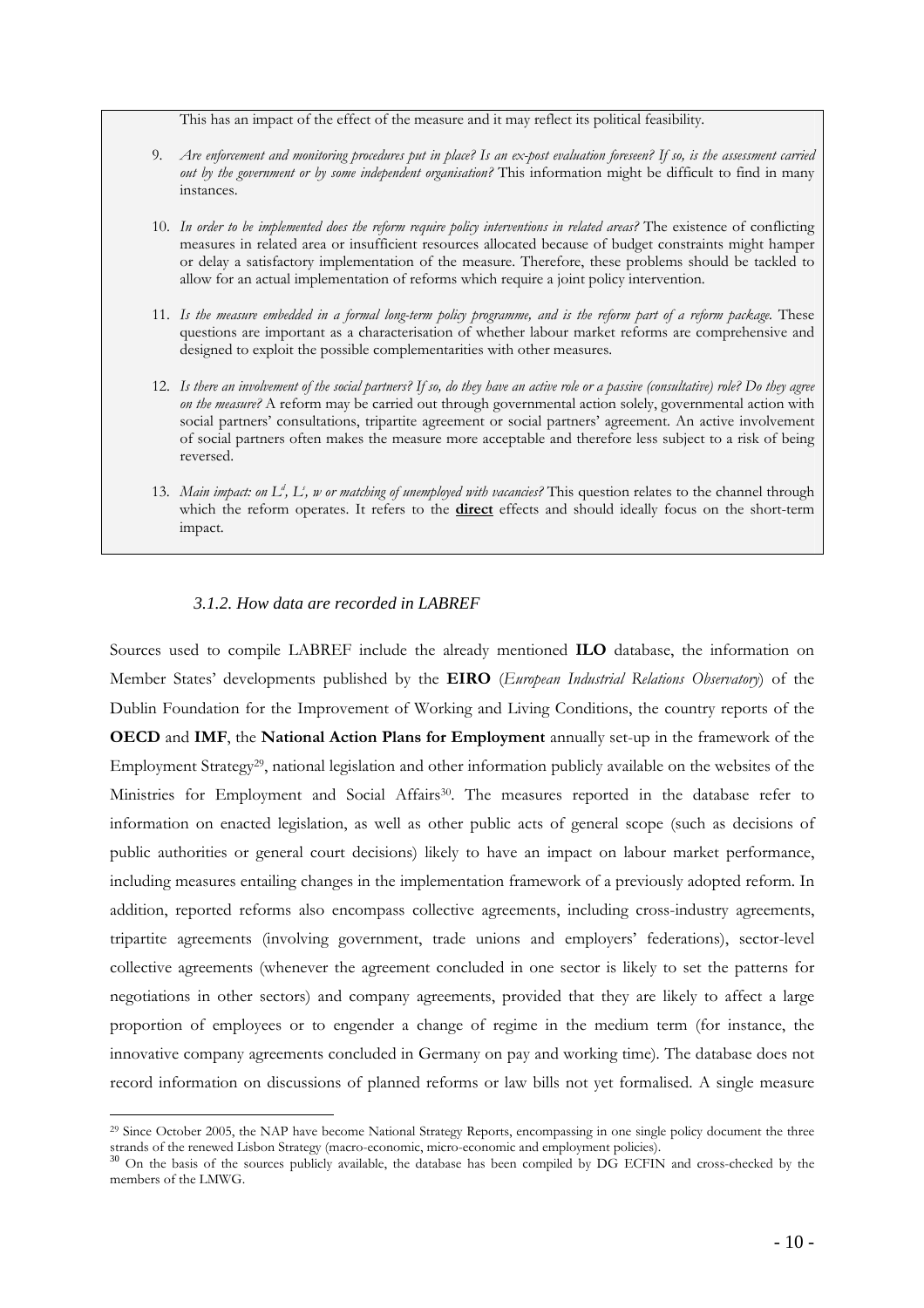may cover several areas of policy intervention and consequently be recorded as many times as the areas involved. What matters is not the format of the measure itself, but rather the different policy actions it involves. For example, if a measure establishes a reduction in the social security contributions for the low skilled and the modernisation of the public employment services, then these will be considered as two different reforms in the database and the measure will be recorded twice. Table 1 provides an overview of the coverage by country which has been achieved to date.

|      | Austria      | Ε<br>∍<br>elgi<br>Ă | Cyprus       | ٠ï<br>Czech<br>Ē<br>$\simeq$ | enmark<br>△  | Estonia      | Finland      | $\circ$<br>ranc<br>匞 | any<br>erm<br>$-+$ | ω<br>reec<br>ن  | Hungary      | reland<br>⊢  | $\ensuremath{\mathrm{taly}}$<br>⊢ | ≂<br>atvi<br>− | ithuania<br>⊣   | urg<br>ō<br>$\Delta$<br>Ε<br>$\omega$<br><b>XIL</b><br>− | Malta        | $\infty$<br>ъ<br>₽<br>erla<br>Veth<br>$\leftarrow$ | ਹ<br>Polano | $_{\rm gal}$<br>tu.<br>$P_{\rm O}$ | akia<br>Slov | enia<br>Slov | Spain        | eden<br>$S_{W}$ | ÜК    |
|------|--------------|---------------------|--------------|------------------------------|--------------|--------------|--------------|----------------------|--------------------|-----------------|--------------|--------------|-----------------------------------|----------------|-----------------|----------------------------------------------------------|--------------|----------------------------------------------------|-------------|------------------------------------|--------------|--------------|--------------|-----------------|-------|
| 2006 | $V*$         | V*                  | $V*$         | V*                           | $Y^*$        | $V*$         | $V^*$        | $V^*$                | V*                 | V*              | V*           | Y*           | V*                                | $V^*$          | $V*$            | V*                                                       | $V*$         | V*                                                 | V*          | $V*$                               | $V^*$        | $V*$         | $V^*$        | V*              | $Y^*$ |
| 2005 | $\mathbf{v}$ | $V*$                | $V*$         |                              | $Y^*$        | $\mathbf{v}$ | $\mathbf{v}$ | $\sim$               | $\mathbf{v}$       | $\cdot$ $\cdot$ | $\mathbf{v}$ | Y            | $\mathbf{v}$                      | $\mathbf{v}$   | $\cdot$ $\cdot$ | x.                                                       |              | $\mathbf{v}$                                       | $Y^*$       | $\mathbf{v}$                       | $\mathbf{v}$ | $\mathbf{v}$ | 37           | $\sim$          | Y     |
| 2004 | $\mathbf{v}$ | V*                  | $\mathbf{v}$ | ٠.                           | $\mathbf{v}$ | $\mathbf{v}$ | $\mathbf{v}$ | $\mathbf{v}$         | $\mathbf{v}$       | $\mathbf{v}$    | $\mathbf{v}$ | $\mathbf{v}$ | $\mathbf{v}$                      | $\mathbf{v}$   | $\mathbf{v}$    | $\mathbf{v}$                                             | $\mathbf{v}$ | $\mathbf{v}$                                       | $Y^*$       | $\mathbf{v}$                       | $\mathbf{v}$ | $\mathbf{v}$ | $\mathbf{v}$ | $\mathbf{v}$    | Y     |
| 2003 | 37           | V*                  | $V*$         | $\mathbf{v}$                 | $Y^*$        | $\mathbf{v}$ | $\mathbf{v}$ | $\mathbf{v}$         | $\mathbf{v}$       | $\mathbf{v}$    | $\mathbf{v}$ | $Y^*$        | $\mathbf{v}$                      | $\mathbf{v}$   | $\mathbf{v}$    | $V*$                                                     | $\mathbf{v}$ | $\mathbf{v}$                                       | $Y^*$       | $\mathbf{v}$                       | $\mathbf{v}$ | $\mathbf{v}$ | $\mathbf{v}$ | $\mathbf{v}$    | Y     |
| 2002 | $V*$         | $Y^*$               | $V*$         | V*                           | $V^*$        | $V^*$        | $V^*$        | $V*$                 | $V*$               | $V*$            | $V*$         | $V^*$        | $V^*$                             | $V^*$          | $V*$            | $V^*$                                                    | V*           | $V*$                                               | $V*$        | $V^*$                              | $V^*$        | $V*$         | $V^*$        | V*              | V*    |
| 2001 | $V*$         | $V^*$               | $V^*$        | Y*                           | Y*           | $Y^*$        | $V^*$        | $\nabla^*$           | $Y^*$              | $Y^*$           | $V^*$        | Y*           | $Y^*$                             | $V^*$          | $V*$            | $V^*$                                                    | $Y^*$        | $V*$                                               | $Y^*$       | $Y^*$                              | $V^*$        | $V*$         | $V^*$        | $Y^*$           | V*    |
| 2000 | $Y^*$        | $V^*$               | $V^*$        | V*                           | $V^*$        | $V^*$        | $V^*$        | $V^*$                | $V^*$              | $V^*$           | $V*$         | $V^*$        | $V^*$                             | $V^*$          | V*              | $V^*$                                                    | $V^*$        | V*                                                 | $V*$        | $V^*$                              | $V^*$        | $V*$         | $V^*$        | $Y^*$           | V*    |

**Table 1: Database on labour market reforms - Country coverage** 

\* indicates that information has not been checked by national authorities

## <span id="page-10-1"></span><span id="page-10-0"></span>**4. AN ILLUSTRATION OF THE POTENTIAL USE OF THE DATABASE**

#### **4.1. Cross-sectional comparisons of the characteristics of the reforms**

Exploiting the structure of the *LABREF* database it is possible to analyse the distribution of the measures enacted in 2000-2006 by areas of intervention and specific design characteristics. Each measure *i* is considered as a single event and classified accordingly in one of the 35 areas of policy intervention; the sum over *i* gives the total number of reforms enacted in one country. Simple accounting of the measures enacted would be misleading as it would neglect important aspects of the reform process. There is no relationship between each formal act, which we call a reform, and its effectiveness. However, the size of the policy measures enacted provides a description of the reform intensity, although, to reiterate, not of its quality. Compared to the concentration of many reforms in different policy areas in one single year, knowing that a series of measures in different areas were spread over various years may also help to characterise the reform strategy implemented as gradual or rapid. Moreover, the availability of a rich dataset of reforms may help to identify spatial interactions among the reform processes of different national jurisdictions. When backdated to the mid 1990s, the information in the database will give a time perspective of the reform process making it possible to study for example its macro-economic determinants. Finally, the structure of the database allows enumerating the reforms with selected desirable characteristics of the reform design. This should provide simple information on the scope of the reform (i.e. weather the measure is part of a long term policy package and it is valid for both incumbents and new entrance) and its formal cost effective design (i.e. whether the measure is targeted to specific groups and the reference documents foresee some budgetary costs for the public accounts). Hence, for each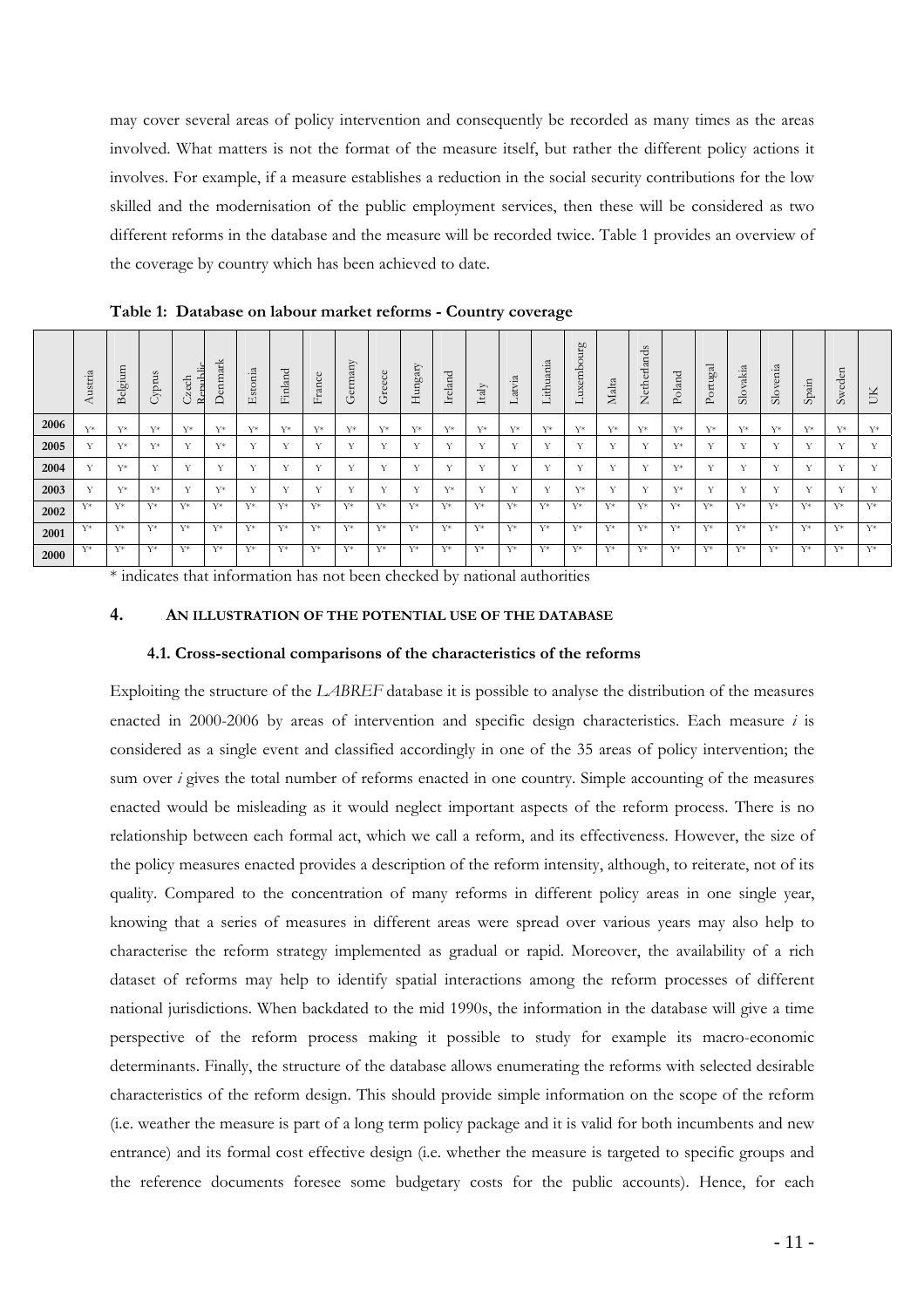characteristic *j* of the reforms design, we have counted the number of measures *i* with the characteristic *j*. 31

At the end a note of caution is needed. The formal dimension captured by the database represents only the first, although important, layer of the reform policy. Implementing decrees often follows more general laws establishing principles, which implies lags between the policy action and the final outcomes. Hence, cross-countries comparisons provide only a description *de jure* of the reform design and not a way to rank countries according to the effectiveness and efficiency of the reform. The following description is based on a preliminary review of the information available in the LABREF for the years 2000-2006. The information needs still validation by member states and as such is considered only as provisional. With these cautions in mind, the next section will provide a broad description of the measures enacted in 2000- 2006.32

#### *4.1.1. An overview of reforms enacted in 2000-2006*

<span id="page-11-0"></span>The following general remarks can be made as regards the characteristics of reforms enacted in 2000-2006: • The majority of policy measures taken in 2000-2006 were in the area of ALMPs, "Taxation", "Unemployment and welfare related benefits" and "Pensions" (Graph 1). Compared to the new Member States, relatively few initiatives were taken in the EU15 in the area of "Employment Protection Legislation". Measures adopted in the field of "Working Time Organisation" mainly concerned the introduction of flexible arrangements for reconciling work and family life or the possibility to deviate from collective agreements to introduce more flexible working time arrangements. These measures represent about the same percentage of total reforms enacted respectively in the EU15 and in the EU10. Finally, the new Member States were particularly active in wage bargaining measures, mainly related with the revision of contractual or statutory minimum wages. About 15% of all reforms enacted in the euro area were in the area of pensions.

• The time pattern of the number of reforms enacted in the euro-area countries tends to be negatively correlated with the number of reforms implemented by the new Member States (Graph 2).

• For the EU as a whole, and especially in the United Kingdom, Denmark and Sweden, the policy measures enacted were targeted to specific groups. Conversely, targeting is less frequent in the new Member States. Most of the policy measures were taken in isolation, i.e. they were not embedded in a formal long-term policy package (Graph 1 right panel).

• Labour supply has been the main focus of policy interventions in a large number of countries (Graph 1 right panel). This reflects the prevalence of policy interventions in the area of welfare benefits. Measures to improve the demand of labour were more frequent in euro-area countries and the new Member States. Less than 1/3 of all measures are expected to influence the wage formation mechanism, especially in the euro-area.

<sup>31</sup> Since a single measure can have more than one characteristic, the sum (over *j*) of the number of all measures with a specific characteristics *j* is larger than the total number of measures. 32 A more detailed description by field of intervention is provided in section 4.2.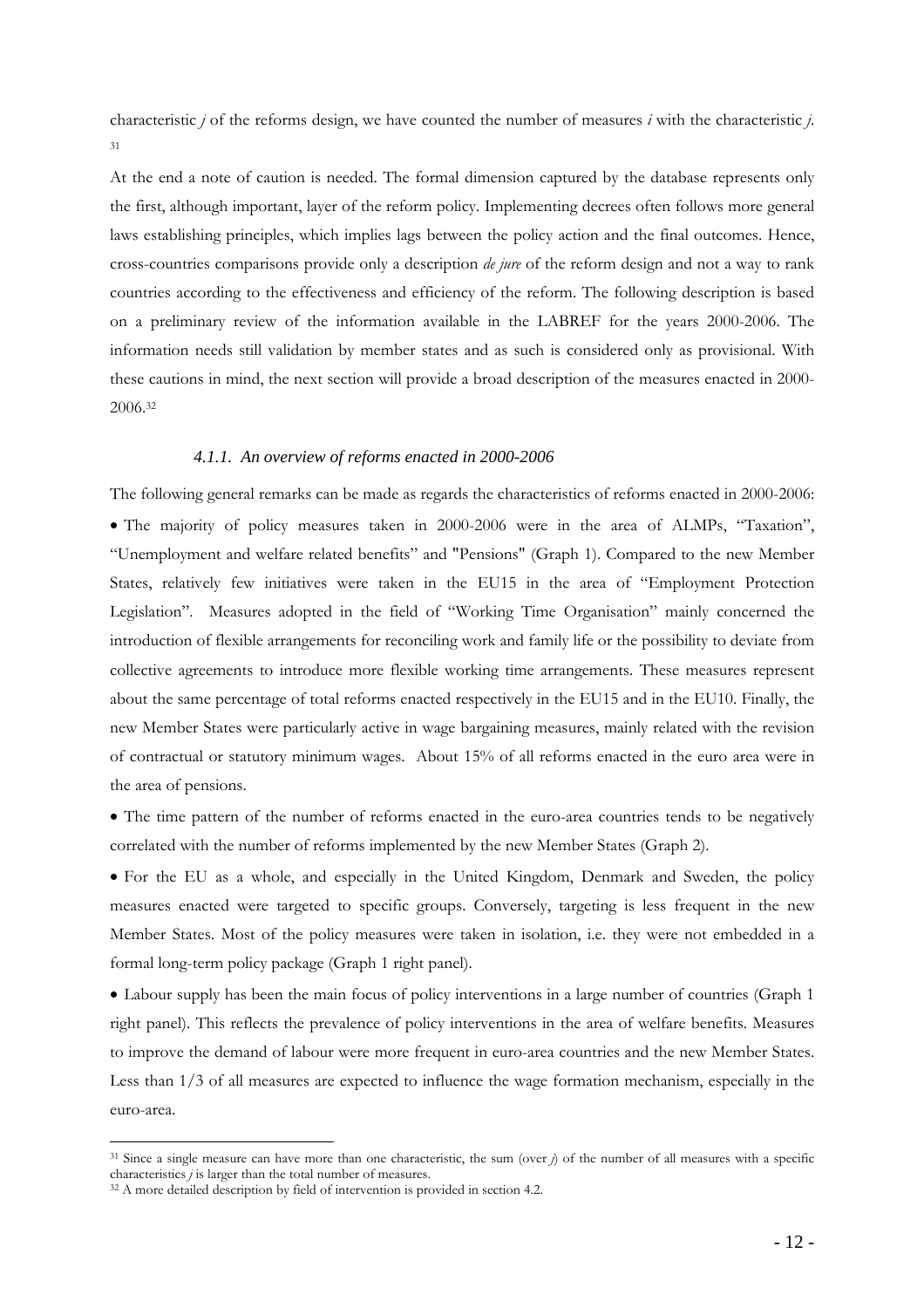• The cross-country distribution of the characteristics of the reforms enacted in 2000-2006 is very heterogeneous (Graph 3). This diversity reflects country specific reforms strategies as well as different labour market conditions. In a large number of countries policies enacted were in the field of labour taxation and ALMPs. Measures in the area of Pensions were more frequent in Czech Republic, Slovakia, Portugal and Spain. Few countries, especially those with a developed system of individualised activation policies, focused their policy action in the area of welfare related benefits. (i.e. The Netherlands, Finland and Sweden among others). An indication of the diversity in the measures implemented is provided by the variability across countries in the number of measures enacted with a certain specific characteristic. In making this comparison, the variability in the number of measures with a specific characteristic has been normalised relative to the variability in the total number of reforms.33 There is evidence of much more homogeneity across countries in reform measures that are targeted to specific groups or part of a broad policy packages than in measure with an expected impact on wages or on the matching between vacant posts and unemployed people.

• Finally, one should expect that countries more in need of reform should enact more policy interventions. This is partly confirmed by Graphs 4 and 5, which show that countries with low participation rates have enacted more reforms than countries with high participation rates. Conversely, countries with more measures influencing the EPL were those with already relatively high participation and employment rates.



33 In our case we consider the following characteristics: a) number of reforms embedded; b) number of reforms targeted to specific groups; measures with an expected impact on the Labour Demand, Labour Supply; Wages or Matching. For example, the variability across country of the number of measures targeted to specific groups is about 2/5 of the variability across countries in the total number of reforms (i.e. the index of variability is 0.4). Much higher is the variability across countries in reforms with an expected impact on wages (with an index of 1.40). Hence, there is more heterogeneity in those measures which might be politically costly such as measures that influence the wage bargaining or that entail some costs for the public accounts (such in the case of measure that set up the infrastructure to improve the matching between vacant posts and unemployed people.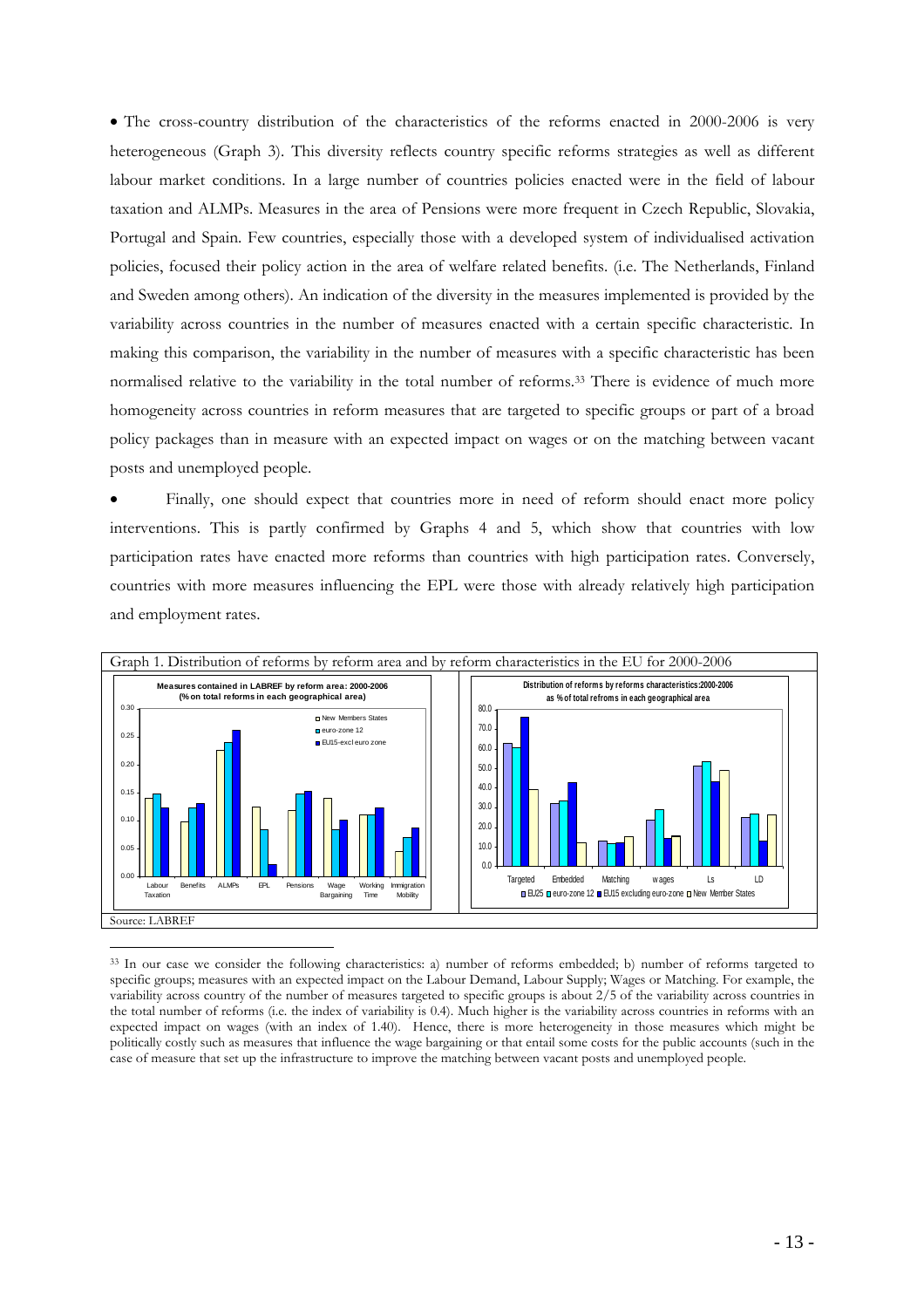

Graph 2 Total reforms enacted in the EU by reform area (EU25=100)

> 2000 2001 2002 2003 2004 2005 2006 EuroZone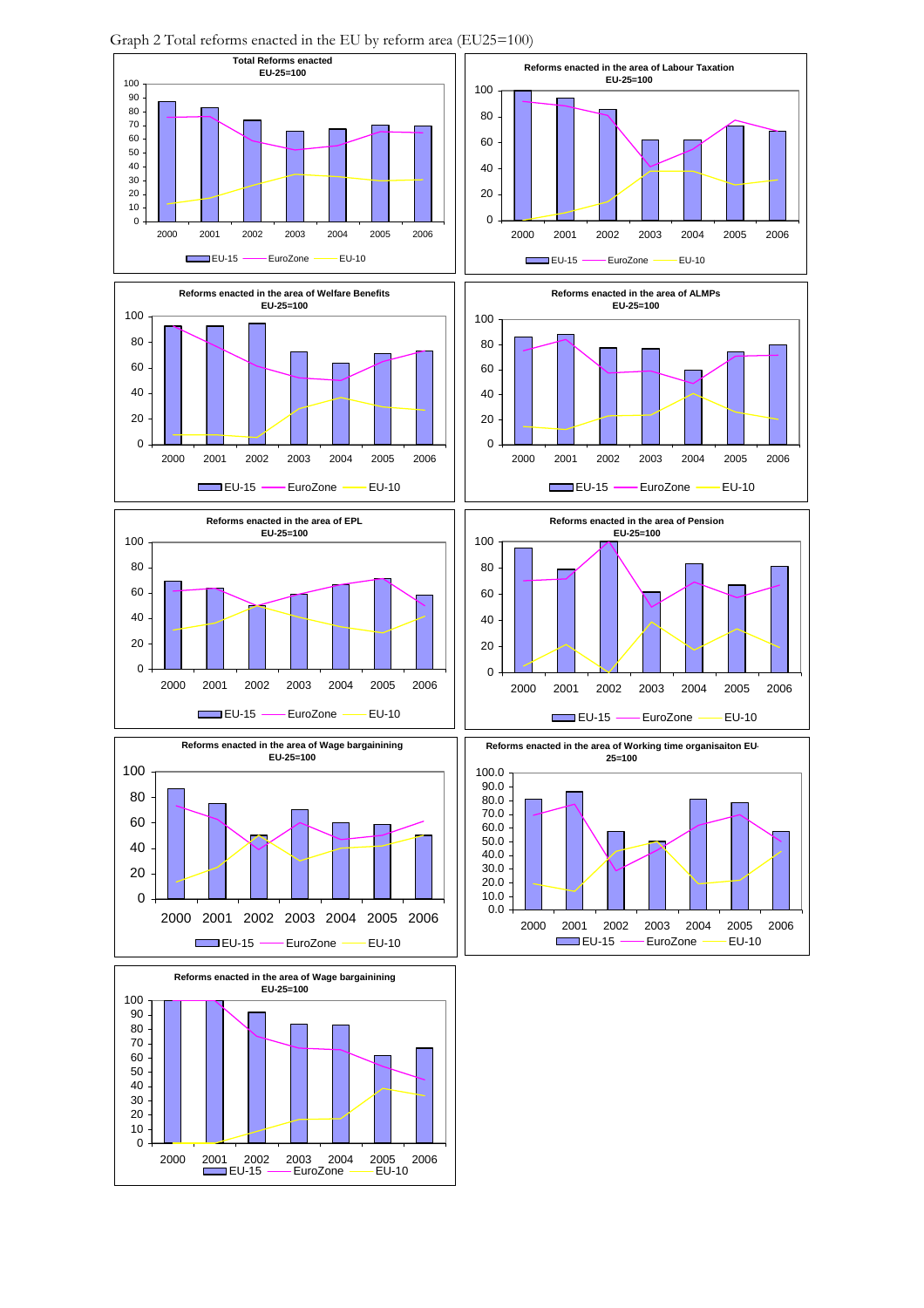

Graph 3 Characteristics of the reform enacted in the Member states in 2000-2006 (% of total reforms enacted in each country)

Source: LABREF; EU15 and EU10 countries are ranked in decreasing order of the participation rate



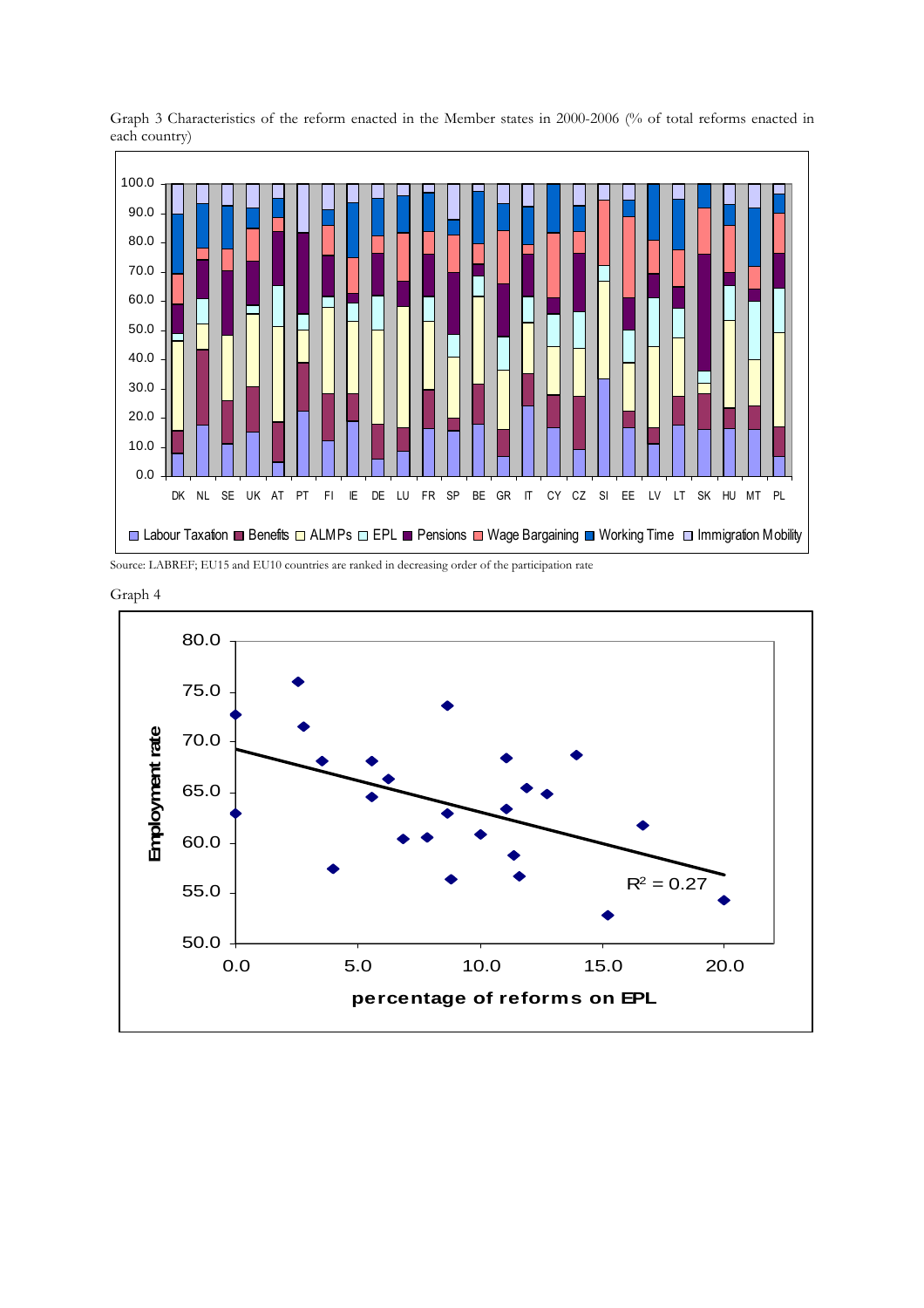

### <span id="page-15-0"></span>**4.2. Summary description of measures enacted in 2000-2006**

A preliminary analysis of data collected for the EU25 over the period 2000-2006 shows a progressive shift of policy action from passive to active policies, with a majority of measures being taken in the field of active labour market policies, unemployment benefits and taxation. Policy packages usually included a combination of cuts on labour taxes targeted at low-incomes and a redirection of active labour market policies towards more effective job search and early activation, accompanied by an on-going restructuring of the public employment services and by various attempts to reform the unemployment and welfarerelated benefit systems. Stimulating the supply side of the labour market and improving the matching process between the unemployed and job vacancies were indeed at the centre of policy action in a large number of countries.

Substantial reform programmes of early-retirement, sickness, disability and old-age pension systems were adopted in a number of Member States to improve the labour market participation of older workers. In most recent years, a wealth of policy actions was also devoted to the introduction of innovative working time arrangements, both to reconcile work and family life and to promote a more flexible work organisation at the company level. While some wage moderation efforts were undertaken in those countries where a strong centralised bargaining system operates, reforms to bargaining structures were on the contrary substantially absent from the policy landscape and practically no efforts were devoted to promoting a widening of wage differentials so as to make wage settlements more sensitive to different productivity levels at local and company level. Statutory minimum wages played a significant role to attract more people into the labour market, especially in those among the EU10 where minimum wage levels seemed not yet to represent a binding constraint for labour demand. Interventions were undertaken in a number of countries also in the field of immigration policy, aimed at improving the integration of third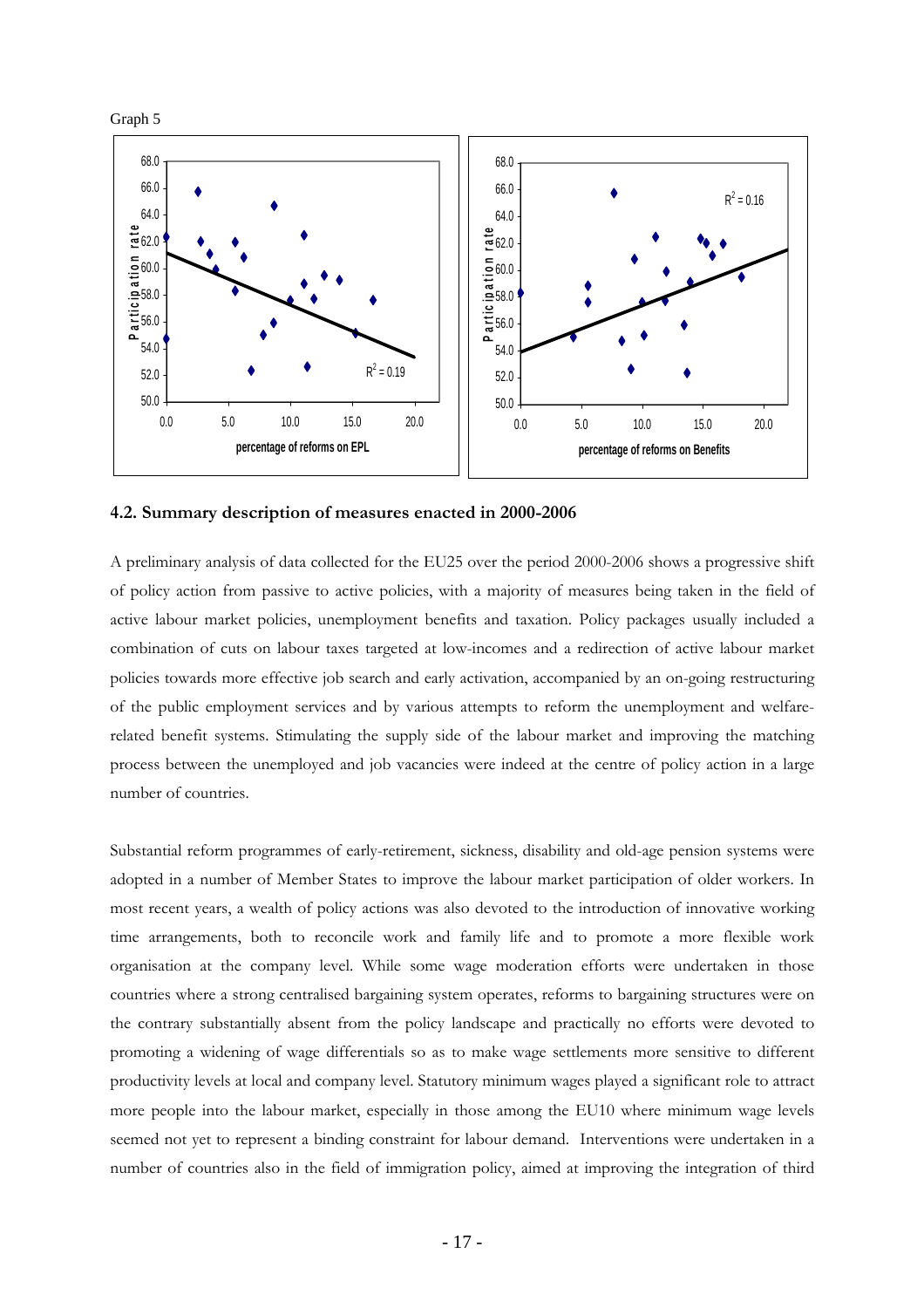country nationals, simplifying and accelerating the procedures for the entry and regularisation of immigrants or developing selective immigration policy so as to set flexible and responsive employment permit systems. Apart from the new Member States, which were still in the phase of building up their job protection systems during the first part of the decade, the reform activity in the field of employment protection legislation (EPL) was very modest during the period 2000-2006. Reform measures were notably absent in those countries characterised by high EPL strictness, where the measures adopted over the last years were mainly at the margin of the employment protection legislation, targeting flexibility for new entrants and marginal workers while leaving unchanged the legislation on permanent employment.

## *4.2.1. Labour taxation*

<span id="page-16-0"></span>Most measures adopted in the field of labour taxation were aimed at reducing the tax burden on labour, so as to stimulate both labour demand and labour supply by lowering labour costs and making work more attractive for low-income earners.

Cuts of employers' social security contributions were the most widespread instrument to stimulate labour demand and create incentives for hiring specific target groups. A substantial simplification of the various schemes aimed at reducing employers' social security contributions to support employment policy occurred in Belgium between 2001 and 2004. The new scheme foresees a structural rebate focused mainly on low-income workers, to be supplemented with reductions aimed at more specific target groups, such as low-skilled workers, older employees and long-term unemployed. In order to improve visibility of tax credits on employees' income, the government also gradually introduced a 'Work Bonus', replacing the tax-credit with an increased rebate of social security contributions for low-income workers. A simplification of the system of employers' social security contributions applicable to the lowest wages was also adopted in France in 2002-2003. Targeted cuts in employers' social security contributions were introduced in Cyprus, France, Germany, Hungary, Italy, Luxembourg, Poland, Slovenia, Spain and the UK, to create incentives to hire employees among the groups with the highest difficulties to join the labour market. Non-targeted reductions of employers' social security contributions were used on a systematic basis in Italy, in particular to foster employment in regions of the country with highunemployment rates or, to a lesser extent, to support hiring with open-ended contracts or apprenticeships. They were also largely use in Spain in case of conversion of fixed-term contracts into permanent ones.

On the supply side, employment-friendly tax reform packages were adopted all over the EU to reduce the risk of inactivity and unemployment traps, involving a reduction in the tax-wedge for low incomes from work. In some countries this was done either through the reduction of the number of tax brackets at a slightly lower level on average (Austria, Belgium, Slovenia, Spain), a decrease in average income tax for all income groups with relatively higher decreases for the below-the-average wage workers (Czech Republic, Estonia, Hungary, Lithuania, Luxembourg, Portugal), or a straight reduction of the tax burden on low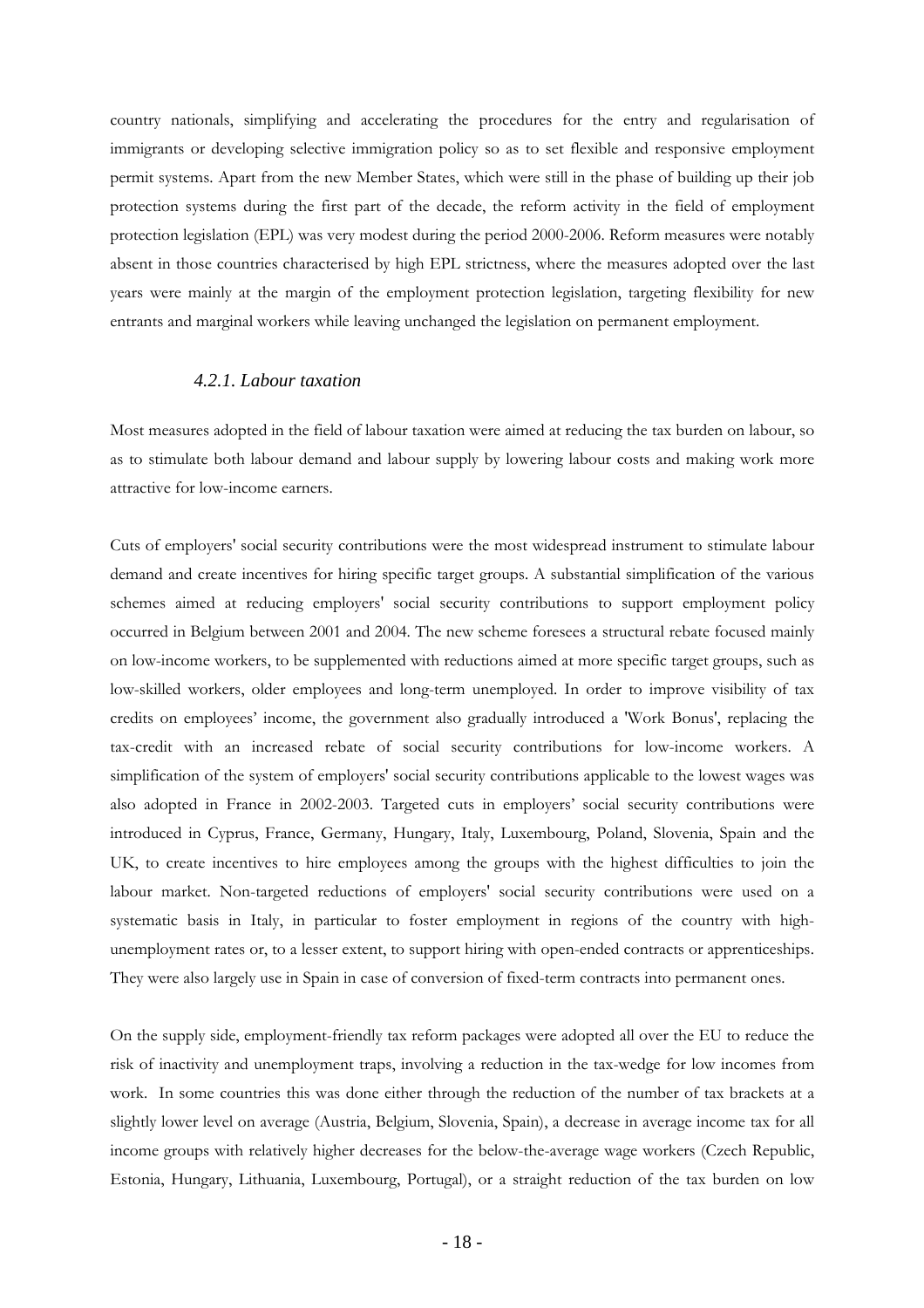incomes (Finland, Germany Greece, Ireland). Such measure were often coupled with an extension of the free-tax zone for gross incomes under a given threshold (Austria, Cyprus, Estonia, Hungary, Ireland, Latvia, Luxembourg and Slovenia) or the introduction/ extension of tax credits for low-income earners (Belgium, Czech Republic, Denmark, Germany, Greece, Finland, France, Latvia, the Netherlands, Slovak Republic, Slovenia, Spain). In Denmark, the reduction of the tax wedge on law incomes translated into a significant extension of the upper bound of the tax-bracket with the lowest tax rate. Other reform strategies included the introduction of a green tax shift strategy in Sweden, whereby taxes on energy are increased while taxes on labour are reduced, a shift from direct to indirect taxation in Cyprus and the adoption of a flat tax rate in the Slovak Republic. Tax reductions for second earners and women in particular, as well as and the possibility of joint family taxation were introduced in the Czech Republic, the Netherlands, Malta and Spain to increase female labour market participation.

A number of measures were adopted to tackle the problem of undeclared work in countries where this phenomenon is still significantly spread. Such measures included a widening of the competence of labour inspectors and a reinforcing of the sanctioning system, the development of more efficient social security information systems and stricter record-keeping of workers, the tightening of the conditions for entitlement to unemployment benefits and clearer obligations for both employers and employees. Fiscal incentives were granted in Italy on a large scale to employers and employees in case of regularisation of employment status.

## *4.2.2. Unemployment and welfare-related benefit systems*

<span id="page-17-0"></span>In the area of unemployment and welfare related-benefits, substantial reform programmes were adopted in Hungary, Germany and the Netherlands, while in most other countries policy actions involved minor adjustments, aimed at more targeted interventions, lower level and duration of benefits (The Netherlands, Ireland, Poland, Slovak Republic, Sweden), stricter controls (Belgium), tighter eligibility conditions (Czech Republic, Denmark, France, Poland, Slovak Republic, Spain) and stronger complementarities and interactions with activation policies. The level and duration of the unemployment benefits were slightly increased in those countries were they stood at relatively low levels (Czech Republic, Finland, Greece, Italy), as well as in Sweden, where this increase was accompanied by tighter eligibility conditions. Access to benefits was widened to take account of the growing importance of atypical forms of employment (Austria, Czech Republic and Sweden).

In Hungary, the standard unemployment benefit was replaced in 2005 by a job-search support system composed of two parts: a "job-search benefit" and a "job-search allowance". Job-search benefits are granted to job-seekers who were employed for at least 365 days in the last four years, while the "jobsearch allowance" is payable to those not entitled to a "job-search benefit" and subject to the compliance with certain requirements. The new scheme is supported by the provision of individual job search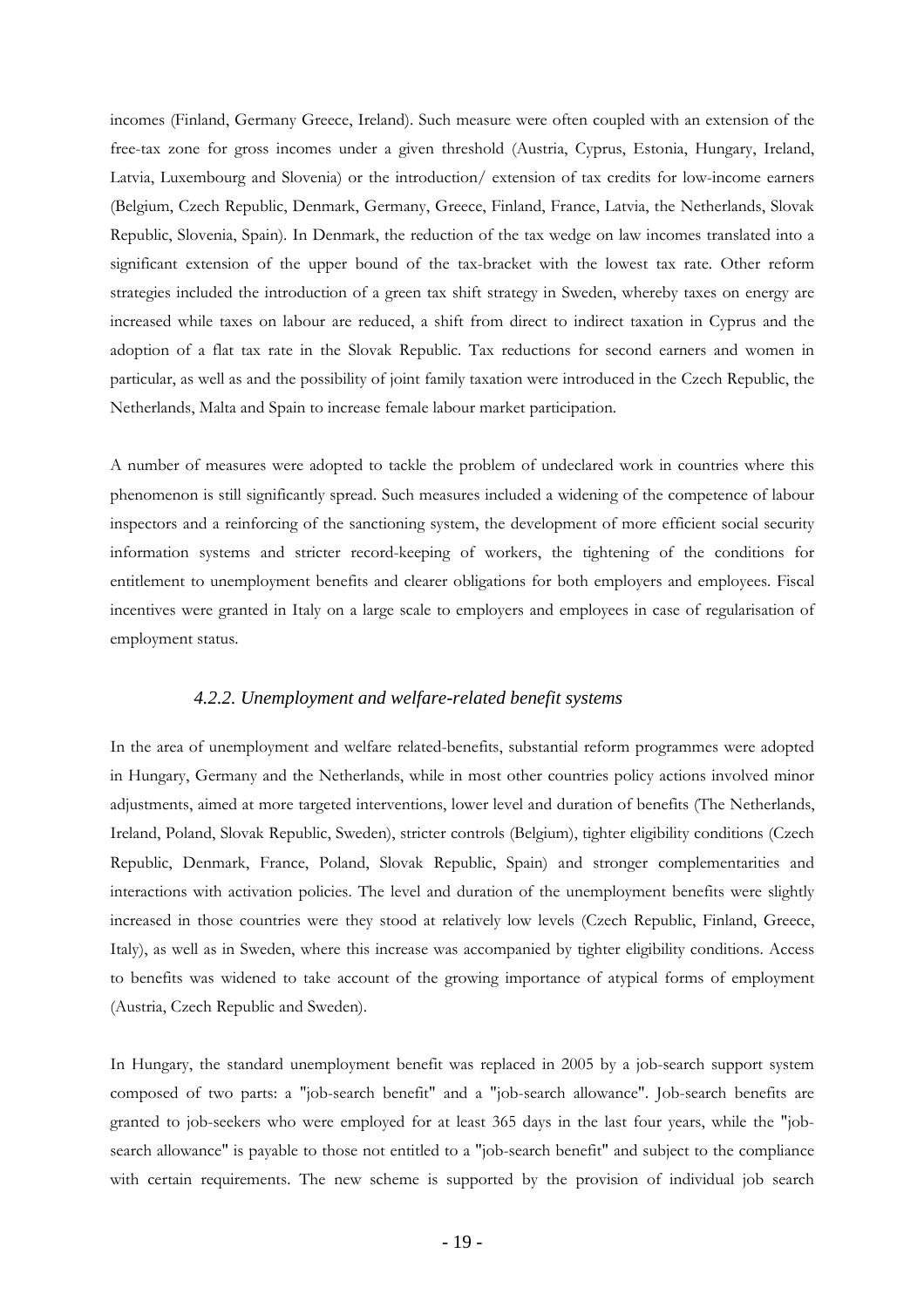agreements to be concluded by the PES with all job-seekers in order to enable for a better accountability of individual job-search activities. The reform of the unemployment benefit system introduced in the Netherlands in 2005 involved a sharp cut in the unemployment benefit maximum duration (from five years to 38 months), a new system of calculation of the duration of the unemployment benefit on the basis of actual employment history and more stringent requirements. A tightening of the reintegration obligations was also imposed on benefit recipients and the burden of the reintegration initiative was shift from the benefit recipient to the Employee Insurance Schemes Implementing Body. Also in Germany, the merge of unemployment assistance scheme and the social assistance scheme into the Unemployment Benefit II Programme involved substantial cuts of the unemployment benefits, approximately at the level of social assistance. Under the new rules, job seekers have access to a standardised and integrated system of provision of welfare benefits and active assistance at local level. The long-term unemployed and young people under the age of 25 have access to special assistance in the form of training, employment or qualification measures, while, to encourage the long-term unemployed to take a first step back to work, a new category of low-paying jobs has been introduced to supplement welfare benefits. These job opportunities are offered to the unemployed by the local PES against a small hourly compensation, and are intended to top-up the welfare checks they already get, without replacing the jobs offered on the labour market. If a job offer is not accepted, beneficiaries may loose or have reduced their social assistance. A renewed unemployment benefit scheme (*allocation d'aide au retour à l'emploi*) was introduced in France in 2006. The new benefit is granted for a reduced duration under tightened eligibility conditions and is calculated on the basis of a stronger link with the age and contribution history of the concerned person. Finally, a new unemployment benefit system was introduced in Lithuania in 2003.

The interventions in the field of unemployment benefits were often coupled with support measures (inwork benefits) aimed at preventing people from being discouraged to accept work because it could adversely affect their income. In Hungary, this translated into the extension of the eligibility period for social allowances to the first months of employment, so that beneficiaries are allowed to undertake temporary jobs without losing the entitlement to benefits, while in the Netherlands it materialised in the introduction for local authorities of the possibility to supplement the income of people who have been on welfare benefits for longer than five years, so that welfare recipients will remain entitled to the topping-up allowance even if they do paid work for a short period. Similarly, a sort of "combi-wages" (i.e. subsidised wages) was introduced in Austria, in the form of in-work-benefits for long-term unemployed younger than 25 and older than 45. "Working credit bonuses" were adopted in Belgium, generating a financial benefit added to the net salary of those on low income, and partial unemployment and search bonus schemes were introduced in the Czech Republic. In Poland the possibility was given to unemployed persons entitled to social aid and having lost their right to an unemployment allowance to work 10 hours a week against an activation allowance.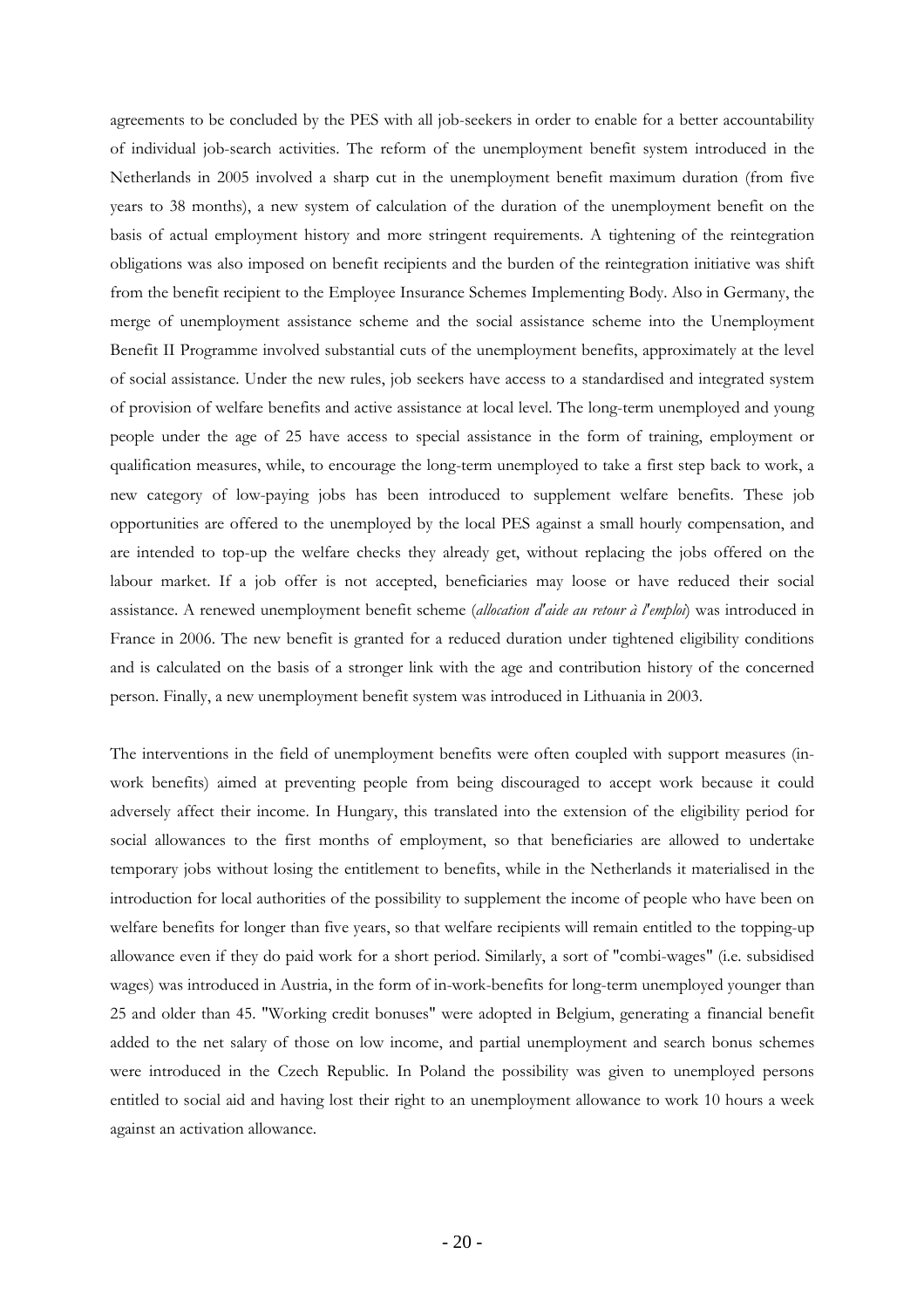The sickness systems were reformed in the direction of a stronger insurance component (Czech Republic, the Netherlands and Sweden). A number of countries introduced new provisions for the protection of workers at risk of dismissal in case of company restructuring.

## *4.2.3. Active Labour Market Policies*

<span id="page-19-0"></span>Major restructuring of the public employment services and boosting of activation measures took place in a large number of Member States over the period 2000-2006. Measures intended to improve the matching process between labour demand and labour supply included a rationalisation of the services provided by the public employment services (PES) in the direction of more individualised and better targeted activation measures and improved coordination of different actors, and the modernisation and expansion of the training offer. The development of continuous and vocational training systems was indeed at the core of active labour market reform programmes in a significant number of countries, often as a component of broad reform packages including the restructuring of the PES and the reform of passive labour market policies.

The EU10 conducted the most comprehensive reforms, involving a dramatic overhaul of the traditional employment services' operating model from dispensing unemployment benefits to becoming active providers of counselling, job-search and placement assistance services. Key reforms adopted in the Czech Republic and Poland opened-up the job placement services to private employment agencies and provided for the expansion of their activities to include training, personalised career counselling, assistance to active job-seeking, more targeted support to job-seekers and strengthened co-operation with other entities operating on the labour market. In Poland, the so-called "social contracts" were introduced to improve the cooperation between employment services and social assistance services and to ensure that the unemployed taking advantage of social assistance put the right effort in job seeking activities. Actions planned in Estonia, Malta and Cyprus included the extension and diversification of active labour market measures to be performed by the PES, with particular attention for disadvantaged groups, and the implementation of personalised guidance and training services. A new concept of employment services was developed in Latvia in 2003 and in Hungary in 2005.

A remarkable effort of reform was carried out in France, Germany and Italy along similar lines. The wide restructuring of the Federal Employment Agency launched in Germany in 2003 involved a reorganisation of the job placement activities by increasing the use of private employment services and by intensifying counselling and individual support for jobseekers and services for employers. The 10 regional headquarters of the Agency were made responsible for planning and control, and the 180 Labour Agencies given more powers. A great deal of attention was also paid to the development of the vocational and training activities. A reform process was thus initiated in 2004, involving the modernisation of the vocational training system in the direction of better integration of the existing educational structures,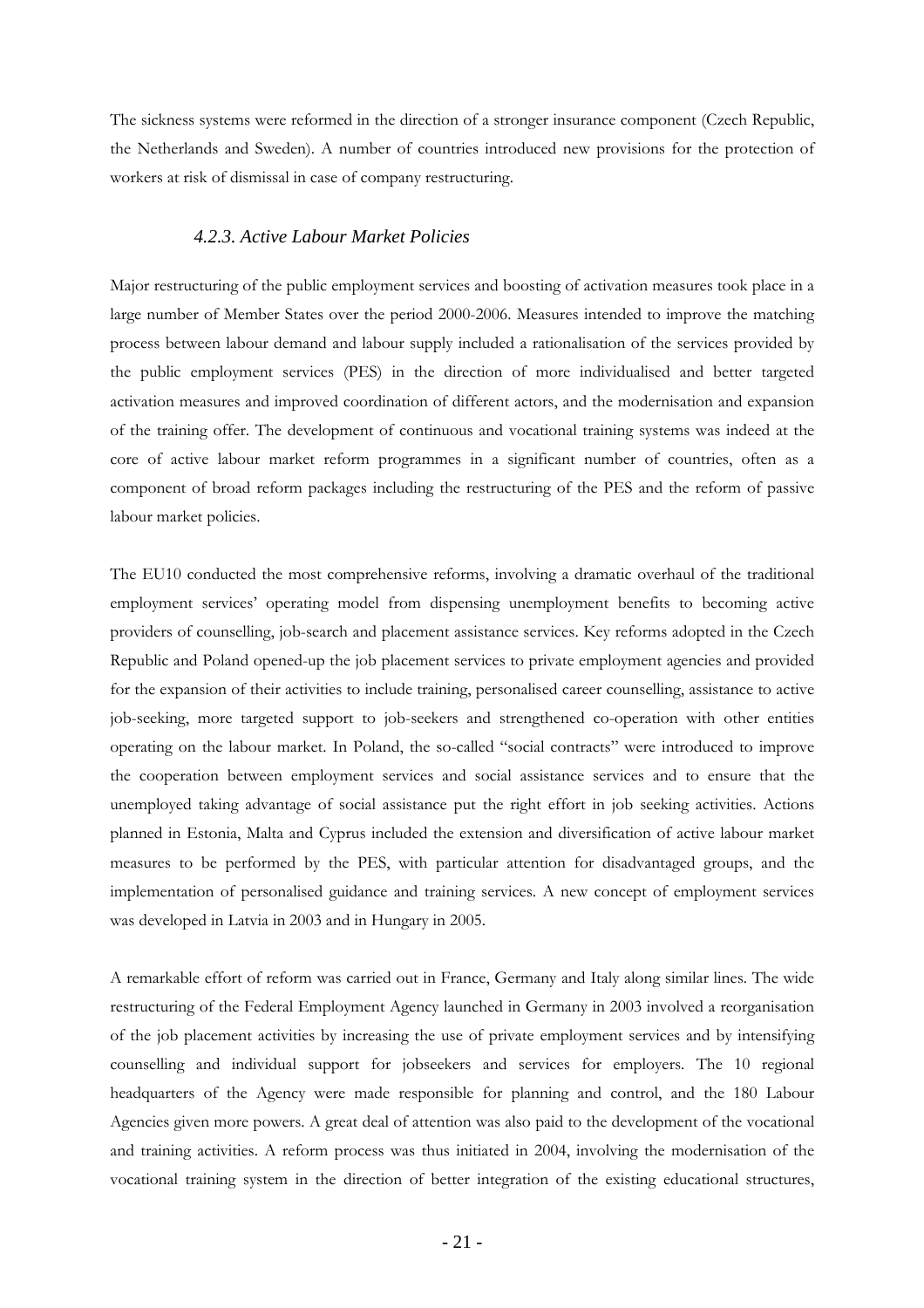experience and activities, so as to provide a flexible and open framework for lifelong learning, and better focus on persons with low qualifications, disadvantaged young and older people. In France, the measures introduced in the framework of the "Social Cohesion Plan" of 2004 involved the abolition of the monopoly of the public employment services and provided for a coordinated range of local services for the most vulnerable, through the setting up of 300 local 'employment centres' having for mission to identify quantitative and qualitative job needs, provide a structure for training, ensure the monitoring of the unemployed and bring together in a single 'public-interest partnership' all relevant parties, including the body responsible for paying out unemployment benefit. A new form of personalised follow-up for the access to employment was set up in 2006. Like elsewhere (e.g. Estonia, Hungary), the modernisation of the placement services was accompanied by a reform of the French training system - including the modernisation of apprenticeship, the improvement of the vocational training offer and of the status of apprentices - and the introduction of a series of new flexible contracts to help the (re)integration into the labour market of difficult to employ people. Similarly, the labour market reform adopted in Italy in 2003 boosted the privatisation of employment services and the implementation of effective active labour market policies, including the promotion of life-long learning and the setting up of joint training bodies to facilitate the transition from school to the labour market. The reform of the PES also involved the setting up of a network covering all employment services with the creation of a national employment exchange system and was accompanied by the introduction of flexible forms of part-time work and of new forms of flexible employment contracts to increase labour market participation. Labour exchange information systems were also developed in Cyprus, Latvia, Lithuania and Spain. In Belgium, Estonia and Spain reform measures were adopted aimed at setting up or strengthening the cooperation between regional PES, while a deeper decentralisation of labour market services and policies was introduced in Poland, Spain and the United Kingdom.

# *4.2.4. Job Protection*

<span id="page-20-0"></span>The quite few measures adopted in the field of job protection in the EU15 over the period 2000-2006 were mainly at the margin of the employment protection legislation (EPL), targeting new entrants and marginal workers while leaving unchanged the legislation on permanent employment. The lack of action in the field of EPL seems in particular to go together with substantial inactivity in the field of unemployment benefits in those countries (e.g. Greece and Portugal) which are characterized by the most rigid EPL for open-ended contracts and by the lowest level of protection on the market. The new Member States were more active in this field, as many of them were still in the phase of building up their systems of employment protection legislation during the first part of the decade.

A number of provisions adopted in the EU10 were aimed at aligning national legislation with EU labour law, notably in the field of fixed-term and part-time work and collective dismissals. Temporary agency work was also introduced and the conditions for its use set in Hungary, Lithuania, Poland and Slovenia.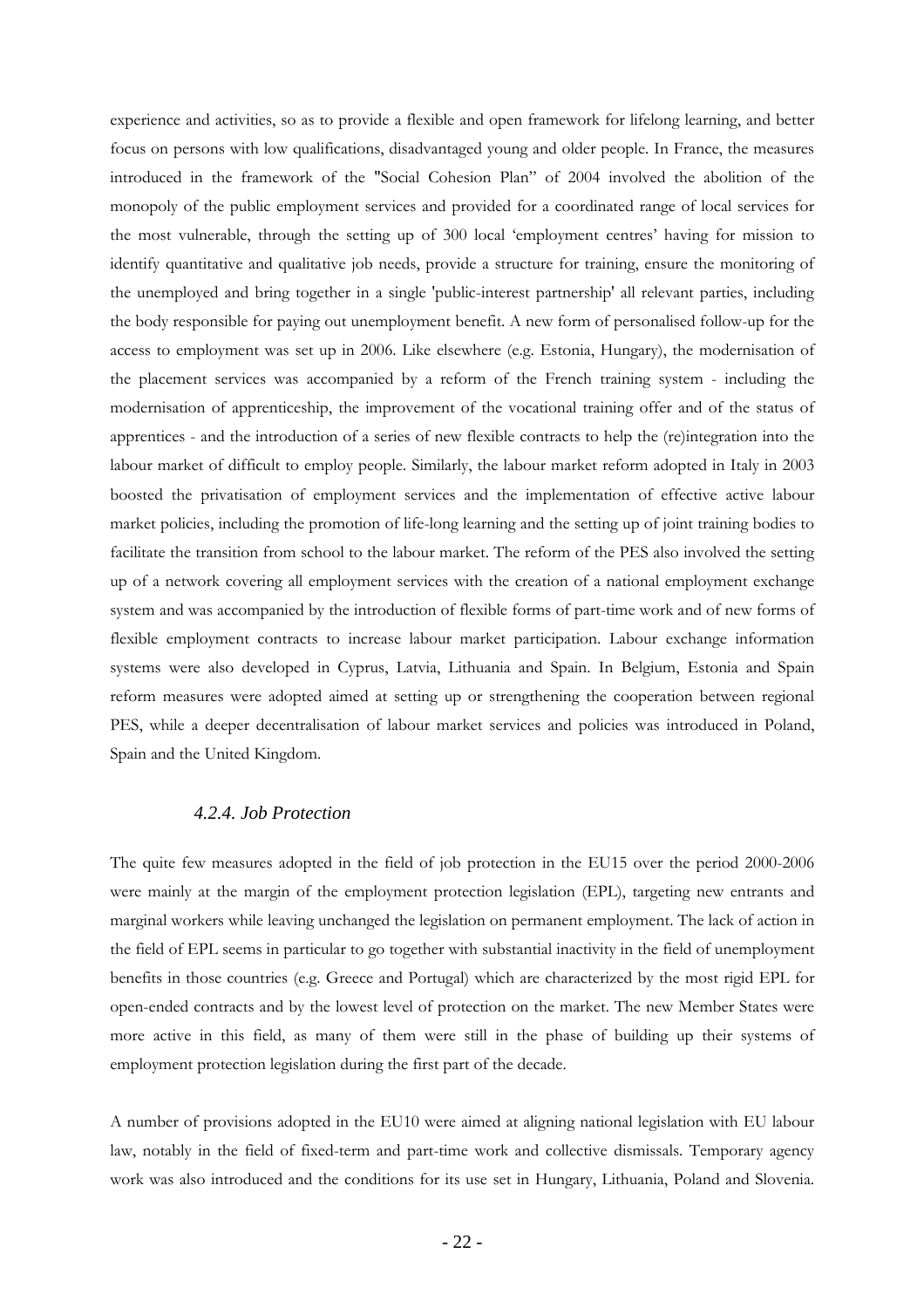Amendments to pre-existing Labour Codes were in some cases piecemeal (e.g. Czech Republic and Poland) and were mainly intended to increase the cost of lay-offs and improve the protection of employee (Estonia, Hungary, Lithuania, Latvia, and Malta). More flexibility in the recourse to fixed-term contracts was introduced in Belgium, while existing limitations to the use of fixed-term contracts for older workers were relaxed in France and Germany in order to promote the employment of older people.

Notwithstanding the long-lasting debate on the need to reform the EPL for open-ended contracts, reforms adopted in Italy over the period 2000-2006 were limited to reorganising the use of already existing flexible contracts (e.g. fixed-term and part-time work, apprenticeship) and introducing new forms of nonstandard employment (e.g. on-call working and job sharing), along the lines of targeting flexibility for new entrants while leaving unchanged the existing high level of job protection for the so-called 'insiders'. Marginal reform measures were also adopted in Portugal, where the Labour Code of 2003 codified in a single text all existing provisions on labour law and collective bargaining. To inject a certain degree of flexibility in the labour market, a right for employers was introduced to oppose the reinstatement of workers in dismissal cases, the duration of fixed-term contracts extended to six years and the regime of home-work made more flexible. In France, a new type of open-ended employment contract (*Contrat nouvelle embauche*) was introduced in 2005 for new recruits in firms up to 20 employees, allowing for a longer probation period (two years, against three months) during which the employee may be dismissed orally with no entitlement to compensation. Some margins of flexibility were also introduced in the procedure to be followed in case of collective dismissals.

Efforts to narrow the gap between standard and flexible employment contracts were made in Spain, with the introduction of a dismissal compensation for temporary workers, new limitations to the use of temporary work contracts and the possibility to transform them into permanent ones with lower dismissal costs. In order to increase the labour market participation of those who risk to remain at the margin of the labour market (e.g. young workers and women returning to work after child rearing), the Netherlands discontinued the principle of 'last in first out' in case of collective lay-offs in favour of the 'age reflection principle', according to which redundancies will be spread out more evenly among the different age categories of the company. In Austria, measures previously adopted introducing a disincentive scheme to dismiss older workers were relaxed in 2003 to avoid negative effects on their employment levels. Finally, Finland reduced the notice period related to the termination of employment contracts in case of shortterm employment relationships (less tan 12 years) and introduced a comprehensive compensation system for cases of unjust termination of the employment relationship by the employer. At the same time, it narrowed the gap between open-ended, full-time employment contracts and fixed-term or part-time ones.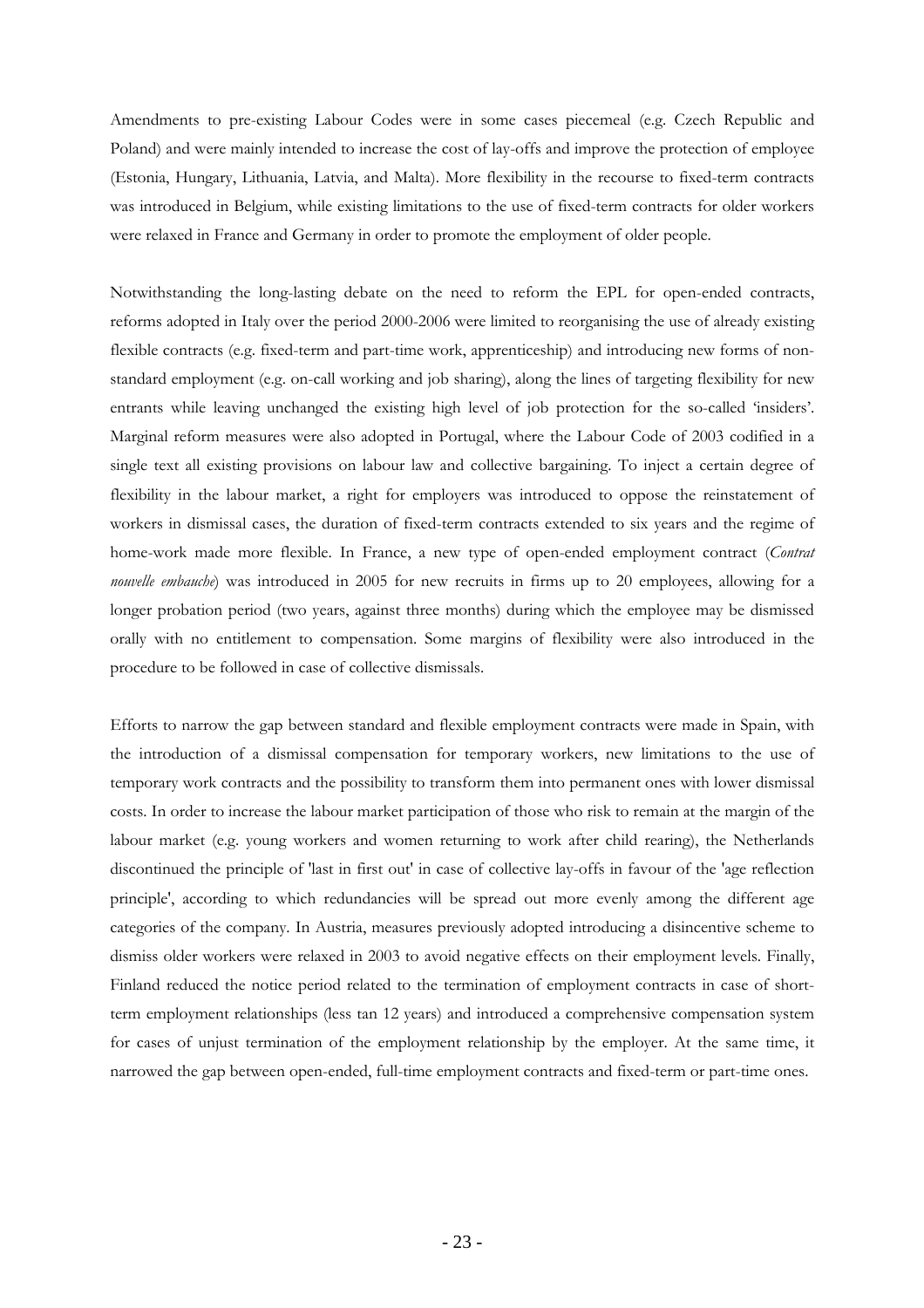## *4.2.5. Pension systems*

<span id="page-22-0"></span>Most measures adopted in the field of pensions and early retirement schemes were embedded in longterm reform packages, dating in some cases from the Nineties (e.g. Italy, Poland). Enacted measures generally involved the establishment of a stronger actuarial link between contributions and pension benefits and the possibility for workers to retire later, with expected positive effects on the participation rate of older workers. Incentives to early-retire were discontinued and the eligibility conditions tightened in a large number of countries (Austria, Belgium, Czech Republic, Denmark, Finland, France, Germany, the Netherlands, Poland, Portugal, Slovak Republic, Spain), while the possibility to work beyond the official retirement age and to integrate the state/occupational pension with new pension contributions completed after entitlement was introduced/ extended both in the EU15 and among the new Member States (Czech Republic, Hungary, Italy, Slovak Republic, UK), often in the framework of more comprehensive reform strategies aimed at increasing effective retirement age. Partial retirement was introduced in Germany and the UK and gradual retirement in France. The ceiling on earned income for those who wish to combine pension with job was raised in Belgium and the prohibition to cumulate income from work and old age pension dropped in Italy. Incentive schemes were decided in Italy, Spain and the UK for workers who remain in the labour market after the age of 65.

Major pension reforms were adopted in Austria, Finland, France and Germany. The reform launched in Austria in 2003 involved the introduction of a defined-contribution individual 'pension account' per working person, a single maximum limit on earnings liable to social insurance contributions instead of the previous differing limits for various categories of people and the reassessment of the levels of pension insurance contribution for all occupational groups. In Finland (2003), greater flexibility was given to older workers to decide on their retirement age (abolition of the general retirement age at 65), while discouraging early exits from the labour market and financially rewarding long working careers. The pension reform passed in Germany (2001) replaced the existing pay-as-you-go state pension system with a dual pension scheme where employees are obliged to pay a proportion of their income into company or other private funds. In France, the 2003 pension reform paved the way for the development of third pillar pension funds. Finally, a parametric reform of the state retirement pension scheme to take account of the whole contribution history was introduced in Portugal (2000), while a rationalisation of the pension system intervened in Greece (2004), to extend pension coverage to all categories of workers, including self-employed and workers in the agricultural sector. An individualisation of pension's rights to increase female labour market participation was passed in Austria, Germany and the Slovak Republic.

# *4.2.6. Wage bargaining*

<span id="page-22-1"></span>In those countries among the EU15 where a centralised bargaining system operates, central income policy agreements were signed providing for wage moderation at industry level (e.g. Belgium, Finland, Greece and Spain). Such agreements were often supported by state interventions providing for income tax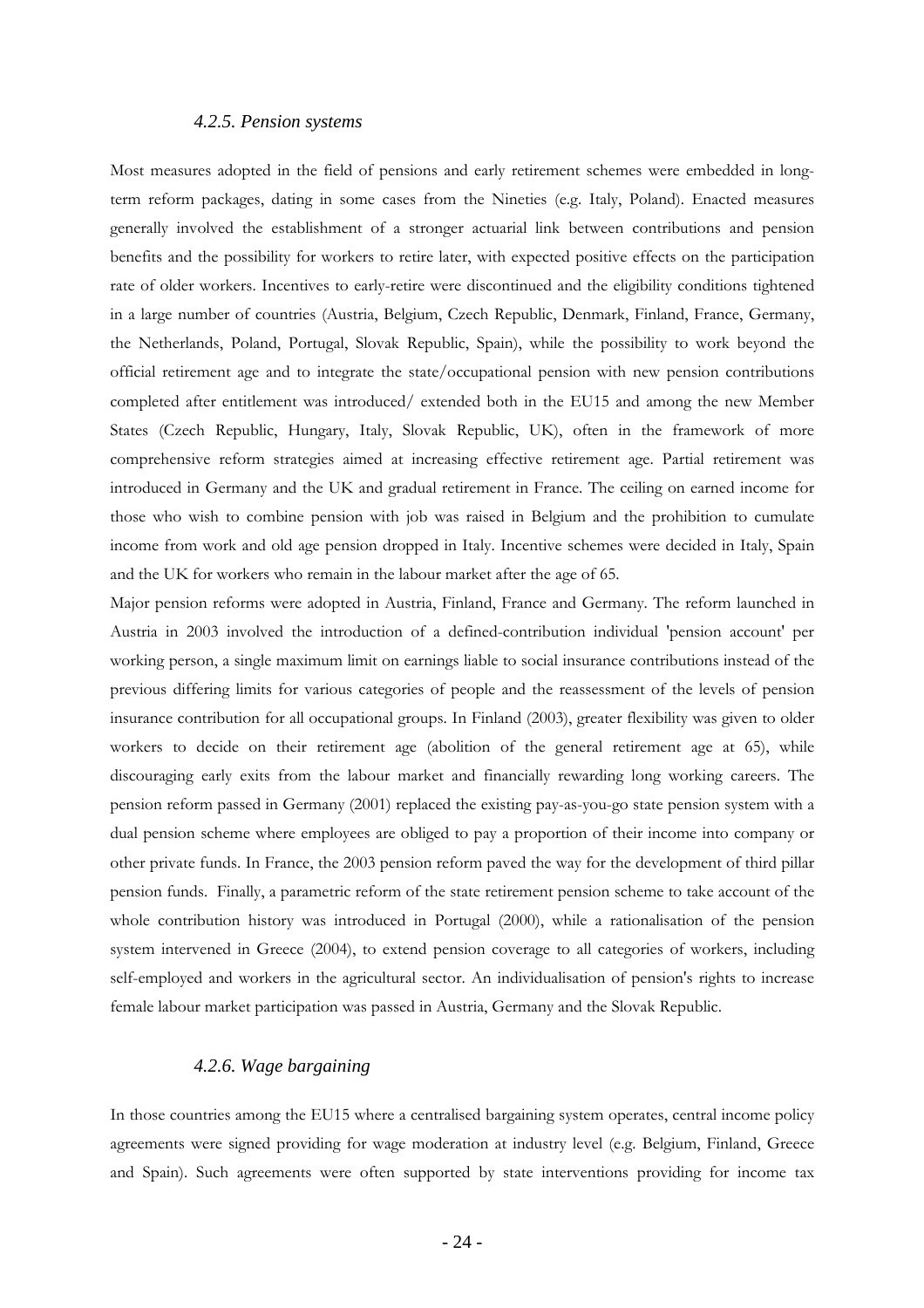reductions on labour targeted at low-income earners, while the interventions on the level of minimum wages were accompanied by other make-work-pay policies. Reforms to bargaining structures were substantially absent and little effort was made to promote a widening of wage differentials so as to make wage settlements more sensitive to productivity differentials at local and company level. More precise criteria for deciding of the general validity of collective agreements, i.e. their binding application on all employees and employers in a given sector, were defined in Finland in 2001 and in France in 2004. In the latter country, the possibility was introduced at company-level of departing from sector-level agreements. In Spain a new procedure was set in 2005, providing for the administrative extension of collective agreements to uncovered sectors. Performance-related pays systems were introduced in Denmark and Belgium.

Statutory minimum wage settings were used as a policy instrument to attract more people into the labour market, especially in those among the new Member States where the observed average wage growth seemed to remain in line with productivity growth and minimum wage levels not yet to represent a binding constraint on the labour market. Countries such as Cyprus, Estonia, Hungary, Latvia and Lithuania set multi-annual programmes to ensure a sustained and constant increase of the minimum wage, so as to reach a certain target level as compared to the national average wage in the medium term. Similarly, in the Czech Republic the minimum wage was brought to about 40% of the average wage in 2006. In Hungary, a medium term plan for monthly national minimum wage increases and pay policy guidelines were agreed by the government and the social partners for the period 2006-2008, together with a three-tier minimum wage system, implying higher minimum wage rates for jobs requiring a secondary school/ vocational training qualification or a university-level education. In Poland, a new mechanism for setting the minimum wage was defined in 2005, by means of which it will increase each year by the forecast inflation rate plus 2/3 of the forecast GDP growth rate until it reaches 50% of the national average wage. In those among the EU10 where minimum wage stood at already relatively high levels it was feared that it could negatively affect employment levels in low-wage labour-intensive sectors or in geographical areas where unemployment rates are high and the living costs/ productivity levels much lower than in the rest of the country. Such is the case for the Slovak Republic and Slovenia, where the minimum wage, which has become a central reference for the whole pay structure, has continued to increase by more than average pay over the period, beyond the lowest rates of some basic 'starting pay' set out in collective agreements.

## <span id="page-23-0"></span>**5. CHARACTERISING LABOUR MARKET REFORMS: AN EXPLORATIVE ANALYSIS**

This section identifies common features in the measures enacted in 2000-2006 across countries. We are using percentages of reforms with a certain characteristic over the total number of reforms during the whole period 2000-2006. The characterization of the reforms is done by considering: 1) whether it is embedded in a broad policy package, 2) whether it is targeted to specific socio-economic groups, 3) if the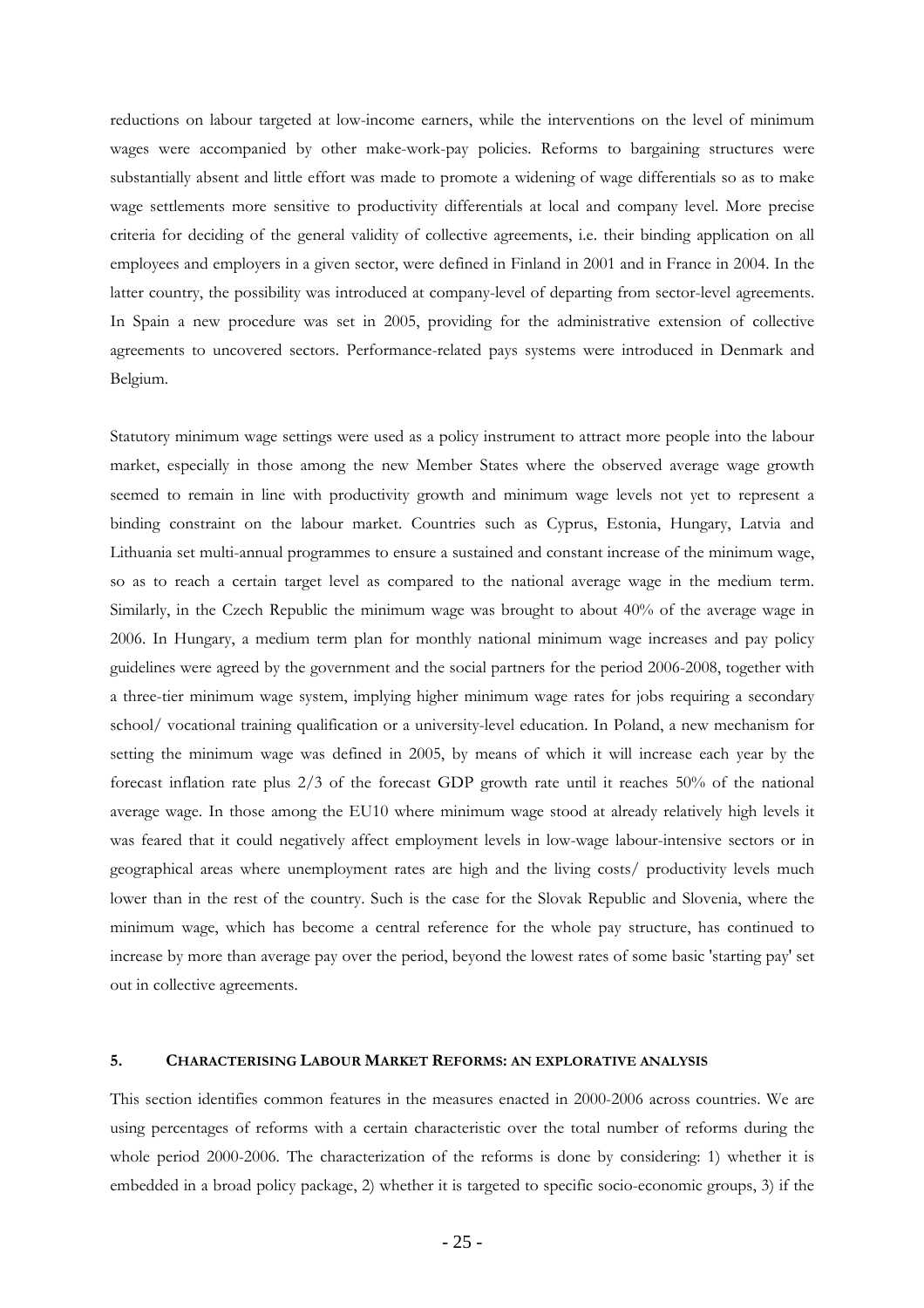measure has an expected direct impact on matching, 4) wages, 5) labour demand (Ld) and/or on labour supply (Ls). The correlation between numbers of measures with different characteristics provides a synthetic description of the main features of the reform process. Table 2.1 displays the correlation based on the percentage (out of total reforms), while table 2.2 displays the correlation based on their ranks.34 Positive correlation indicates that countries where a large proportion of policy interventions with one characteristic are enacted are associated with large numbers of measures with another characteristic. Conversely, negative correlation indicates a small proportion of reforms with one characteristic is associated with a large number of reforms with the other characteristic, From these correlations it is possible to identify the following patterns:

• Countries where measures are often part of long-term policy packages also have a relative high number of policy interventions that are targeted to specific groups. The correlation with the number of measures expected to have an impact on matching, on wages and on labour demand is negative. However, the correlation is not significantly different from zero.

The orientation of broad policy packages is towards measures that favour labour market participation. These correlations reflect the large focus of reform programmes on measures that improve the matching between unemployed and vacancies. In contrast, measures expected to have an impact on wages are most of the time geared to modify the contractual or statutory (minima) wages and, as such, are one-off measures.

• A large number of countries has taken initiatives in the area of taxation, often with the aim of reducing the tax burden at the lower end of the income distribution. This explains the positive correlation between targeting and measures that are expected to have an impact on the labour supply. Hence, when labour supply has been the focus of policy action, targeting also represents a significant percentage of total measures. Conversely, measures enacted to improve the labour demand have been less selective;

• Countries where a large number of policy measures are expected to have a positive effect on the labour supply are also countries where less policies interventions are enacted in the area of wages or matching.

| able |  |
|------|--|
|------|--|

 $\overline{a}$ 

| Correlation between percentage of reforms according to specific characteristics |          |          |         |                          |                          |  |  |
|---------------------------------------------------------------------------------|----------|----------|---------|--------------------------|--------------------------|--|--|
|                                                                                 | Embedded | Matching | Wages   | Expected<br>impact on LS | Expected impact<br>on LD |  |  |
| Targeted                                                                        | 0.3      | $-0.4*$  | $-0.3*$ | $0.4**$                  | $-0.5***$                |  |  |
| Embedded                                                                        |          | $-0.2$   | $-0.2$  | 0.0                      | $-0.2$                   |  |  |
| Matching                                                                        |          |          | $-0.1$  | $-0.5**$                 | 0.1                      |  |  |
| Wages                                                                           |          |          |         | $-0.5**$                 | 0.2                      |  |  |
| Labour supply                                                                   |          |          |         |                          | $-0.2$                   |  |  |

Source: Authors' calculations on LABREF database; \*, \*\*, \*\*\* statistically significant at 10%, 5% and 1%.

<sup>34</sup> Simply, after having calculated the proportion out of total reforms of those with certain characteristics, the correlation between these ratios is calculated or between the ordinal numbers corresponding to these ratios.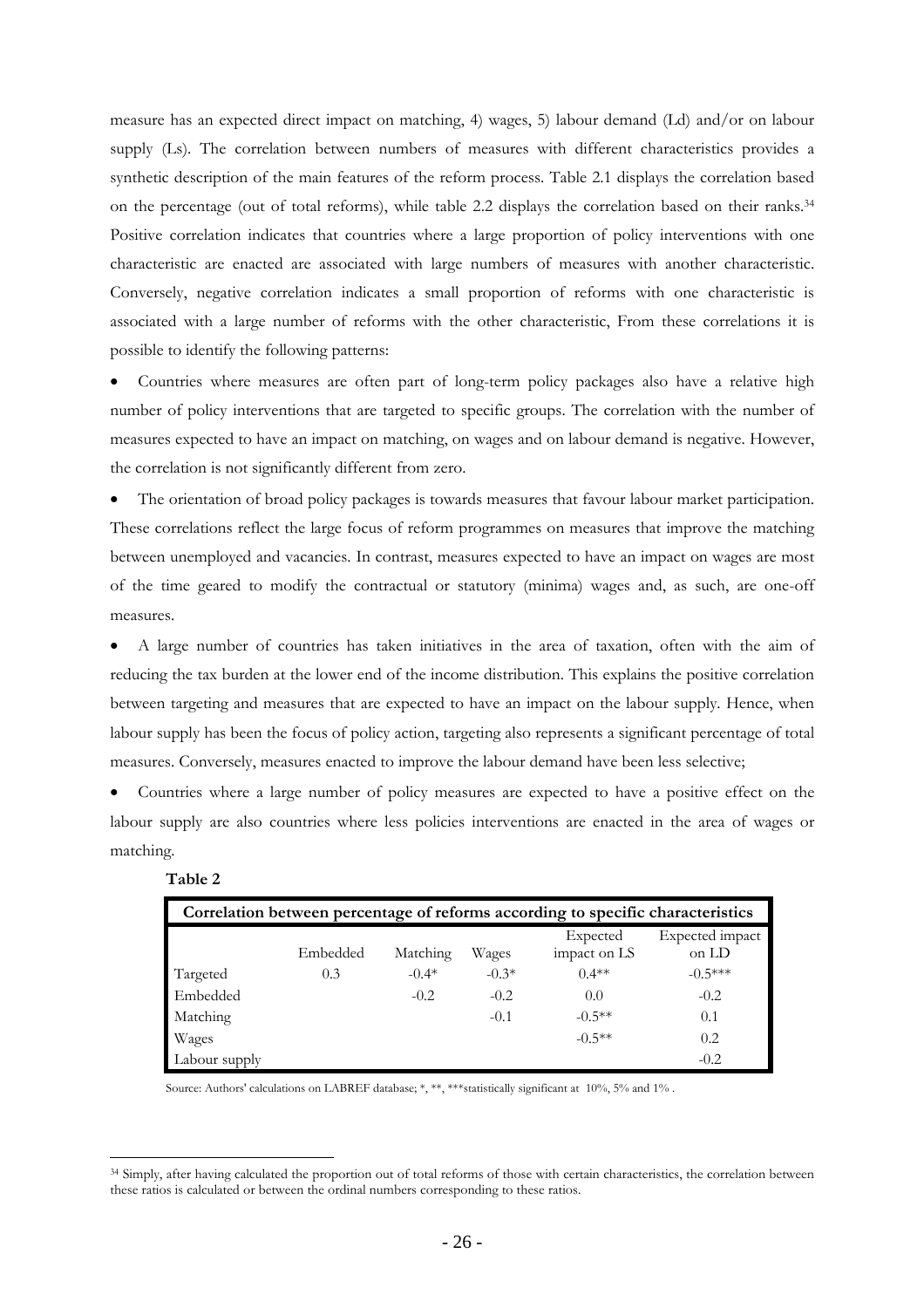#### **Table 3**

 $\overline{a}$ 

|                 | Rank Correlation between percentages of reforms according to specific |          |          |                          |                          |  |  |  |
|-----------------|-----------------------------------------------------------------------|----------|----------|--------------------------|--------------------------|--|--|--|
| characteristics |                                                                       |          |          |                          |                          |  |  |  |
|                 | Embedded                                                              | Matching | Wages    | Expected<br>impact on LS | Expected impact<br>on Ld |  |  |  |
| Targetted       | 0.2                                                                   | $-0.3$   | $-0.4**$ | $0.4**$                  | $-0.4$ **                |  |  |  |
| Embedded        |                                                                       | $-0.1$   | $-0.3$   | 0.0                      | 0.0                      |  |  |  |
| Matching        |                                                                       |          | 0.0      | $-0.4*$                  | 0.0                      |  |  |  |
| Wages           |                                                                       |          |          | $-0.5***$                | 0.1                      |  |  |  |
| Labour supply   |                                                                       |          |          |                          | $-0.2$                   |  |  |  |

Source: Authors' calculations on LABREF database; \*, \*\*, \*\*\*statistically significant at 10%, 5% and 1%.

One way to describe the reform process is to compare the number of policy actions enacted with the tightness of the employment protection due to government interventions. Graph 6 reports on the vertical axis the total number of measures enacted during 2000-2006 and on the horizontal axis the EPL1 OECD indicator. Graph 7 illustrates the relation of the total number of reforms enacted with the OECD index of difficulty of dismissals of permanent contracts.35 Member States can be divided in groups, according to the intensity of reform activity, the rigidity of EPL and, the difficulty of dismissals of permanent contracts. A first group of countries is characterised by a number of measures higher than the average and an employment protection stricter than the average. France, Spain, Germany and Belgium belong to this group. When the measure of strictness of labour regulation refers only to the difficulty of dismissal of permanent contracts, this group is composed by Germany, Belgium and Italy.36 Countries located in the South-East quadrant have labour market legislation that is tighter than the average and a below average intensity of measures. The South-West quadrant reports countries with a below average intensity of reform measures and labour market legislation less strict than the average. Finally, countries that in the 2000-2006 period made a number of measures higher than the average despite an already loose labour market regulation appear in the North-West quadrant.

<sup>&</sup>lt;sup>35</sup> To ease the comparison the data have been normalised transforming the original variable such to have same mean and same variance. The chart does not report the EU countries non-member of the OECD due to lack of information on the EPL for these countries.

<sup>36</sup> For the year 2003, after the UK, Ireland and DK, Italy had the lowest index of EPL among the EU15 Member States. In Italy, the measures introduced have eased the regulation for the temporary workers without changing the tightness for the regular contracts.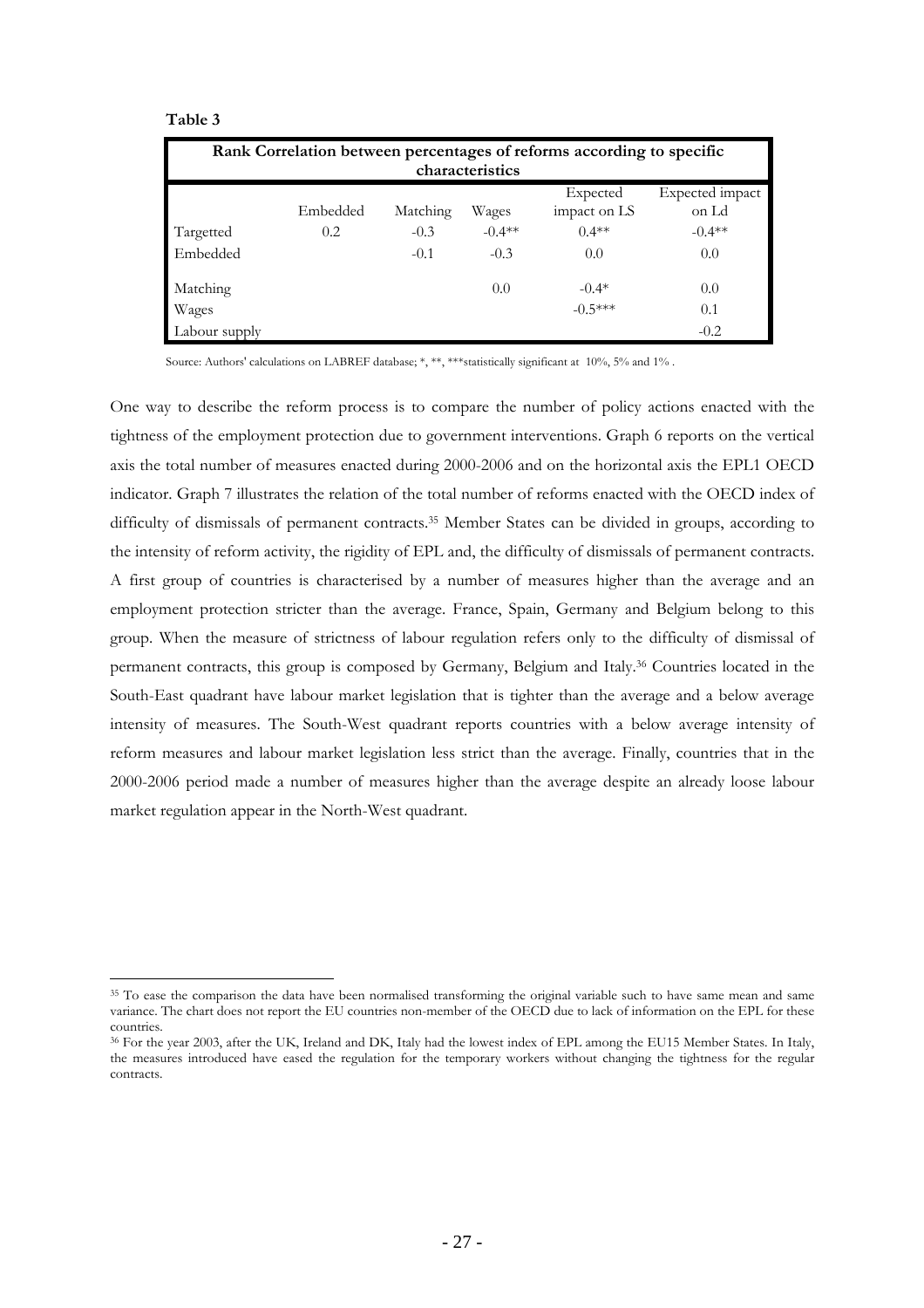



Graph 7

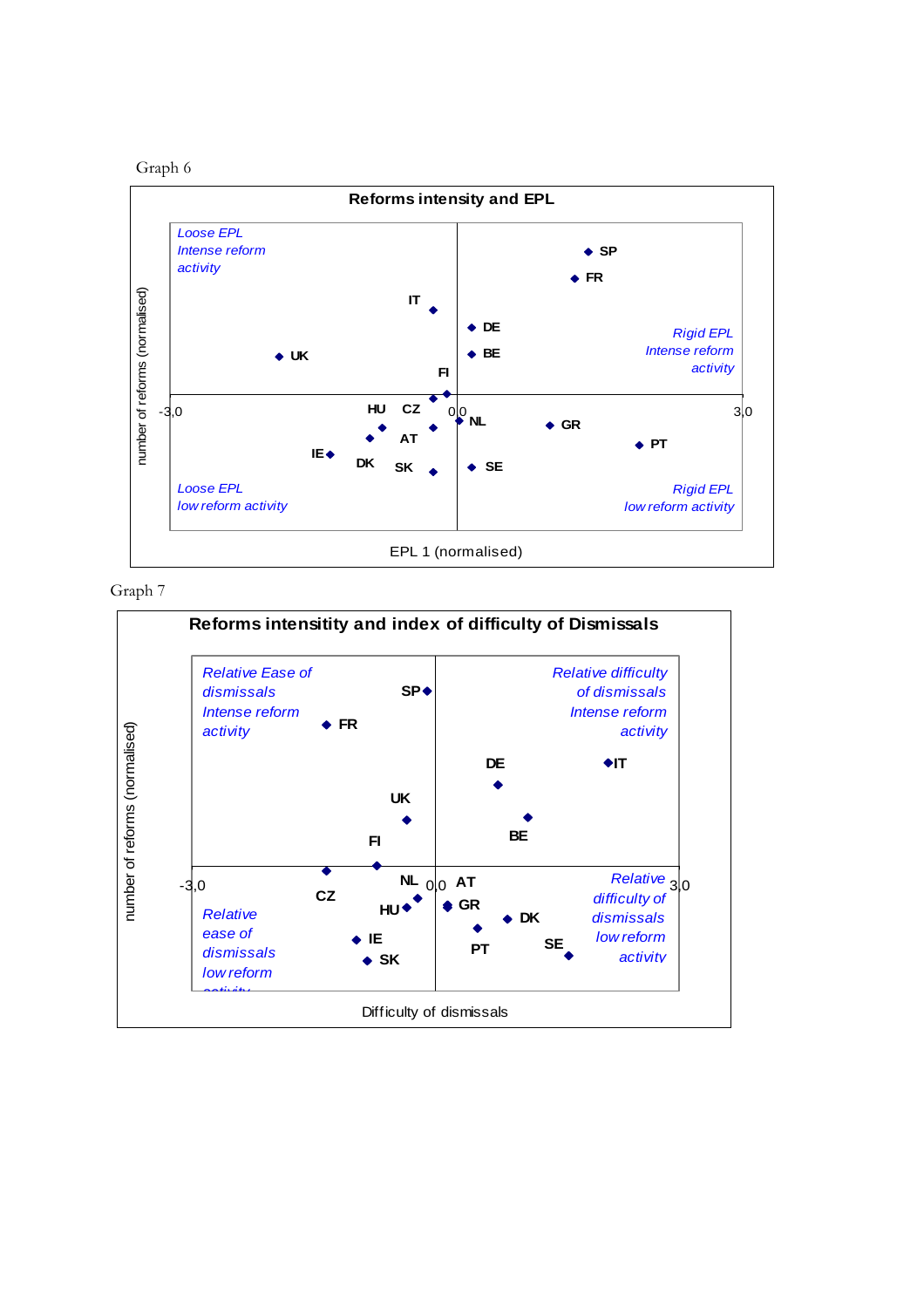# <span id="page-27-0"></span>**6. The effect of pension reforms on the participation rate of specific age groups: an event study approach**

The performance of the European labour markets improved significantly during the second half of the 1990s (AER 2003). After having achieved a peak in 1994, the unemployment rate started gradually to decline while both the employment and the participation rates kept rising. From 1995 to 2006 the overall employment and participation rates raised respectively by about 6 and 4 percentage points, from 59.9 to 65.6 and from 67.2 to 71.4. With increases of more than 8 and 7 percentage points, respectively for the employment and the participation rates, the female and the older workers were the most dynamic components. Although these improvements reflect long-term changes in the socio-economic behaviour (e.g. a different aptitude toward female employment and participation), there seems to be broad agreement that they took place in response to the reforms implemented during the period (e.g. ECB, 2007).

For the revised Jobs Strategy, the OECD has conducted an extensive research on the impact of policies and institutions on employment and unemployment in the OECD countries.37 With the help of crosscountry/time series techniques, this work has explored the impact of structural policies and labour market institutions on the unemployment and employment rate, the latter disaggregated by main age groups. It is shown that high implicit taxes on continued work deter older workers from remaining in the labour market, while high statutory retirement ages have the opposite effect. A 10 percentage points cut in the implicit tax and a one-year increase in the standard retirement age are estimated to raise the employment rate of older workers by 1 and 0.6 percentage points, respectively.

Macro-econometric estimates based on panel data have been largely used by researchers to show that labour market institutions and their interactions with macroeconomic developments matter for the overall employment performance (among the most prominent Phelps et al., 2000; Blanchard and Wolfers, 1999), and consequently to identify that certain configurations of labour market institutions are more employment- and participation-friendly than others. Under the assumptions of stable relationships over time and across countries, the elasticities of employment and participation rates to quantifiable policy variables, estimated usually over sufficient long time horizon to be statistically reliable, are used in policy simulations to detect, for the average representative country, the contribution of quantifiable policy measures on labour market outcomes. Thus, the approach is appropriate when policy measures do not entail changes in the underlying institutional parameters. In contrast, they are less able to capture fundamental changes in the deep parameters, i.e. occurring at relatively short- horizons after a reform has been implemented.

This note investigates the effect of pension reforms on the participation rates of specific age groups belonging to the 50-64 age class with a cross-country event-study approach. The idea is simple. Each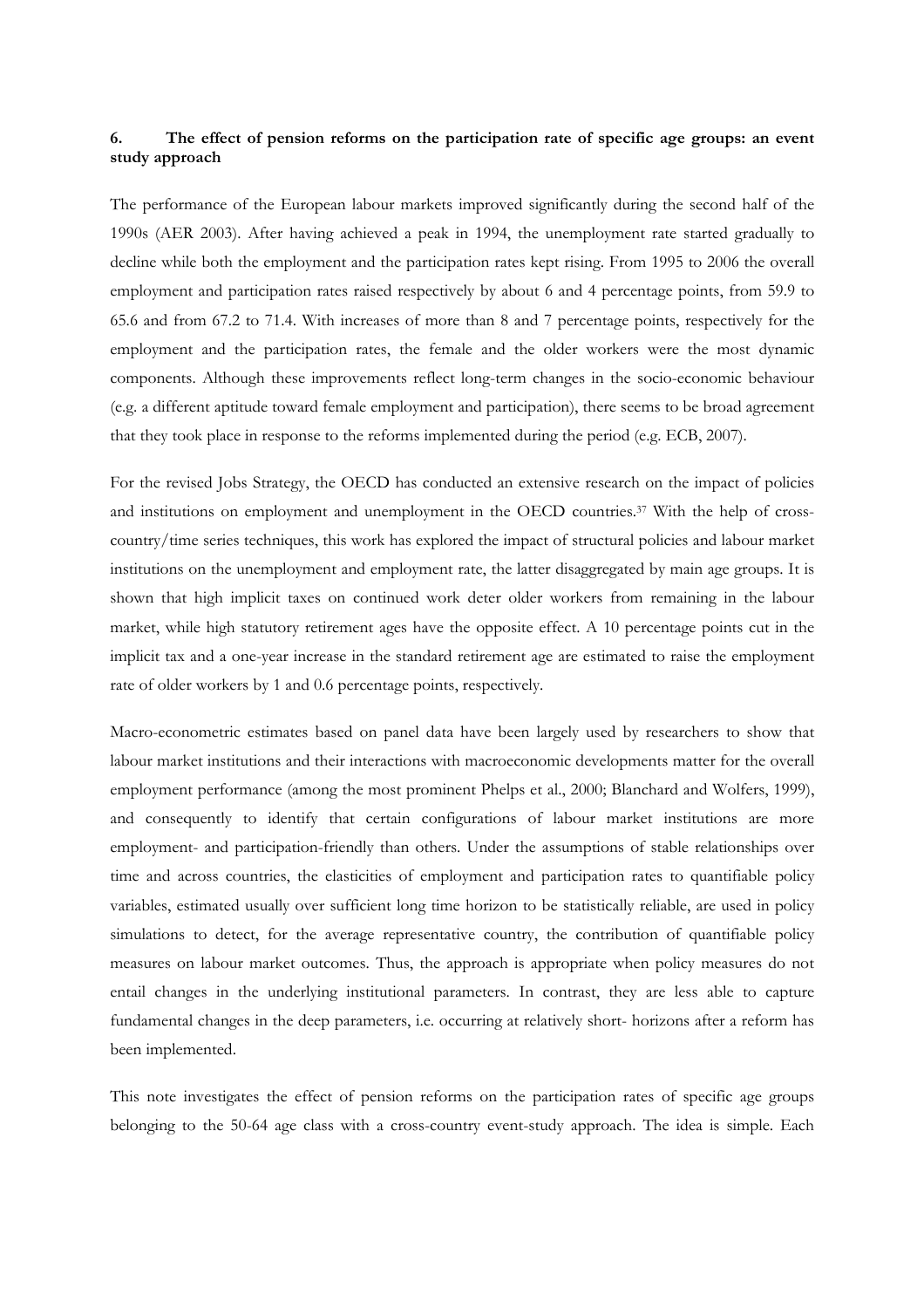policy intervention is considered as a discrete event that occurred at a specific time for each country. The event-study compares the value of one variable of interest after a certain reform or legislation has taken place with its value before such institutional change has occurred. To control for other determinants not related to specific policy interventions, the findings of the before-after comparison are compared with the average for a control group made of those countries which did not implement a reform at least in one year covered by the sample period. With the event-study approach we will verify whether after pension reforms the participation rate rises. 38

The last decade witnessed important changes in the pension system. Indeed up to 1995 only few countries implemented pension reforms. By 2006 almost every European country had enacted reforms of the pension system. This richness of reforms can be used to conduct a "policy experiment" of the effects of pension reforms. To conduct an event-study, we first need to identify the relevant dates the events occurred. We exploit the information available from the LABREF database to identify the date at which a pension reform was enacted.39

Of course, there is no direct relationship between each formal act, which we call a reform, and its effectiveness. The formal dimension captured by the database represents only the first layer of the reform policy. Implementing decrees often follows more general laws establishing principles, which implies lags between the policy action and the final outcomes. This has two consequences which should be interpreted with caution before final conclusions could be drawn. Firstly, since pension reforms are usually phased in only gradually over a long period of time, their effects on the retirement decision after the relative short horizon considered in this note (either because of the data availability or because reforms occur at the end of the sample) are expected to be small, perhaps capturing the effect of the change in the rules to retire on the annualised expected income. They should increase over time as the rules for retirement become effectively binding. Secondly, cross-countries comparisons provide only a description *de jure* of the reform design and not a way to rank countries according to the effectiveness and efficiency of the reform. Also, simple accounting of the measures enacted would be misleading as it would neglect important aspects of the reform process. However, the distribution of policy measures enacted by area of intervention and/or reforms' characteristics provides a description of the reform intensity, although, to reiterate, not of its quality.

 $\overline{a}$ 

<sup>37</sup> Bassanini, A. and R. Duval (2006), "Employment Patterns in OECD Countries: Reassessing the Role of Policies and Institutions", *OECD Economics Department Working Papers*, No. 486, OECD Publishing

<sup>&</sup>lt;sup>38</sup> The event-study method has been applied to study market response to changes in the law, both as a result of court decisions and legislative reforms. 39 LABREF records, on an annual basis, information on labour market and welfare reforms. The database provides

information on the design and scope of reforms, on selected characteristics of reform measures and on their expected implementation phase. As of April 2007, the database covers the years 2000-2006 for the EU25. Data collected for the years 2004 and 2005 have already been validated by national authorities, while information for years 2000 to 2003 and 2006 is still provisional. The database can be freely accessed at: [http://europa.eu.int/comm/economy\\_finance/indicators/labref\\_en.htm.](http://europa.eu.int/comm/economy_finance/indicators/labref_en.htm)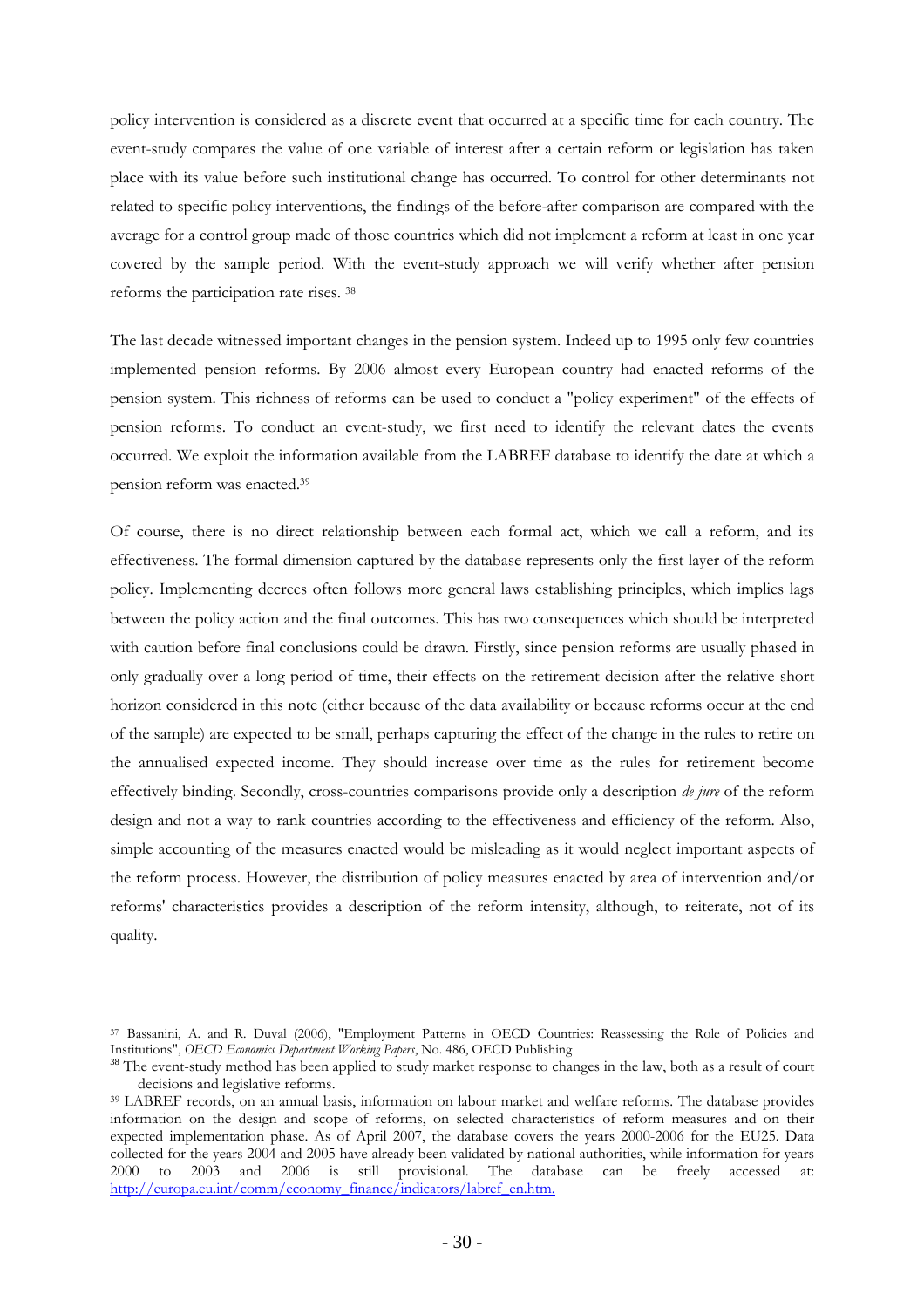#### <span id="page-29-0"></span>**6.1 Overview of early retirement and pension reforms undertaken in the EU in 2000-2006**

A preliminary analysis of the information on reform measures enacted in the EU25 over the period 2000- 2006 shows a progressive shift of policy action from passive to active policies, with a majority of measures being taken in the field of active labour market policies, followed by unemployment benefits, taxation and pensions. Policy packages usually included a combination of cuts on labour taxes targeted at low-incomes and a redirection of active labour market policies towards more effective job search and early activation, accompanied by an on-going restructuring of the public employment services and by various interventions on the unemployment and welfare-related benefit systems. Stimulating the supply-side of the labour market was indeed at the centre of policy action in a majority of member states. Substantial reforms of the old-age insurance systems were also adopted in a number of countries to improve the labour market participation of older workers.

The EU15 were the most active in this field, due to the strong pressure stemming from ageing population and persisting low participation rates of older workers. Enacted measures were often embedded in longterm reform packages, dating in some cases from the Nineties (e.g. Italy), and generally involved the establishment of a stronger actuarial link between contributions and pension benefits and the possibility for workers to retire later. With a very few exceptions (e.g. the Slovak Republic), no major reforms were on the contrary passed in the EU10, where substantial reshufflings of the old-age pension systems had already occurred in the 1990s following the transition to a market economy. Enacted measures were in some cases even aimed at increasing the generosity of the system, for instance by introducing new early retirement schemes where they did not exist (e.g. in Lithuania, where an early retirement scheme which had been abolished in 1995 was re-introduced in 2004 for the long-term unemployed), or at reinforcing them (e.g. in Hungary), to help absorb the shocks of ongoing employment restructuring and economic change.

Major structural pension reforms were adopted in Austria, Finland, France, Germany and the Slovak Republic. The reform launched in Austria in 2003 involved the introduction of a defined-contribution individual 'pension account' per working person, a single maximum limit on earnings liable to social insurance contributions instead of the previous differing limits for various categories of people and the reassessment of the levels of pension insurance contribution for all occupational groups, including the self-employed. In Finland, the reference contribution period and wages used for the calculation of the oldage pension were both extended in 2003, and the annual pension accrual rates were modified in such a way to discourage early exits from the labour market and financially reward long working careers. Greater flexibility was also given to older workers to decide on their retirement age (abolition of the general retirement age at 65), while it was decided that starting from 2009 pension levels will begin to reflect changes in average life expectancy. The pension reform passed in Germany in 2001 replaced the existing pay-as-you-go state pension system with a dual pension scheme, where employees are obliged to pay a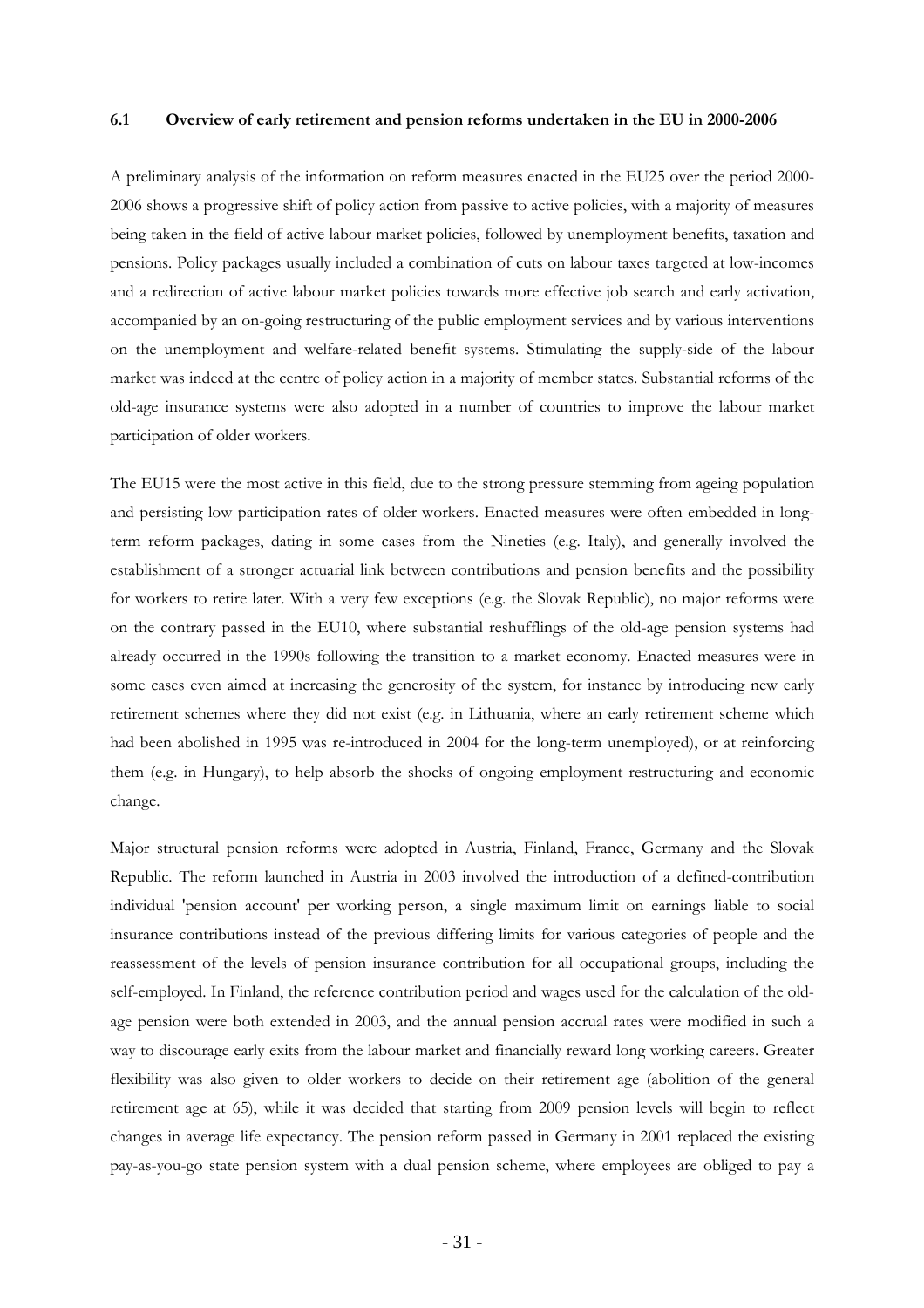proportion of their income into company or other private funds. The reform also provided for the stabilization of the contribution rate on a long-term basis and for a long-term decrease of the pension level. In France, the 2003 pension reform paved the way for the development of third pillar pension funds, based on employees' own savings. It also provided for an increase in the contribution period by one-quarter every year to take account of the expected increase in life expectancy, and for the convergence of private and public pension schemes. The reform of the Slovak pension system passed in 2003 provided for the gradual increase in the retirement age to 62 for both men and women, for the elimination of the maximum pension and the guaranteed minimum pension, and for main changes in the benefit formula and contribution rates. Finally, a parametric reform of the state retirement pension scheme, extending the contribution period to 40 years for a full pension, was introduced in Portugal in 2000 for the private sector, and further extended to public sector employees in 2005.

Incentives to early-retirement were discontinued and the eligibility conditions tightened in a large number of countries40, while the possibility to work beyond the official retirement age or to integrate the state/occupational pension with pension contributions completed after entitlement were introduced or expanded in both the EU15 and - to a lesser extent - the new Member States<sup>41</sup>. Partial retirement was introduced in Germany (2001) and the UK (2004) and gradual retirement in France (2006). In the latter country, a new form of fixed-term contract for job seekers aged 57 or more was introduced in 2006, while the so-called 'Deladande Contribution' - a tax to be paid by companies dismissing employees aged 50 years and over - was gradually phased-out to improve the employability of older workers. Incentive schemes for workers who decide to remain in the labour market after reaching the official retirement age were also decided in Italy, France, Spain and the UK. In Sweden (2000), the possibility was introduced for early retired people to return to work. In Poland, the "pre-retirement allowance" was discontinued in 2001, while the eligibility conditions for obtaining "pre-retirement benefits" were made more stringent in 2004. Both schemes had been introduced in 1994 to accompany employment restructuring in the waning branches and outdated sectors of national economy. Their liquidation is part of the general reform of the Polish old-age pension system launched in 1999, which replaced the pay-as-you-go (PAYG) general pension scheme with a three pillar system including a first notional defined-contribution (NDC) pillar linking contributions to future pensions; a second pillar that capitalises individual contributions and is mandatory for the younger generations; and a voluntary third pillar based on company plans or other savings vehicles.

The retirement age was increased from 65 to 67 in Denmark, Germany and Sweden. In the UK, the earliest age to take a pension was raised in 2004 from 50 to 55 and a default retirement age was fixed at 65

 $\overline{a}$ 

<sup>40</sup> Namely: Austria, Belgium, Czech Republic, Denmark, Finland, France, Germany, the Netherlands, Poland, Portugal, Slovak Republic and Spain.

<sup>41</sup> Notably in Belgium, the Czech Republic, France, Hungary, Italy, Slovak Republic, Spain and the UK.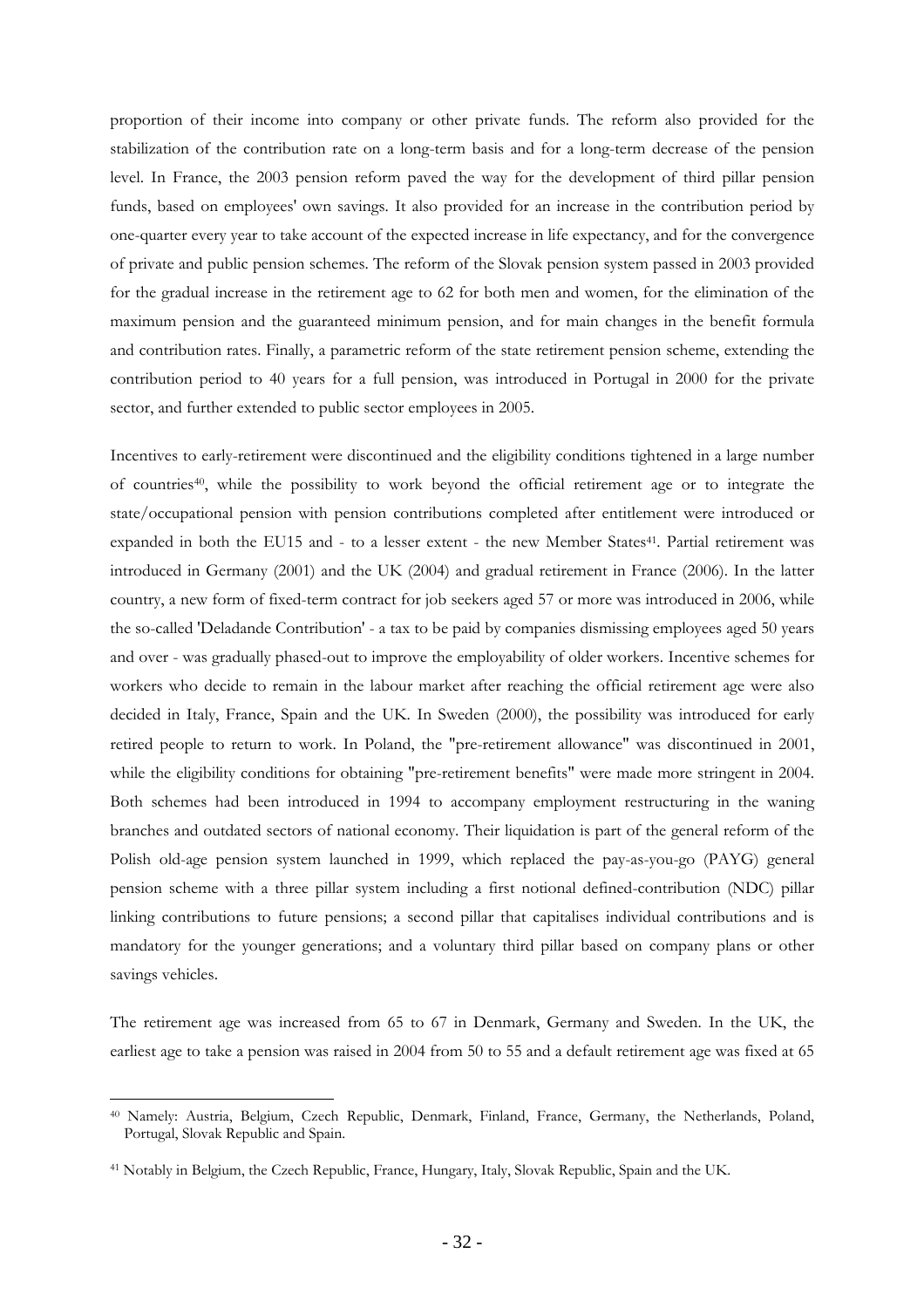in 2005, with unjustified retirement ages of below 65 years being prohibited. The retirement age was also progressively increased in the Czech Republic, up to 63 years for men and childless women (where women get one-year bonus per child varying between 59 and 62 years), and in Cyprus, where the retirement age for civil servants was increased from 60 to 63, the same as in the private sector (where retirement ages range between 63 and 65). The statutory retirement age was abolished and flexible retirement ages introduced in Finland and Spain.

A rationalisation of the pension system intervened in Greece in 2004 to extend pension coverage to all categories of workers, including self-employed and workers in the agricultural sector. Similarly, a basic contribution rate for self-employed was introduced in the Czech Republic and France in 2003, and its levels increased in Spain in 2004. Various measures aimed at improving individual pension coverage for women - and thus increasing female labour market participation - were also passed in Austria, France, Germany, Greece and the Slovak Republic. These mainly included the recognition of career breaks and increased pension credits for periods spent rearing a child, and the reduction of survivor's benefits. The German pension reform of 2001, besides providing for a decrease in the pension of widows and widowers who have never worked or brought up children, introduced the possibility to split pension entitlements for spouses who continue to live together as a way of improving the individualisation of pension rights.

Finally, support measures to supplementary pension schemes, mainly in the form of tax incentives, were introduced/increased in those countries were second and/or third pillar pension schemes had been recently set up (e.g. in Germany). To strengthen the role of supplementary pension schemes in the overall pension system - thus to increase the link between contributions and pension benefits and therefore the incentives to work longer - a percentage of the contributions rates of employers and employees were shifted from state pension to pension funds in the Czech Republic (2003), while pension contributions to collectively agreed occupational pension schemes were regularly increased in Denmark. Measures introduced in Italy in 2004 and beyond - including an increased tax support to the development of supplementary pension schemes and the transfer of the end-of-service allowance (TFR) to occupational pension funds – should be seen in the context of the major reform of the Italian pension system undertaken in the 1990's, involving the development of second pillar pension funds and the generalised introduction as of 2008 of a pre-funded NDC pension system in place of the existing PAYG definedbenefit (DB) first pillar.

## <span id="page-31-0"></span>**6.2. A tentative evaluation of the effect of pension reforms on the current and the incoming older workers' participation rates**

The rationale of this exercise is to treat each measure in the field of pension systems as a single event chosen by the policy makers with aim of increasing the participation rates of specific target groups, namely of the 55-59 and 60-64 age groups. The sample covers the 25 European countries over a time period which is dictated by the availability of the Eurostat LFS Statistics, (i.e. .the sample is unbalanced) and covers the years from 1985 to 2006. For the years 2000-2006, the chronology of pension reforms is taken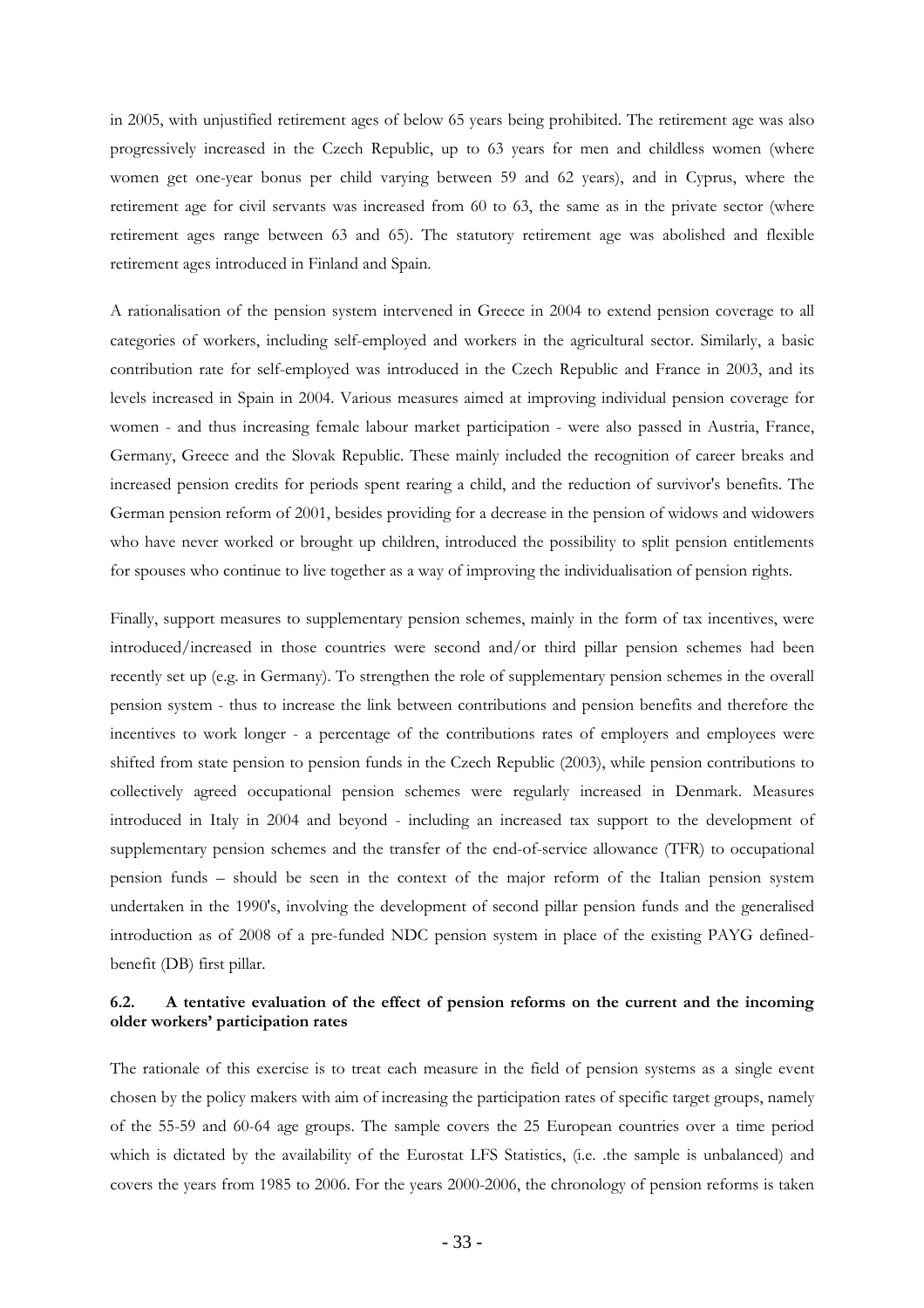from LABREF. For the previous years the information draws on different sources (e.g. EIRO, MISSOC, NATLEX). The chronology of the pension reforms provides a sequence of events where years of reform and non-reform years alternate to each other (Table 1).

|                    | Year of pension reforms                           | Sample period of LFS<br><b>Statistics</b> |
|--------------------|---------------------------------------------------|-------------------------------------------|
| <b>Austria</b>     | 1993, 1997, 2000, 2001, 2003, 2004                | 1995-2006                                 |
|                    |                                                   | 1985-2006                                 |
| <b>Belgium</b>     | 1986, 1994, 1997                                  |                                           |
| <b>Cyprus</b>      | 2005                                              | 2000-2006                                 |
| <b>Czech</b>       | 1995, 2001, 2006                                  | 1997-2006                                 |
| <b>Denmark</b>     | 1987, 1998, 1999, 2006                            | 1985-2006                                 |
| <b>Estonia</b>     | 1998, 2001                                        | 1997-2006                                 |
| Finland            | 1993, 1995, 1996, 1997, 2000, 2003, 20041995-2006 |                                           |
| France             | 1993, 2001, 2003, 2006                            | 1985-2006                                 |
| Germany            | 1992, 2000, 2001, 2002, 2006                      | 1985-2006                                 |
| <b>Greece</b>      | 1990, 1992, 1998, 2000                            | 1985-2006                                 |
| <b>Hungary</b>     | 1997, 2004                                        | 1996-2006                                 |
| <b>Ireland</b>     |                                                   | 1985-2006                                 |
| <b>Italy</b>       | 1992, 1994, 1995, 1997, 2003, 2004                | 1985-2006                                 |
| Latvia             | 1995                                              | 1998-2006                                 |
| Lithuania          | 1995                                              | 1998-2006                                 |
| Luxembourg         |                                                   | 1985-2006                                 |
| <b>Malta</b>       |                                                   | 2000-2006                                 |
| <b>Netherlands</b> | 1995, 1996, 2004, 2005                            | 1985-2006                                 |
| <b>Poland</b>      | 1998, 2004, 2005                                  | 1997-2006                                 |
| <b>Portugal</b>    | 1993, 1997, 1998, 2000, 2003, 2005, 20061986-2006 |                                           |
| Slovakia           | 2003                                              | 1998-2006                                 |
| Slovenia           | 1999                                              | 1996-2006                                 |
| <b>Spain</b>       | 1997, 1999, 2001, 2006                            | 1985-2006                                 |
| <b>Sweden</b>      | 1992, 1994, 1998, 1999, 2001                      | 1995-2006                                 |
|                    | United Kingdom 1988, 1999, 2003, 2004, 2005, 2006 | 1985-2006                                 |

Table 1

We assume that if a reform is successful, the participation rate of our target group should significantly change after the reform. One way to detect this is to compare the change in the participation rate after a pension reform has been implemented with the change in the participation rate in all periods but those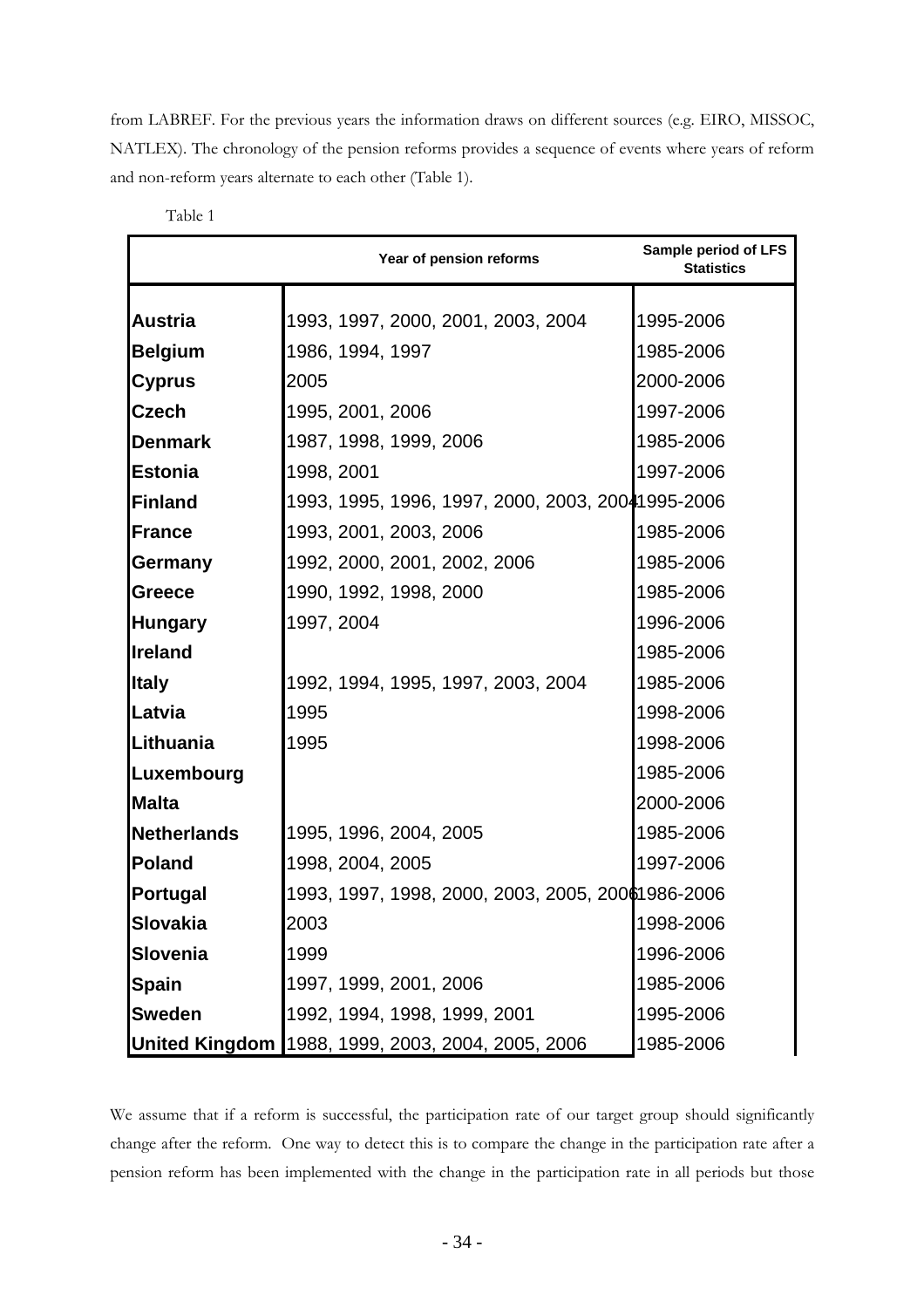that followed a reform. In formal terms, we split the countries in two groups. Countries that made at least one reform of the pension system during the sample period belong to this group. The second group is composed by countries that either never did a pension reform or by the years where no reforms were actually enacted in countries that at least made one pension reform during the period.

We consider only those measures that reduce the incentive to early retirement by changing the eligibility conditions or the eligibility conditions and one or all of the following: level, coverage, tax treatment and contributions . Hence, in our definition of reforms, changes in the eligibility conditions are assumed to be necessary to influence workers' retiring decision.

For a country taking one pension reform as just defined, the change in the participation rate can be modelled as follows:  $\Delta PR_{it} = \alpha I_{it} + v_{it}$ , where  $I_{it}$  is and indicator function taking the value of 1 if country i does a reform in period t and zero otherwise. A similar expression holds for a country j which never did a reform or did not reform in any other different year t': i.e.  $I_{ii'} = 0$  for all  $\neq i$  or for  $i = i$  and t' being one of the non reform years. The average change of the participation rate in reforming countries relative to change of the participation rate in countries that never did a reform or for the years where no reform

$$
s \frac{\sum_{t}^{T} \sum_{i}^{I} \Delta PR_{i,t}}{IT} - \frac{\sum_{s}^{S} \sum_{j}^{J} \Delta PR_{j,s}}{JS}
$$

occurred can be written as follow

 $\overline{a}$ 

 $\frac{\partial f}{\partial x} = \alpha$ . The reform in country *i* is

successful if  $\alpha$  is statistically different from zero. We evaluate the effect of pension reforms comparing the average change in the participation rate after a pension reform with the average change of the participation rate over the sample period excluding those years where a reform occurred.42

For each target group, the first column of table 2 reports the average change in the participation rate for the years (up to 6) following some pension reform43. Column 2 shows the average change calculated for all periods and countries where no pension reform occurred. The z-test in the third column gives the probability that the difference between the two means is caused by chance.44 Compared with no-reforms' years, the z-test supports the hypothesis of a statistically significant increase after a pension reform of the participation rate for the 55-59 and 60-64 age groups. For the two sub-groups, the difference between reforms and non-reforms years growth with the average age of each group.

<sup>&</sup>lt;sup>42</sup> In contrast, we do not look at the effect on the participation rate of changes in one specific element of the system (i.e. contributions, eligibility conditions, retirement age, indexation formula, and the like). We leave this for future work.

<sup>&</sup>lt;sup>43</sup> Since it may take some time for a pension reform to have visible effects on the participation rate, we calculated the average change in the participation rate over a period of 6 years following a pension reform.

<sup>&</sup>lt;sup>44</sup> The numbers in the first two columns of table 2 represent the change in the participation rates averaged over each group. The third column is the difference between these changes and corresponds to the value of α.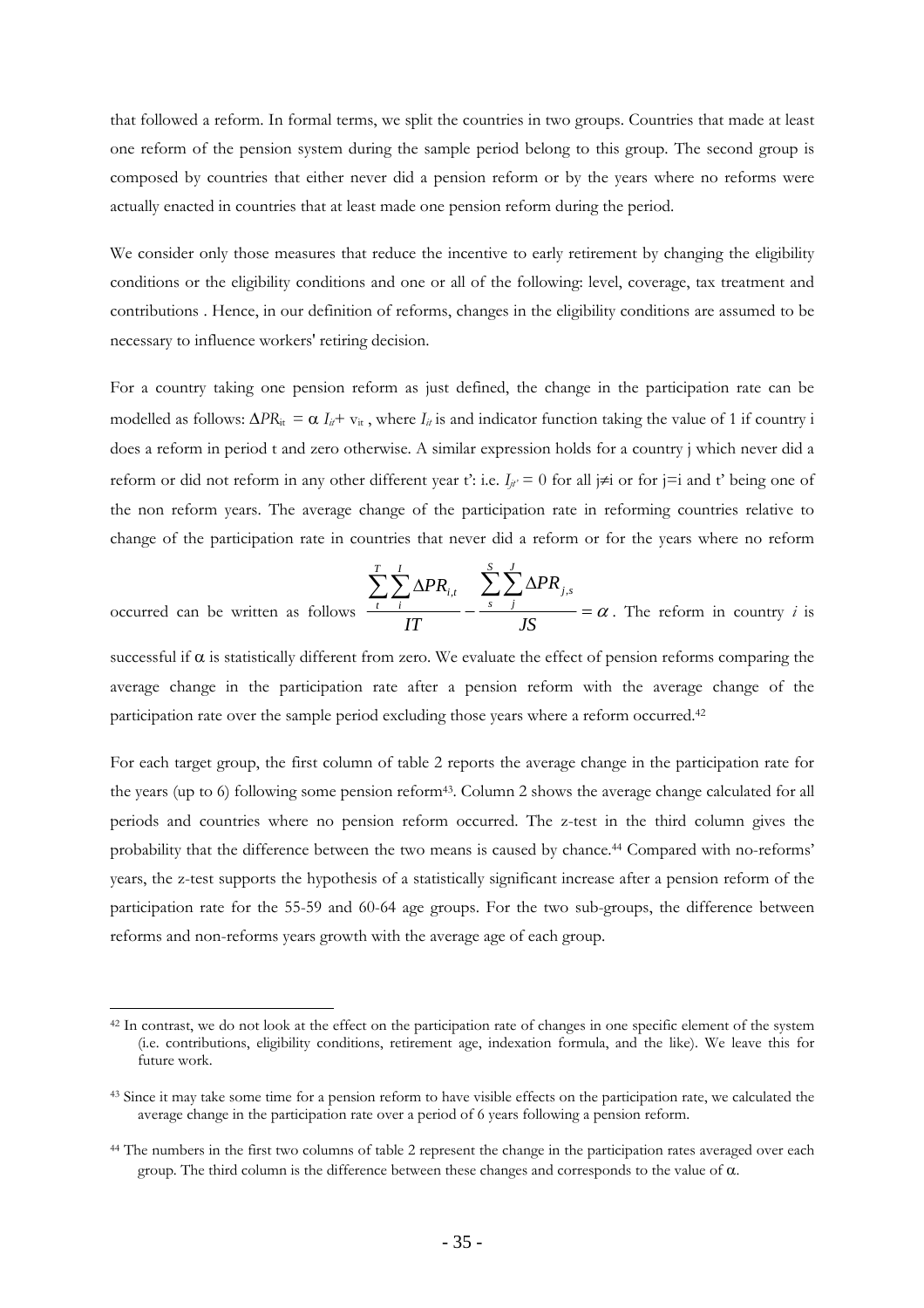| - - - - -                                                                                                       |                   |                |                   |  |  |  |  |
|-----------------------------------------------------------------------------------------------------------------|-------------------|----------------|-------------------|--|--|--|--|
| Average annual change of the participation rate after reforms' years and years where no reforms occur           |                   |                |                   |  |  |  |  |
|                                                                                                                 | No reforms' years | Reforms' years | z-test: same mean |  |  |  |  |
|                                                                                                                 |                   |                | changes           |  |  |  |  |
| Participation rate 55-59<br>0.8<br>(0.4)<br>2.1                                                                 |                   |                |                   |  |  |  |  |
| Participation rate 60-64                                                                                        | (0.1)             | 0.5            | 2.5               |  |  |  |  |
| Source: Authors calculations on LABREF database; the difference between the participation rates of the no-      |                   |                |                   |  |  |  |  |
| reforms and reforms years is statistically different from zero at 5% of confidence when the value of the z-test |                   |                |                   |  |  |  |  |
| is above 2                                                                                                      |                   |                |                   |  |  |  |  |

Graph 3 shows the time pattern of the participation rate around the reform event. We consider only those reforms that are followed at least by one year; hence, measures taken in 2006 are excluded from the sample. The figure plots for the different age-groups the average change in the participation rate compared with the year in which the reform occurred. Hence each point of the chart gives the cumulated change up to and since the enactment of the reform. Before the pension reform, all groups have participation rates lower than or as big as the rate observed at the time of reform. After the reform, the participation rate increases and after 5 years is on average 5 percentage points higher than at the time the pension reform is enacted.



**Table 2**



The findings in Table 2 and graph 3 are suggestive of a positive impact of pension reforms on the participation rate of specific groups of older workers. Of course, changes in the participation rates are driven not only by reforms but also by the business cycle. In line with the cyclical ups and downs, people out of the labour force may be induced to starts searching actively for a job when they perceive improved their employment chances. Similarly, unemployed people may stop searching for a job when their employment prospects weaken and leave the labour force (the so-called discouraged worker effect). Since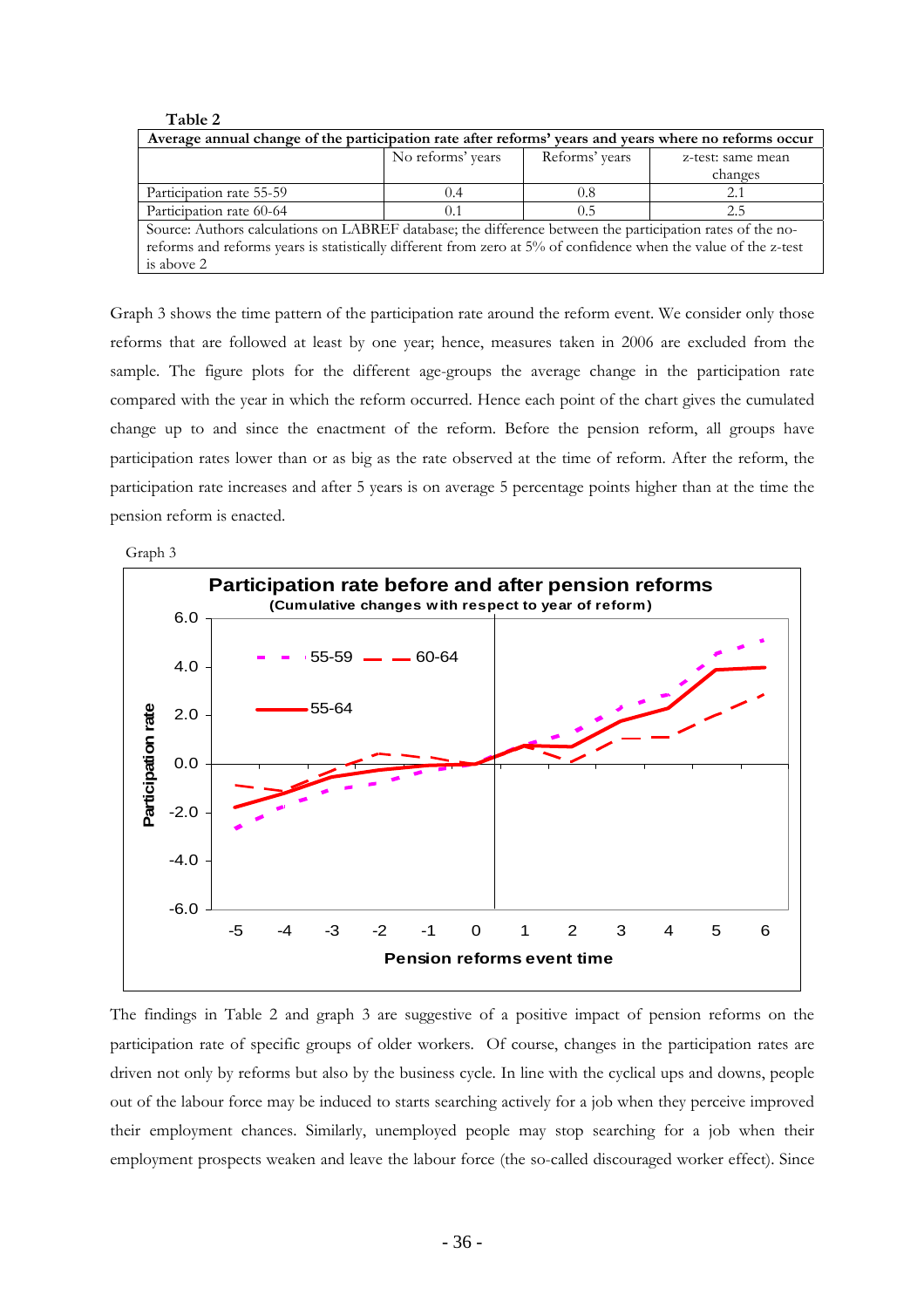the participation rate rises when the economy improves and falls when the cyclical conditions deteriorate, to identify the effects of pension reforms on the participation rate we should control for the state of the economy. In addition, average changes in the participation up to 6 years following a pension reform (as in table 4) tell nothing about the lags needed for a reform to have an effect on the participation rate. Since pension reforms are gradually phased-in, their impact may become visible only after some years.

To capture the effect of reforms we build a dummy variable equals to 1 only in the years of reforms and 0 otherwise. This dummy is introduced as an explanatory variable in a panel regression where the dependent variable is the change in the participation rate respectively for the 55-59 and 60-64 age groups.<sup>45</sup> Uncertainty and learning are important elements of pension reforms and need to be taken into account. The delayed effects of a pension reforms are estimated introducing the dummy with 0 up to 6 lags at a time (columns 1 to 7) and with 0 to 6 lags altogether. Hence, we estimate the following equation

Dpr<sub>it</sub>=βu+  $\alpha_i$ DU<sub>it-j</sub>+ $\varepsilon_i$ <sub>t</sub> for j=0,1,2...6

 $Dpr_{it}$ : the year over year change in the participation rate;  $u_{it}$ : the unemployment rate;

 $\overline{a}$ 

 $DU_{it}$ : a dummy taking the value of 1 if a reform occurs a time t in the country i and zero otherwise. So for example the effect of a reform occurred for years earlier is captured by a value of  $DU_{it-4}$ equal to one.

The maximum impact of a reform of the pension system on the participation rate of a specific age group should be reached when those belonging to this group approach the average exit age from the labour force. For example, this implies a lag of at least 2 years for the 55-59 age-group, corresponding to the time needed for those in this group to come near to the exit age<sup>46</sup>. The panel is estimated with OLS (table 5) and instrumental variables (TSLS) to correct for the endogeneity of the unemployment rate with respect to shocks to the participation rate (table 6). In both cases, we control for country specific characteristics with country fixed effects. Pension reforms start having a small impact on participation rates in the year of reform (graphs 8-9). This overall impact on the participation rate is age-group specific and grows with the average age of each group. The effect turns out to be significant when those belonging to one specific age group approach the average exit age. Let's consider these findings with some detail.

<sup>45</sup> Preliminary data analysis revealed that it is not possible to reject the hypotheses of a panel unit root for the participation rate. For this reason we took the first difference of the participation rate to get a stationary variable. The formulation chosen implies that the reform modifies the trend in the older workers' participation rate.

<sup>46</sup> Over the period covered by our sample, for the EU25 the exit age from the labour market is below 61. This indicator gives the average age at which active persons definitely withdraw from the labour market. It is based on a probability model considering the relative changes of activity rates from one year to another at a specific age. The activity rate represents the labour force (employed and unemployed population) as a percentage of the total population for a given age. The indicator is based on the EU Labour Force Survey. The survey covers the entire population living in private households. The definitions used follow the guidelines of the International Labour Office.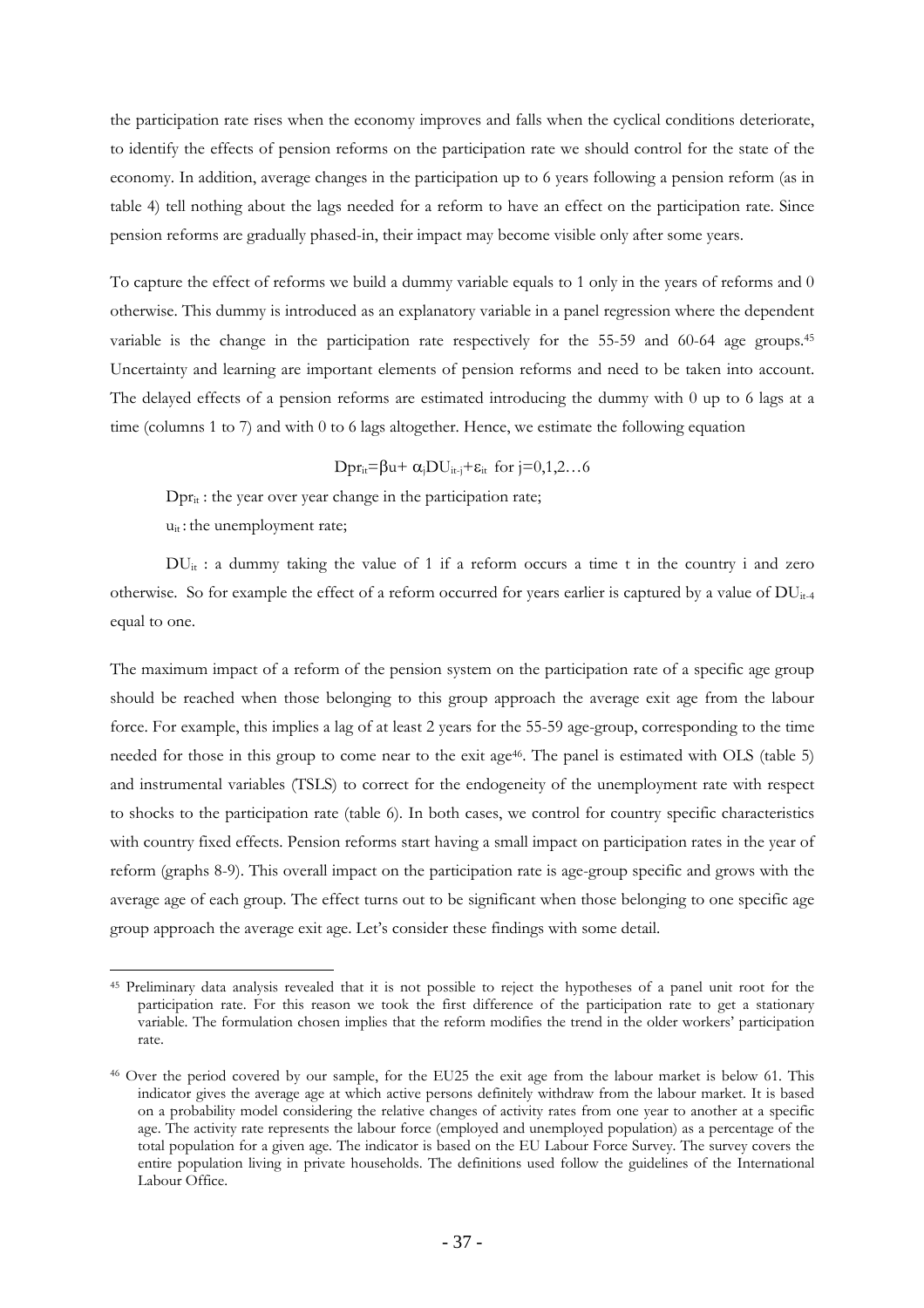For the 55-59 age group, the findings of the estimates differ across estimation methods. In two out of four specifications - LS and TSLS with reform dummy included up to 6 lags (i.e. column 8 of tables 5 and 6) –the participation rate rises by about 0.4 percentage points after 1 year a pension reform has been enacted. In all the specifications adopted, the impact of a pension reform on the participation rate reaches its maximum of about 0.9 percentage point after 5 years. If one makes the unrealistic assumptions that no further effects can be expected ahead of the 6 year horizon considered in this exercise, the long term impact of a pension reforms on the participation rate of the age group 55-59 is about 1.2 percentage points. Given that in practice the pension reforms are phased in gradually, this number should be considered as a lower threshold. Finally, the impact of a pension reform on the participation rate of the 60-64 age group reaches the maximum of about 0.6 percentage points after 2 years and declines gradually over time for the following 2 years, whereas it keeps up when those age 60 exit from this age class (i.e. at fifth year of reform).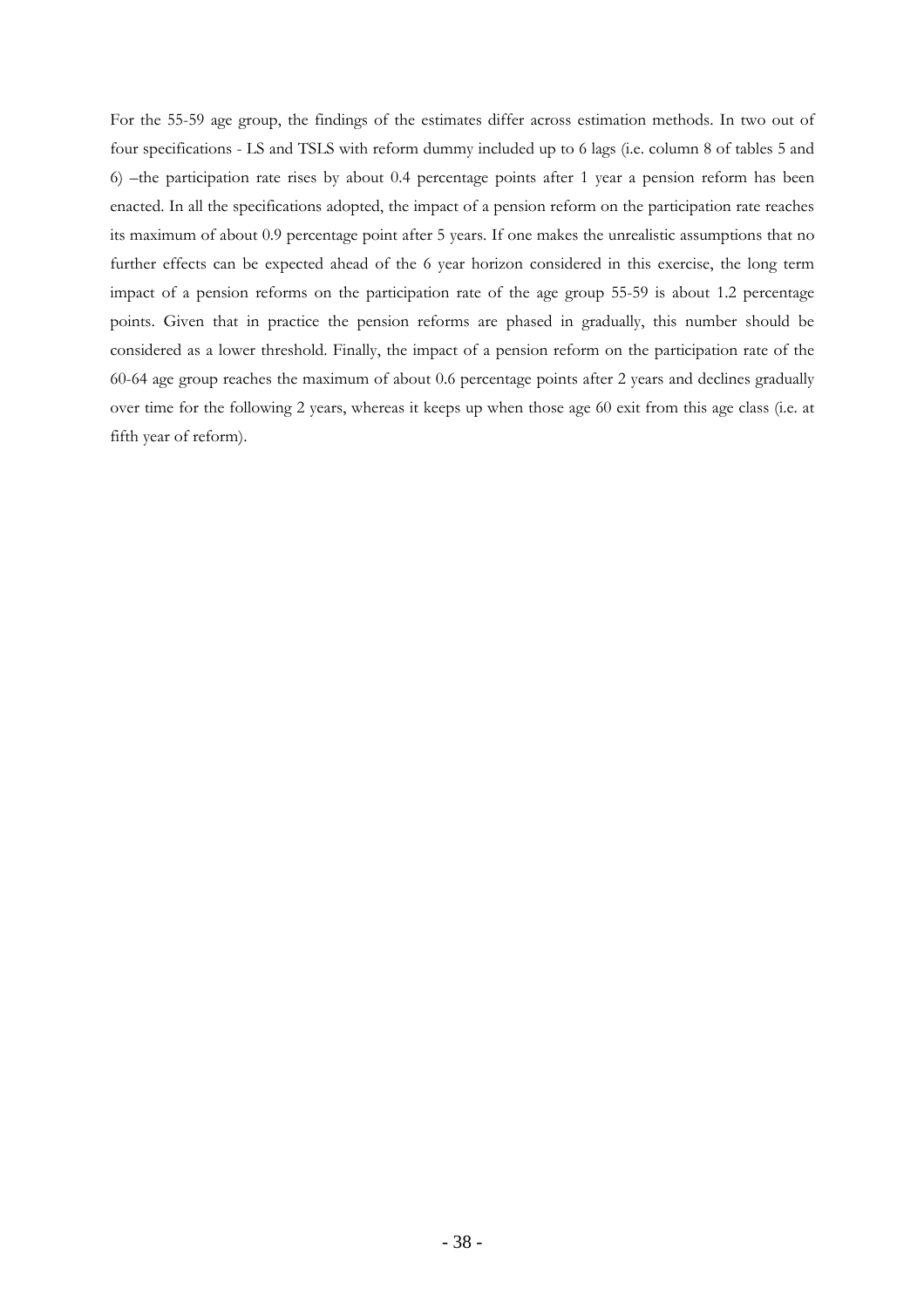



Source: tables 7 and 8. Fuzzy bars denote coefficient statistically not different from zero





Source: Tables 9 and 10. Fuzzy bars denote coefficient statistically not different from zero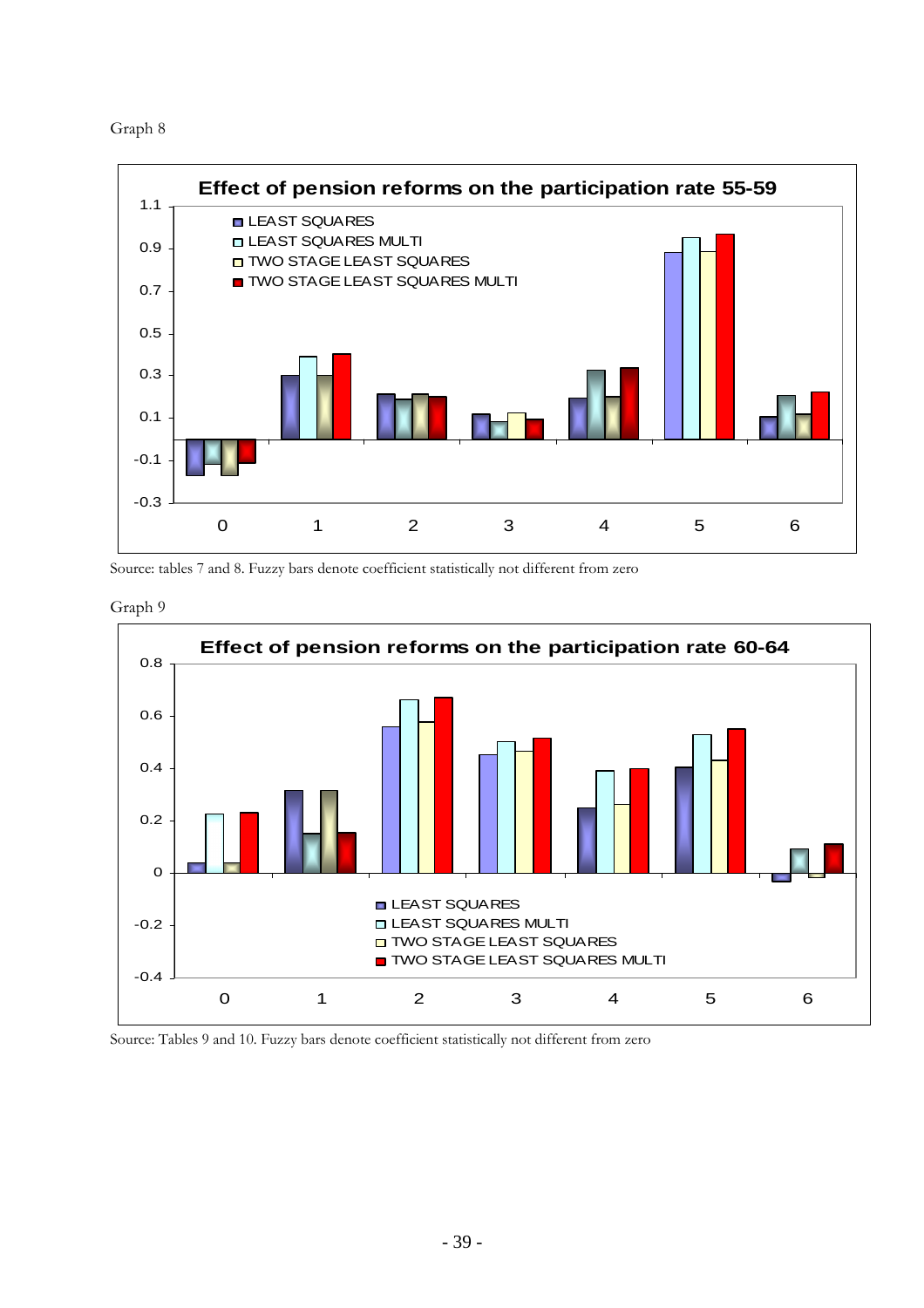|                                                                                                                                                                    | Change in the Participation rate 55-59 and the pension reforms: LEAST SQUARES |            |           |            |            |            |            |            |
|--------------------------------------------------------------------------------------------------------------------------------------------------------------------|-------------------------------------------------------------------------------|------------|-----------|------------|------------|------------|------------|------------|
|                                                                                                                                                                    | (1)                                                                           | (2)        | (3)       | (4)        | (5)        | (6)        | (7)        | (8)        |
| Unemployment rate (-1)                                                                                                                                             | $-0.09***$                                                                    | $-0.09***$ | $-0.08**$ | $-0.09***$ | $-0.08***$ | $-0.07***$ | $-0.08***$ | $-0.07***$ |
|                                                                                                                                                                    | $(-3.25)$                                                                     | $(-3.3)$   | $(-2.7)$  | $(-2.84)$  | $(-2.48)$  | $(-2.3)$   | $(-2.61)$  | $(-2.5)$   |
| Dummy for reforms years                                                                                                                                            | $-0.17$                                                                       |            |           |            |            |            |            | 0.12       |
|                                                                                                                                                                    | $(-0.93)$                                                                     |            |           |            |            |            |            | (0.5)      |
| Dummy for reforms years(-1)                                                                                                                                        |                                                                               | 0.30       |           |            |            |            |            | $0.4*$     |
|                                                                                                                                                                    |                                                                               | (1.32)     |           |            |            |            |            | (1.63)     |
| Dummy for reforms years(-2)                                                                                                                                        |                                                                               |            | 0.21      |            |            |            |            | 0.2        |
|                                                                                                                                                                    |                                                                               |            | (1.08)    |            |            |            |            | (0.9)      |
| Dummy for reforms years(-3)                                                                                                                                        |                                                                               |            |           | 0.12       |            |            |            | 0.08       |
|                                                                                                                                                                    |                                                                               |            |           | (0.5)      |            |            |            | (0.34)     |
| Dummy for reforms years(-4)                                                                                                                                        |                                                                               |            |           |            | 0.19       |            |            | 0.33       |
|                                                                                                                                                                    |                                                                               |            |           |            | (0.66)     |            |            | (1.01)     |
| Dummy for reforms years(-5)                                                                                                                                        |                                                                               |            |           |            |            | 0.88       |            | $0.95***$  |
|                                                                                                                                                                    |                                                                               |            |           |            |            | (4.12)     |            | (4.5)      |
| Dummy for reforms years(-6)                                                                                                                                        |                                                                               |            |           |            |            |            | 0.11       | 0.21       |
|                                                                                                                                                                    |                                                                               |            |           |            |            |            | (0.41)     | (0.90)     |
| Country Fixed effects                                                                                                                                              | Yes                                                                           | Yes        | Yes       | Yes        | Yes        | Yes        | Yes        | Yes        |
| Number of Observation                                                                                                                                              | 358                                                                           | 358        | 346       | 333        | 319        | 305        | 291        | 291        |
| Sample period                                                                                                                                                      | 1986-2006                                                                     | 1986-      | 1987-     | 1988-      | 1989-      | 1990-      | 1991-2006  | 1991-      |
|                                                                                                                                                                    |                                                                               | 2006       | 2006      | 2006       | 2006       | 2006       |            | 2006       |
| $R^2$                                                                                                                                                              | 0.17                                                                          | 0.14       | 0.14      | 0.14       | 0.15       | 0.17       | 0.15       | 0.18       |
| Note: Dependent variable is ; estimates are corrected for heteroskedastic residuals. White cross-section standard errors and covariance (d;f. corrected); *,**,*** |                                                                               |            |           |            |            |            |            |            |
| denote respectively significance at 10, 5 and 1 per cent level                                                                                                     |                                                                               |            |           |            |            |            |            |            |

*Source*: Authors calculation on the LABREF database.

**Table 5**

| Table 6                                                                                                                                                |           |           |          |           |         |           |           |           |
|--------------------------------------------------------------------------------------------------------------------------------------------------------|-----------|-----------|----------|-----------|---------|-----------|-----------|-----------|
| Change in the Participation rate 55-59 and the pension reforms: TWO STAGE LEAST SQUARES                                                                |           |           |          |           |         |           |           |           |
|                                                                                                                                                        | (1)       | (2)       | (3)      | (4)       | (5)     | (6)       | 71        | (8)       |
| Unemployment rate (-1)                                                                                                                                 | $-0.05$   | $-0.05$   | $-0.06$  | $-0.06$   | $-0.05$ | $-0.05$   | $-0.03$   | $-0.02$   |
|                                                                                                                                                        | $(-0.54)$ | $(-0.54)$ | $(-0.7)$ | $(-0.63)$ | $-0.54$ | $(-0.54)$ | $(-0.32)$ | $(-0.29)$ |
| Dummy for reforms years                                                                                                                                | $-0.17$   |           |          |           |         |           |           | $-0.11$   |
|                                                                                                                                                        | $(-0.93)$ |           |          |           |         |           |           | $(-0.47)$ |
| Dummy for reforms years(-1)                                                                                                                            |           | 0.30      |          |           |         |           |           | $0.40*$   |
|                                                                                                                                                        |           | (1.35)    |          |           |         |           |           | (1.69)    |
| Dummy for reforms years(-2)                                                                                                                            |           |           | 0.21     |           |         |           |           | 0.20      |
|                                                                                                                                                        |           |           | (1.08)   |           |         |           |           | (0.99)    |
| Dummy for reforms years(-3)                                                                                                                            |           |           |          | 0.12      |         |           |           | 0.10      |
|                                                                                                                                                        |           |           |          | (0.57)    |         |           |           | (0.40)    |
| Dummy for reforms years(-4)                                                                                                                            |           |           |          |           | 0.2     |           |           | 0.34      |
|                                                                                                                                                        |           |           |          |           | (0.68)  |           |           | (1.07)    |
| Dummy for reforms years(-5)                                                                                                                            |           |           |          |           |         | $0.89***$ |           | $0.97***$ |
|                                                                                                                                                        |           |           |          |           |         | (4.14)    |           | (4.69)    |
| Dummy for reforms years(-6)                                                                                                                            |           |           |          |           |         |           | 0.12      | 0.22      |
|                                                                                                                                                        |           |           |          |           |         |           | (0.45)    | (0.94)    |
| Country Fixed effects                                                                                                                                  | Yes       | Yes       | Yes      | Yes       | Yes     | Yes       | Yes       | Yes       |
| Number of Observation                                                                                                                                  | 357       | 357       | 345      | 332       | 318     | 304       | 290       | 290       |
| Sample period                                                                                                                                          | 1988-     | 1988-2006 | 1988-    | 1988-     | 1989-   | 1990-     | 1991-2006 | 1991-2006 |
|                                                                                                                                                        | 2006      |           | 2006     | 2006      | 2006    | 2006      |           |           |
| $R^2$                                                                                                                                                  | 0.13      | 0.13      | 0.14     | 0.14      | 0.15    | 0.17      | 0.15      | 0.18      |
| Nete Dependent regionale is estimates are corrected for betweekedesig regionals * ** *** depote respectively ejectiveness of 10,5 and 1 net cent level |           |           |          |           |         |           |           |           |

*Note*: Dependent variable is ; estimates are corrected for heteroskedastic residuals. \*, \*\*, \*\*\* denote respectively significance at 10, 5 and 1 per cent level. Instruments are output gap at lags 1 to 3 and dummy for reforms with the appropriate lag(s) depending on the specification; in (8) linstruments are lags from 1 to 5 of the output gap.

*Source*: Authors calculation on the LABREF database.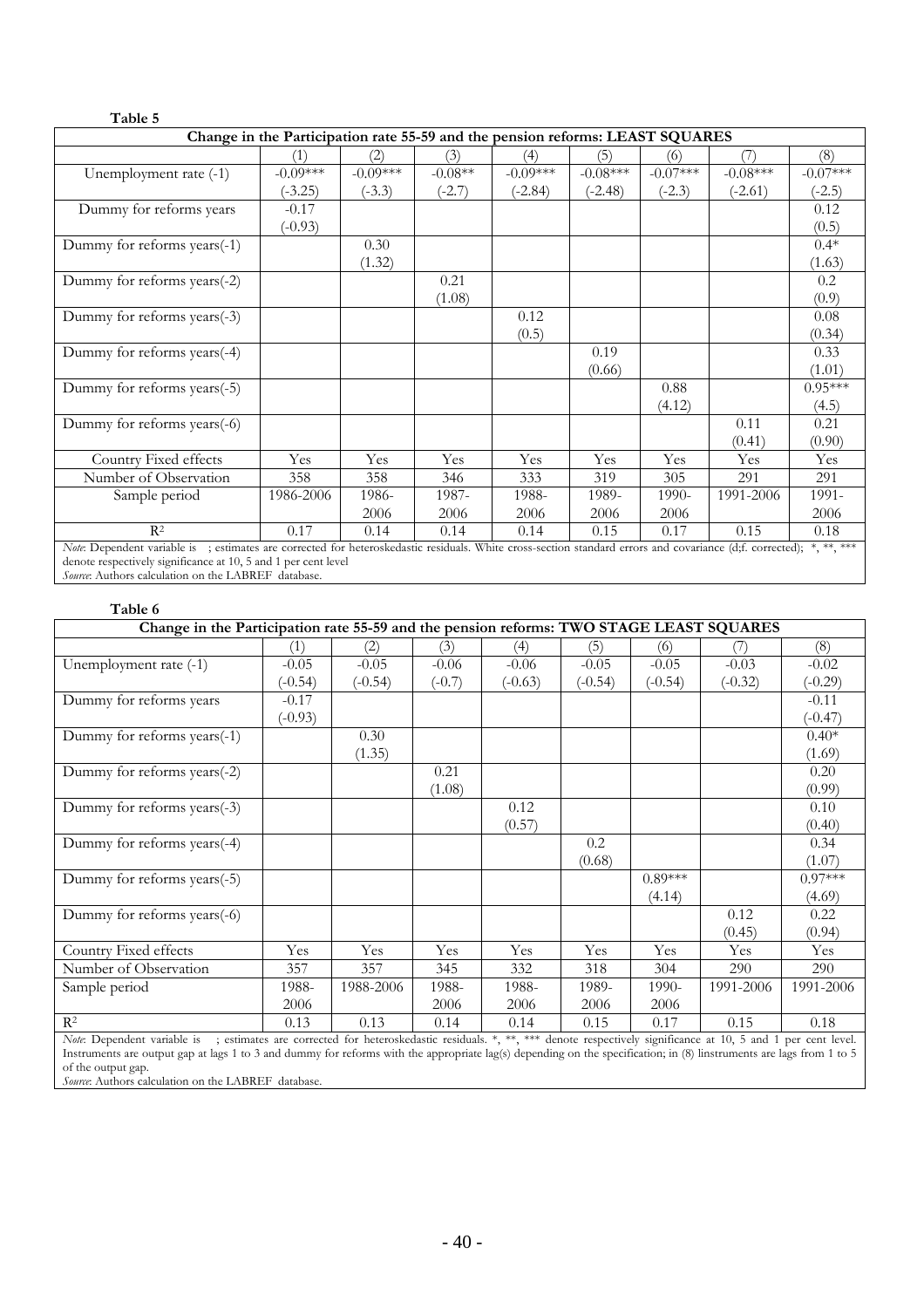|                             |            |            |           |            | Change in the Participation rate 60-64 and the pension reforms: LEAST SQUARES |            |            |           |
|-----------------------------|------------|------------|-----------|------------|-------------------------------------------------------------------------------|------------|------------|-----------|
|                             | (1)        | (2)        | (3)       | (4)        | (5)                                                                           | (6)        |            | (8)       |
| Unemployment rate (-1)      | $-0.10***$ | $-0.11***$ | $-0.10**$ | $-0.11***$ | $-0.10***$                                                                    | $-0.10***$ | $-0.11***$ | $-0.09$   |
|                             | $(-3.33)$  | $(-3.33)$  | $(-3.05)$ | $(-3.07)$  | $(-2.78)$                                                                     | $(-2.41)$  | $(-2.73)$  | $(-2.59)$ |
| Dummy for reforms years     | 0.04       |            |           |            |                                                                               |            |            | 0.22      |
|                             | (0.19)     |            |           |            |                                                                               |            |            | (1.27)    |
| Dummy for reforms years(-1) |            | 0.31       |           |            |                                                                               |            |            | $-0.15$   |
|                             |            | (1.5)      |           |            |                                                                               |            |            | (0.66)    |
| Dummy for reforms years(-2) |            |            | $0.56***$ |            |                                                                               |            |            | $0.66***$ |
|                             |            |            | (2.40)    |            |                                                                               |            |            | (2.66)    |
| Dummy for reforms years(-3) |            |            |           | $0.45*$    |                                                                               |            |            | $0.50***$ |
|                             |            |            |           | (1.71)     |                                                                               |            |            | (2.17)    |
| Dummy for reforms years(-4) |            |            |           |            | $0.25**$                                                                      |            |            | 0.39      |
|                             |            |            |           |            | (1.04)                                                                        |            |            | (1.65)    |
| Dummy for reforms years(-5) |            |            |           |            |                                                                               | 0.40       |            | $0.53***$ |
|                             |            |            |           |            |                                                                               | (1.51)     |            | (2.18)    |
| Dummy for reforms years(-6) |            |            |           |            |                                                                               |            | $-0.03$    | 0.09      |
|                             |            |            |           |            |                                                                               |            | $(-0.10)$  | (0.31)    |
| Country Fixed effects       | Yes        | Yes        | Yes       | Yes        | Yes                                                                           | Yes        | Yes        | Yes       |
| Number of Observation       | 358        | 358        | 346       | 333        | 319                                                                           | 305        | 291        | 291       |
| Sample period               | 1986-2006  | 1986-      | 1987-     | 1988-      | 1989-2006                                                                     | 1990-      | 1991-2006  | 1991-     |
|                             |            | 2006       | 2006      | 2006       |                                                                               | 2006       |            | 2006      |
| $R^2$                       | 0.13       | 0.13       | 0.14      | 0.14       | 0.13                                                                          | 0.14       | 0.15       | 0.19      |

*Source*: Authors calculation on the LABREF database.

| Table 8                                                                                                                                                    |           |           |           |           |         |           |           |           |
|------------------------------------------------------------------------------------------------------------------------------------------------------------|-----------|-----------|-----------|-----------|---------|-----------|-----------|-----------|
| Change in the Participation rate 60-64 and the pension reforms: TWO STAGE LEAST SQUARES                                                                    |           |           |           |           |         |           |           |           |
|                                                                                                                                                            | (1)       | (2)       | (3)       | (4)       | (5)     | (6)       |           | (8)       |
| Unemployment rate (-1)                                                                                                                                     | $-0.05$   | $-0.05$   | $-0.01$   | $-0.04$   | $-0.02$ | $-0.02$   | $-0.05$   | $-0.04$   |
|                                                                                                                                                            | $(-0.50)$ | $(-0.50)$ | $(-0.14)$ | $(-0.36)$ | $-0.17$ | $(-0.18)$ | $(-0.42)$ | $(-0.6)$  |
| Dummy for reforms years                                                                                                                                    | $-0.04$   |           |           |           |         |           |           | 0.23      |
|                                                                                                                                                            | $(-0.2)$  |           |           |           |         |           |           | (1.25)    |
| Dummy for reforms years(-1)                                                                                                                                |           | 0.31      |           |           |         |           |           | 0.16      |
|                                                                                                                                                            |           | (1.5)     |           |           |         |           |           | (0.68)    |
| Dummy for reforms years(-2)                                                                                                                                |           |           | $0.6***$  |           |         |           |           | $0.67***$ |
|                                                                                                                                                            |           |           | (2.33)    |           |         |           |           | (2.6)     |
| Dummy for reforms years(-3)                                                                                                                                |           |           |           | $0.5*$    |         |           |           | $0.51***$ |
|                                                                                                                                                            |           |           |           | (1.80)    |         |           |           | (2.2)     |
| Dummy for reforms years(-4)                                                                                                                                |           |           |           |           | 0.26    |           |           | 0.40      |
|                                                                                                                                                            |           |           |           |           | (1.05)  |           |           | (1.64)    |
| Dummy for reforms years(-5)                                                                                                                                |           |           |           |           |         | 0.43      |           | 0.55      |
|                                                                                                                                                            |           |           |           |           |         | (1.64)    |           | (2.3)     |
| Dummy for reforms years(-6)                                                                                                                                |           |           |           |           |         |           | $-0.01$   | 0.11      |
|                                                                                                                                                            |           |           |           |           |         |           | $(-0.05)$ | (0.37)    |
| Country Fixed effects                                                                                                                                      | Yes       | Yes       | Yes       | Yes       | Yes     | Yes       | Yes       | Yes       |
| Number of Observation                                                                                                                                      | 357       | 357       | 345       | 332       | 318     | 304       | 290       | 290       |
| Sample period                                                                                                                                              | 1986-     | 1986-2006 | 1987-     | 1988-     | 1989-   | 1990-     | 1991-2006 | 1991-2006 |
|                                                                                                                                                            | 2006      |           | 2006      | 2006      | 2006    | 2006      |           |           |
| $R^2$                                                                                                                                                      | 0.13      | 0.13      | 0.14      | 0.14      | 0.13    | 0.13      | 0.15      | 0.19      |
| Note Dependent register is activated an equipment for hateroglycologies registrates * ** *** denote geometrically eigenfigures at 10 F and 1 non continual |           |           |           |           |         |           |           |           |

*Note*: Dependent variable is ; estimates are corrected for heteroskedastic residuals. \*, \*\*, \*\*\* denote respectively significance at 10, 5 and 1 per cent level. Instruments are output gap at lags 1 to 3 and dummy for reforms with the appropriate lag(s) depending on the specification; in (8) linstruments are lags from 1 to 5 of the output gap.

*Source*: Authors calculation on the LABREF database.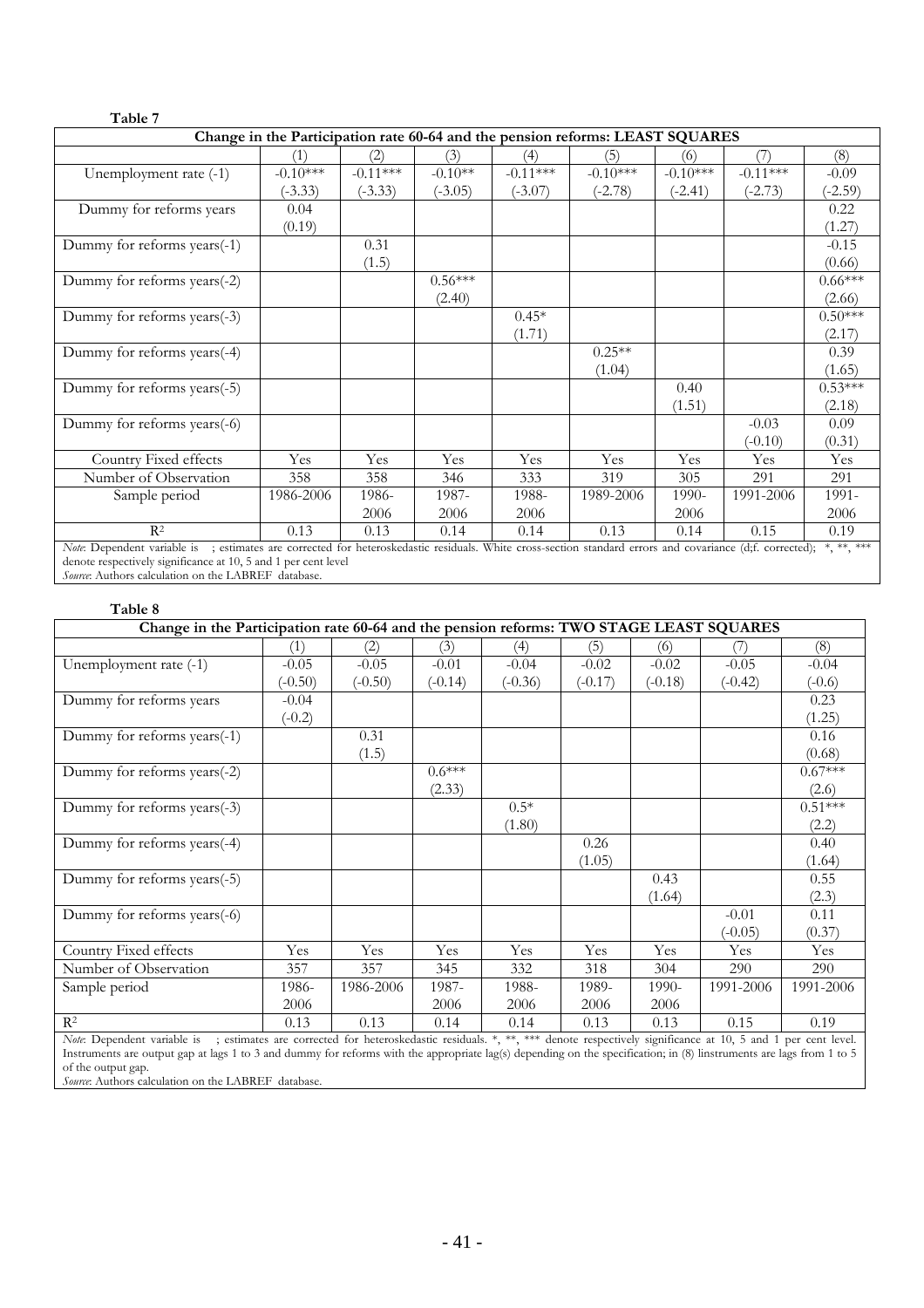#### **Summary of the findings**

In this exercise we have tested for the impact of pension reforms on participation rates of the 54- 59 and 60-64 age groups. Our findings suggest:

- The average participation rates of all the age groups increase in the years that follow a pension reform.
- For the older workers as a whole, the participation rate rises after five years that a pension has been enacted by about 4 percentage points. For the 60-64 age group this effect is lower (2.9 p.p.) than for the 55-59 age group (about 5.1 p.p.)
- Preliminary econometric estimates controlling for the cyclical conditions suggest that for the 55- 59 and for the 60-64 age group a pension reform starts having an impact on participation rates respectively about 5 and two years later the reform has been enacted.
- The above finding implies that a reform start having its effect when the youngest people belonging to each of this group approach the retirement age, and, with this metric the pension reform can be considered as successful.
- For the 60-64 age group, the impact of a pension reform on the participation rate reaches its maximum after two years.
- With the lag structure assumed in the (instrumental variable estimates), the impact of a pension reform on the participation rates of the 55-59 and 60-64 age groups amounts to an annual increase in the respective participation rates of about 1.4 and 2.1 percentage points.

### <span id="page-40-0"></span>**7. SYNERGIES WITH THE EUROSTAT LMP DATABASE**

LABREF is an inventory of policy interventions taken by relevant actors in areas likely to have an impact on labour market performance. Compared to the LMPs database LABREF collects information on all policy interventions (targeted and non targeted, general employment policies, fiscal policies, and policies that regulate labour market functioning). The focus of the LMPs on specific target groups makes it a useful tool to identify the consequences in terms of expenditure and participant of certain policy actions, especially as the measurement period of the LMPs is all years when the intervention is active (including when this is active but not used). Cross-checking the information in LABREF with that in the LMPs database may help to interpret if policy shocks identified by econometric models are due to reforms introduced in Member States.

Graph 11 illustrates the relation between total spending and the number of reforms undertaken within 2004 for a number of countries. Excluding the Netherlands, Denmark and Germany, a systematic relation between the number of reforms and the corresponding expenditure appears to be present. About 30% of the heterogeneity in the number of reforms enacted in 2004 is explained by the expenditure on LMPs. Of course, simple correlations do not identify causality. Hence, it can be argued that more policy interventions cost more. Similarly, it cannot be excluded that the higher is the per capita expenditure in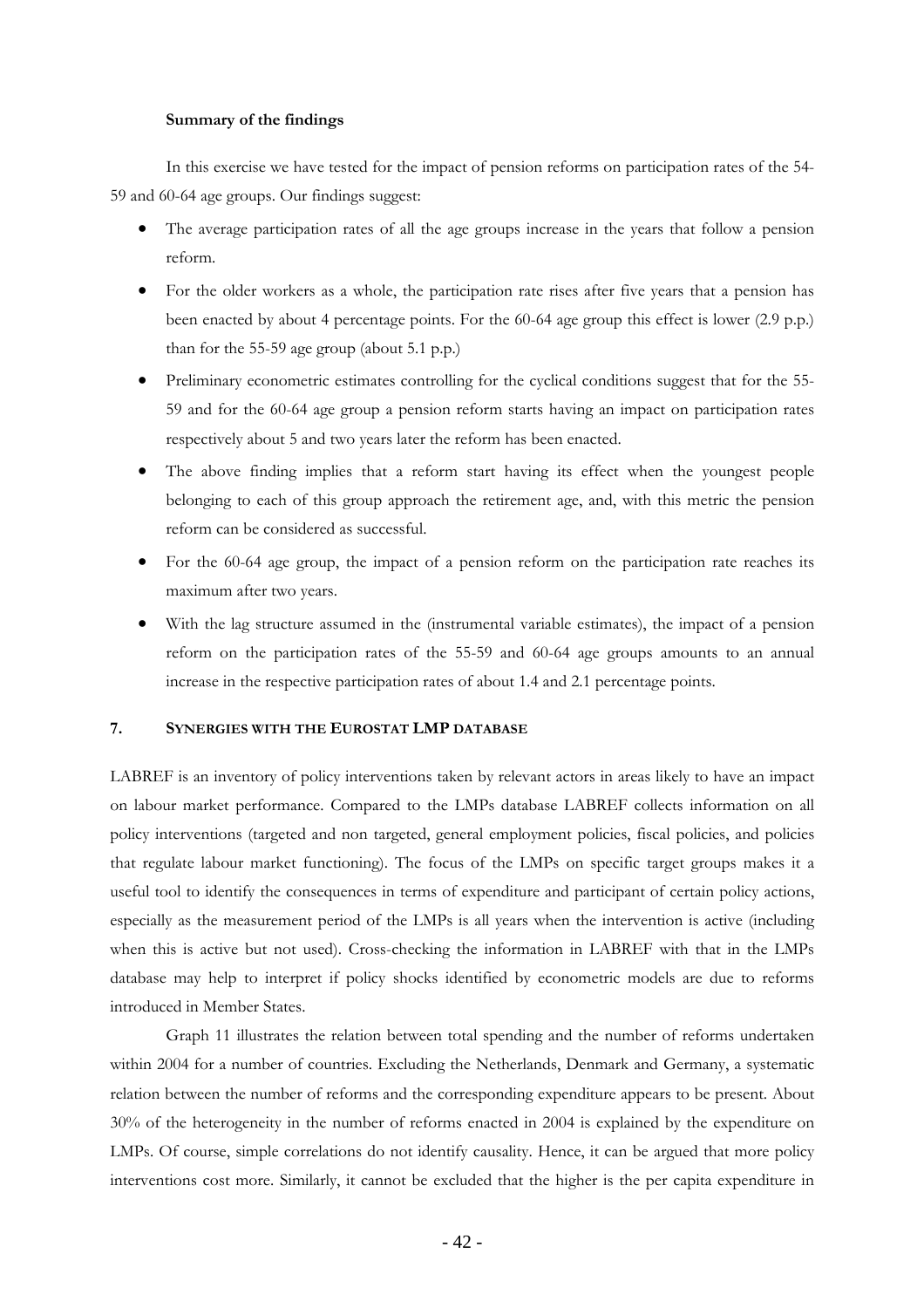LMP, the stronger the pressure to increase their efficiency through a continuous fine tuning of the existing legislation. This explanation seems also more convincing as the LMP database records all expenditures done in one year independently of whether they were decided on the very same year or years before. In contrast the LABREF inventory collects information only on policy decisions enacted in the current year.

Graph 12 illustrates for 2004 the relation between participation in labour market policies and the number of reforms. The finding here is that the relation seems to preserve the same scheme as in the relation between expenditure and number of reforms: more measures are associated with greater participation in targeted measures and vice-versa. However, in this case only 16% of all heterogeneity in the number of participants is explained by differences in the number of enacted reforms. At this point we have to point out two types of problems involved. One source of problems is the impossibility of annual splitting for some type of financing the LMP expenditures. A second type of problems may stem from the matching-up of the LABREF and the LMP classifications. The results dragged by the charts are no more than illustrative. Nevertheless, we can safely argue that they testify for the use of expenditure and participation as variables related with the frequency of policy intervention in the labour market. A cross country and during several years study of the above relationships may provide a better insight of the functioning of labour market measures.

|                           | LMPs' database                                                                                                                                                                                                                                                                                                                                                                                                                                                | <b>LABREF</b> inventory                                                                                                                                                                                                                            |
|---------------------------|---------------------------------------------------------------------------------------------------------------------------------------------------------------------------------------------------------------------------------------------------------------------------------------------------------------------------------------------------------------------------------------------------------------------------------------------------------------|----------------------------------------------------------------------------------------------------------------------------------------------------------------------------------------------------------------------------------------------------|
| Scope                     | Public interventions in the labour market aimed at<br>reaching its efficient functioning and<br>correcting disequilibria and which<br>can<br>be                                                                                                                                                                                                                                                                                                               | All policy interventions likely to have an impact on<br>labour market performance, including those initiated<br>by social partners, and local authorities when their                                                                               |
|                           | distinguished from other general employment policy<br>interventions in that they act selectively to favour<br>particular groups in the labour market                                                                                                                                                                                                                                                                                                          | decisions set the pattern at the national level. Policy<br>decisions which involve no disbursements or foregone<br>revenues are included. General policy intervention may<br>be included (i.e. no reference to target groups).                     |
| Types of<br>interventions | All interventions that aim to benefit identifiable<br>groups                                                                                                                                                                                                                                                                                                                                                                                                  | All targeted and non-targeted policy interventions<br>(general employment and fiscal policies)                                                                                                                                                     |
| <b>Measures</b>           | Other than job-search related activities aimed at<br>changing labour market status                                                                                                                                                                                                                                                                                                                                                                            | All policy interventions in the labour market.<br>A single law may cover several areas of policy<br>intervention. What matters is not the legislative format<br>but the type of actions taken by new legislation or<br>policy decision             |
| Measurement<br>period     | Data on each intervention are collected with<br>reference to each calendar year in which the<br>intervention is active (i.e. the law allows for its<br>application), including years when the intervention is<br>active but not used. When an intervention becomes<br>inactive (i.e. the law no longer allows for its<br>application) then data should continue to be reported<br>until there is no further expenditure and all<br>participations have ended. | Information on each policy intervention is collected<br>with reference to the calendar year in which the<br>intervention is enacted independently of whether its<br>consequences will be in that year or in the future<br>(because of phasing-in). |

**Differences between the LMPs database and the LABREF inventory**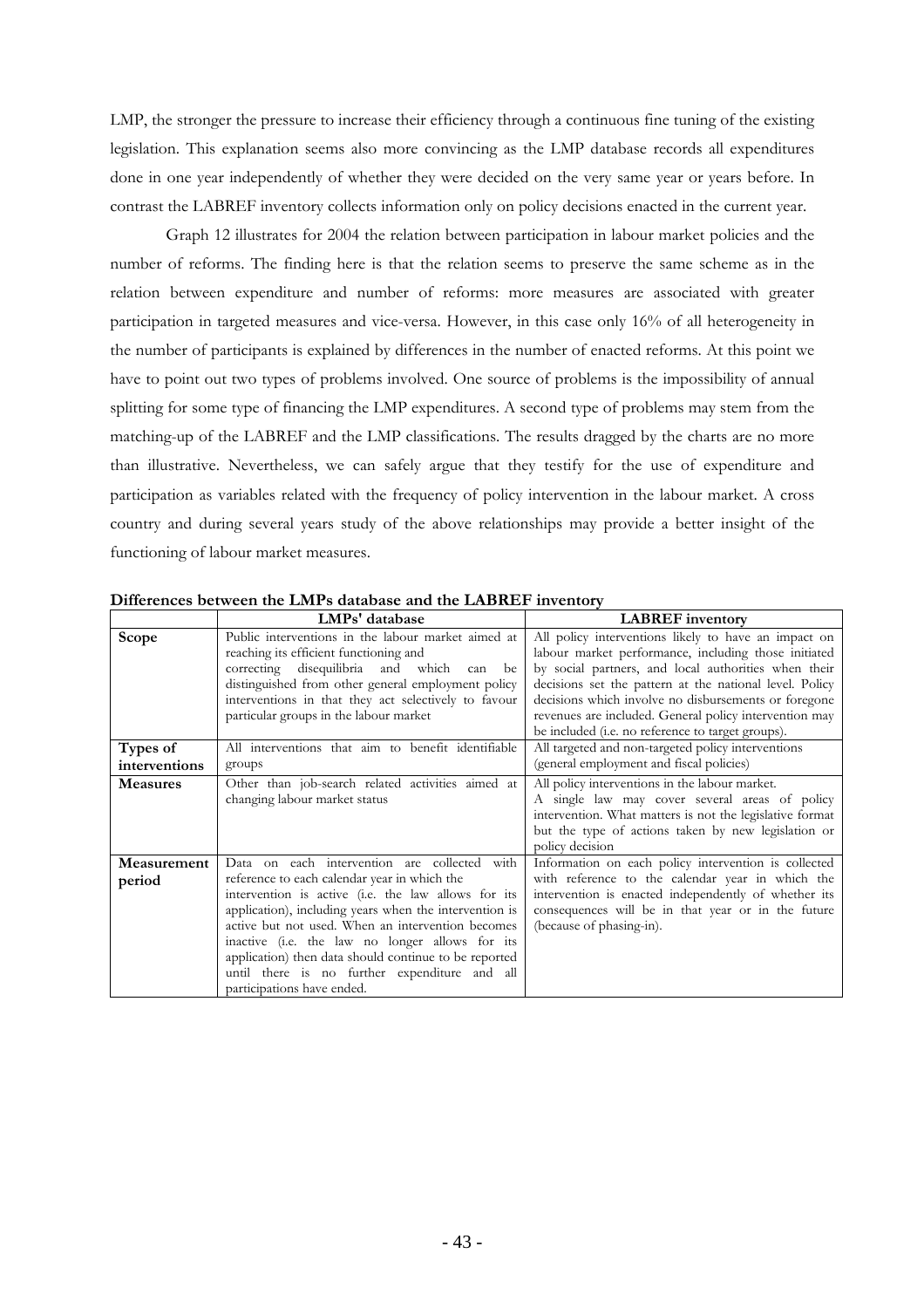



**Graph 12** 



**LMP participation versus number of LMP measures, 2004**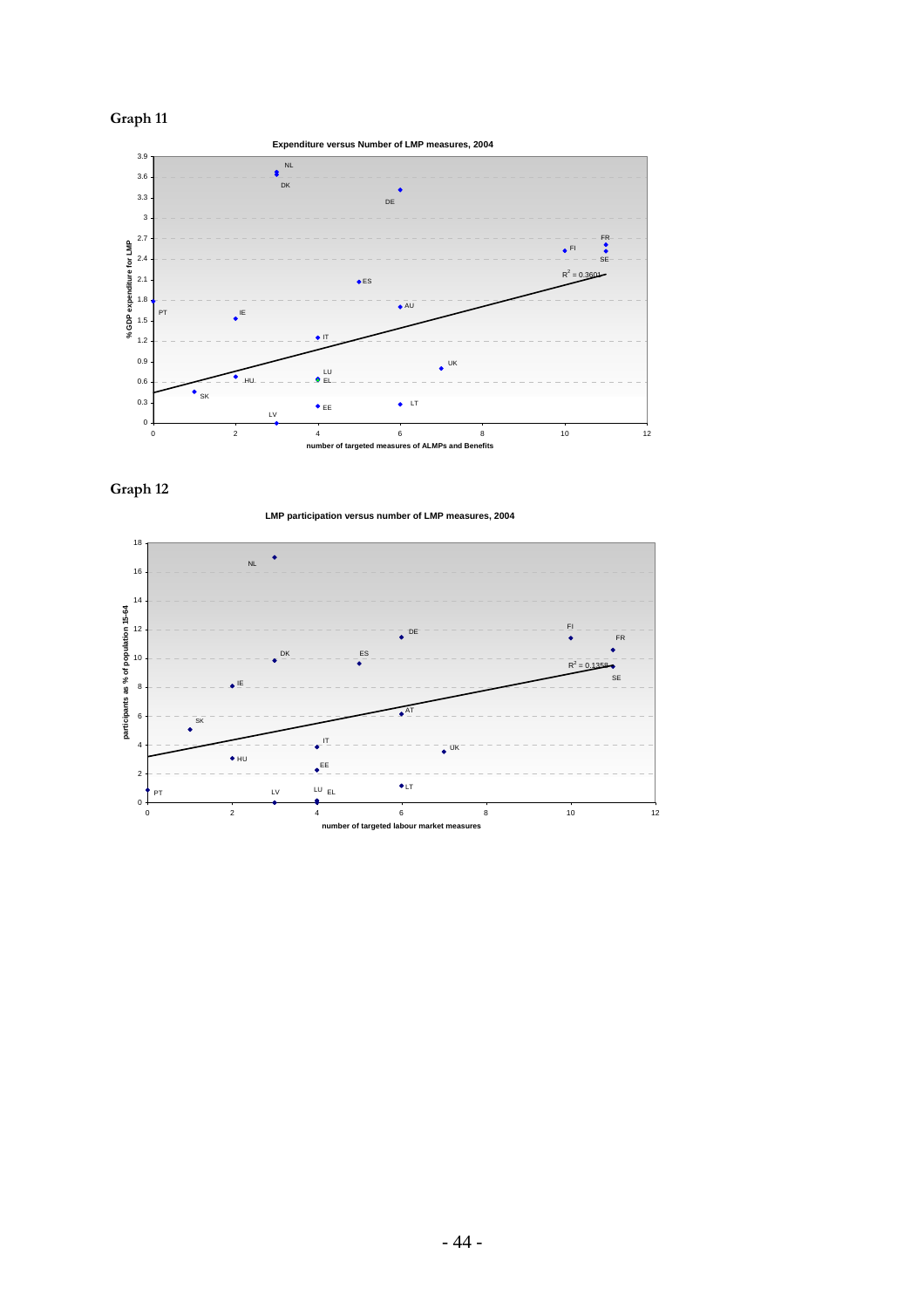# **References**

Arpaia, A. and G. Mourre (2005), "Labour Market Performance and Labour market Institutions", *Economic Papers no 238*, European Commission.

Belot, M. and J.C. van Ours (2001), "Unemployment and labor market institutions: an empirical analysis", *CentER Discussion Paper* no. 50.

Belot, M. and J. van Ours (2001). "Does the Recent Success of Some OECD Countries in Lowering their Unemployment Rates Lie in the Clever Design of their Labour Market Reforms?", *IZA Discussion Paper* no. 147 (2001) and *Oxford Economic Papers* no. 56 (2004).

Bertola, G. (2004), "A pure theory of job security and labour income risk", *Review of Economic Studies* no. 71, pp. 43-61.

Bertola, G. (2004), "Labor Market Institutions in a Changing World", revised draft of March 23, 2004.

Bertola, G., F.D. Blau, and L.M. Kahn (2001), "Comparative analysis of labour market outcomes; Lessons from the US from the international long run evidence", in A. Krueger and R. Solow (eds.) *The Roaring Nineties: Can full employment be sustained?*, New York, Russell Sage and Century Foundations.

Bertola, G., T. Boeri. and S. Cazes, ["Employment protection and labour market adjustment in some](http://rds.yahoo.com/_ylt=AhbBL1vS0ZCGeg5HJgToL2BXNyoA;_ylu=X3oDMTBxcjloczBtBGNvbG8DZQRsA1dTMQRwb3MDMTAEc2VjA3Ny/SIG=1288nsi6p/EXP=1134038921/**http%3a/citeseer.ist.psu.edu/bertola99employment.html)  [OECD countries: Evolving institutions and variable e](http://rds.yahoo.com/_ylt=AhbBL1vS0ZCGeg5HJgToL2BXNyoA;_ylu=X3oDMTBxcjloczBtBGNvbG8DZQRsA1dTMQRwb3MDMTAEc2VjA3Ny/SIG=1288nsi6p/EXP=1134038921/**http%3a/citeseer.ist.psu.edu/bertola99employment.html)nforcement", *ILO Employment and Training Papers* no. 48.

Besley, T.J. and R. Burgess (2004), "Can labour regulation hinder economic performance? Evidence from India", *Quarterly Journal of Economics* no. 119, 91-134.

Betcherman, G. (2000), "Structural Unemployment: How Important Are Labour Market Policies and Institutions?", *Canadian Public Policy-Analyse de Politiques*, Vol. XXVI Supplement 1/2000.

Blanchard, O. (2005), "European unemployment: The evolution of Facts and ideas", *MIT WP* no. 24.

Blanchard, O. (2004), "Designing labour market institutions", unpublished manuscript, [http://econ](http://econ-www.mit.edu/faculty/blanchar/papers.htm)[www.mit.edu/faculty/blanchar/papers.htm.](http://econ-www.mit.edu/faculty/blanchar/papers.htm) 

Blanchard, O., (2002), "Designing Labour Market Institutions", MIT.

Blanchard, O. and D. Landier (2002), " The Perverse Effects of Regulations and Deregulation in Goods and Labour Markets", *Quarterly Journal of Economics*, Vol. 118.

Blanchard, O. and Phillippon (2004), "The quality of labor relations and unemployment", *NBER Working Paper 10590*.

Blanchard, O. and P. Portugal (2001), "What hides behind an unemployment rate: Comparing Portuguese and US labour markets", *American Economic Review* no. 91, pp. 187-207.

Blanchard, O. and J., Wolfers (2000), "The role of shocks and Institutions in the Rise of European Unemployment: The Aggregate Evidence", *The Economic Journal* no. 110: C1-33.

Blundell, R. and H. Honeys (2003), "Has "In-Work" Benefit Reform Helped the Labour Market?", ESRC Centre for the Microeconomic Analysis of Fiscal Policies at the Institute for Fiscal Studies, University College, London.

Blundell, R. and M. Costa Dias (2000) "Evaluation Methods for Non-Experimental Data", *Fiscal Studies* vol. 21(4), pp. 427-468.

Boeri, T. (2005) "Reforming Labour and Product Markets: Some Lessons from Two Decades of Experiments in Europe", *IMF Working Paper 05/97*.

Botero, J., S. Djankov, R. La Porta, F. Lopez-De-Silanes, A. Shleifer (2004), "The Regulation of Labour", *The Quarterly Journal of Economics*, November 2004, pp.1339-1382.

Brandt N., J-M Burniaux and R. Duval (2005), "Assessing the OECD Jobs Strategy: past developments and reforms", *OECD Economics Department Working Paper 429*.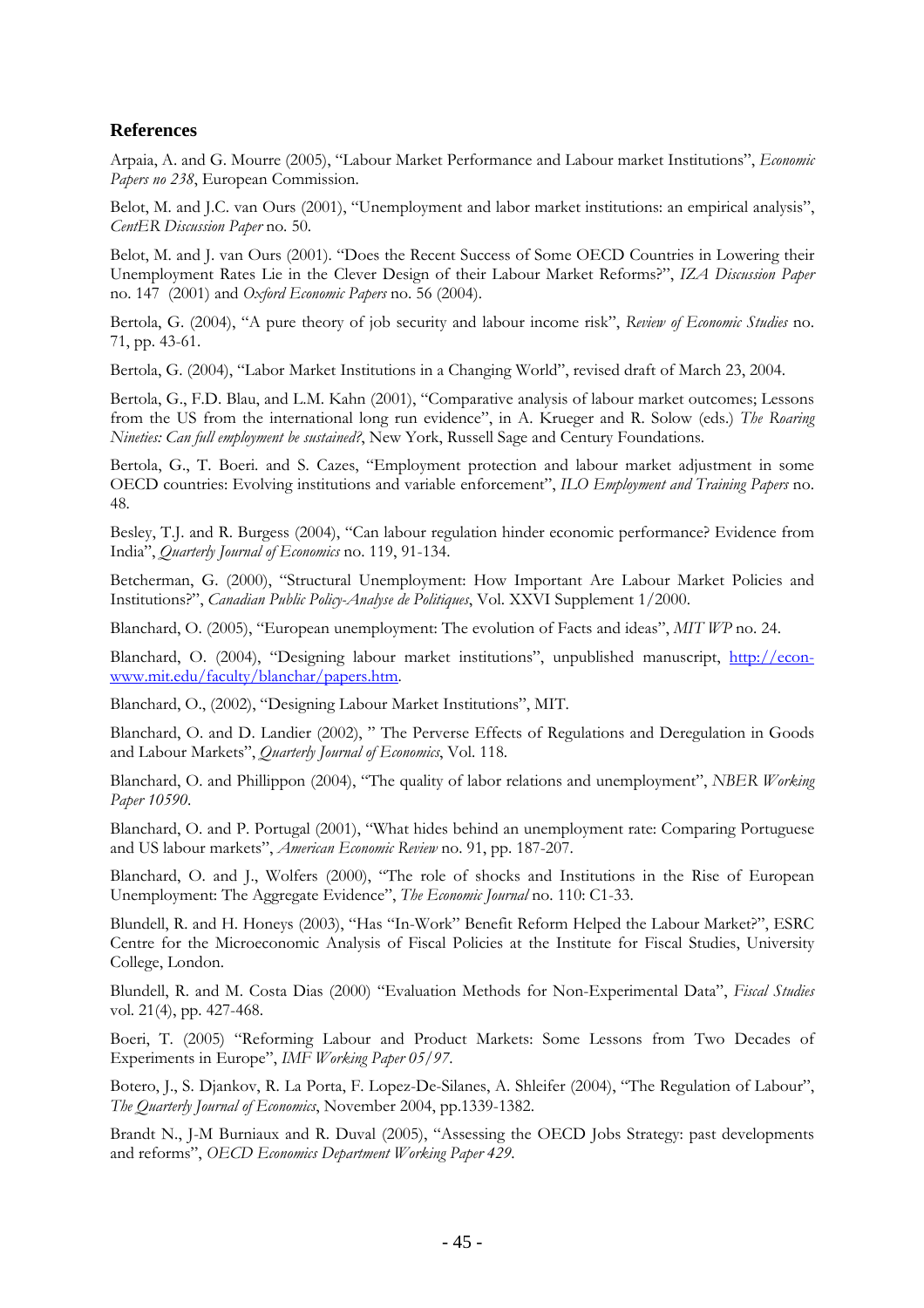Carone, G., H. Immervoll, D. Paturot, and A. Salomäki (2004), "Indicators of Unemployment and Low-Wage Traps", *EU Economic Papers* no. 160, European Commission.

Chor D. and R. Freeman (2005), "The 2004 Global Labour Survey: Workplace Institutions and Practices around the World", *National Bureau of Economic Research*, Cambridge MA, Working Paper no. 11598.

Daveri, F. and G. Tabellini (2000), "Unemployment and taxes: Do taxes affect the rate of unemployment?", *Economic Policy* Vol. 15, Issue 30.

de Koning J. and H. Mosley (eds.), "Labour Market Policy and Unemployment: Impact and Process Evaluations in Selected Countries", Edward Elgar, Cheltenham 2001.

Dewatripont, M. and Roland, G. (2005), "The Design of Reform Packages under Uncertainty", *American Economic Review* 85(5), pp. 1207-23.

Dolado, J., F. Felgueroso and J.F. Jimeno, (2000) "The Role of the Minimum Wage in the Welfare State: An Appraisal", *IZA*, May 2000.

Dreger, C., R. Ramos and J. Surinach (2005), "The Impact of institutions on the employment performance in European labour markets", presented under the contract *The contribution of wage developments to labour market performance* (ECFIN-C/2003/001) with the European Commission.

Eichhorst, W. and R. Konle-Seidl (2005), "The Interaction of Labor Market Regulation and Labor Market Policies in Welfare State Reforms", *IZA Discussion Paper 1718*.

Elmeskov, J, J.P. Martin, S. Scarpetta (1998), "Key lessons for labour market reforms: evidence from OECD countries experience", *Swedish Economic policy Review*, Vol. 5.

European Commission (2004), "Labour markets in the EU: an economic analysis of recent performance and prospects" in *The EU Economy Review*, Chapter 3.

Fertig, M. and Kluve, J. (2004) "A conceptual Framework for the evaluation of Comprehensive Labor Market Reforms in Germany", *IZA Discussion Paper* no. 1099.

Forni, L. (2004), "Centralization of wage bargaining and the unemployment rate: revisiting the humpshape hypothesis", *Banca d'Italia*.

Rama, M. and R. Forteza (2000), "Labor Market Rigidity and the Success of Economic Reforms across More than 100 Countries", *World Bank,* Policy Research Working Paper no. 2521.

Gomez-Salvador R, J. Messina and G. Vallanti (2004), "Gross Job Flows and Institutions in Europe", *European Central Bank*, Working Paper no. 318.

IMF (2003), "Unemployment and Labor Market Institutions: Why Reforms Pay-off", *World Economic Outlook*, Chapter 4, pp. 129-150.

Jensen, P., M. Rosholm and M Svarer (2003), "The Response of Youth Unemployment to Benefits, Incentives, and Sanctions", *European Journal of Political Economy* 19, pp. 301-316.

Kahn, L.M. (2000), "Wage inequalities, collective bargaining and relative employment from 1985 to 1994: evidence from fifteen OECD countries", *Review of Economics and Statistics*, Vol. 82(4), pp. 564-579.

Layard and Nickell (1999) "Labour Market Institutions and Economic Performance", in *Handbook of Labor Economics*. Edited by Ashenfelter, O. and Card, D., North-Holland.

Martin, J. (2000), "What works among Active Labour market Policies: Evidence from OECD Countries' Experiences", *OECD Economic Studies* n. 30.

Mertens, A., V. Gash and F. McGinnity (2005), "The cost of Flexibility at the Margin. Comparing the Wage Penalty for Fixed-Term Contracts in Germany and Spain using Quantile Regression", *Working Paper* n. 4 of the project *Employment Relationships at Risk*.

Neumark, D. and W. Wascher (2004), "Minimum wages, labour market institutions, and youth employment. A cross-national analysis", *Industrial and Labour Relations Review* 57, pp. 223-248.

Nickell, S. (1997), "Unemployment and Labour Market Rigidities: Europe versus North America", *The Journal of Economic Perspectives*, Vol. 11.